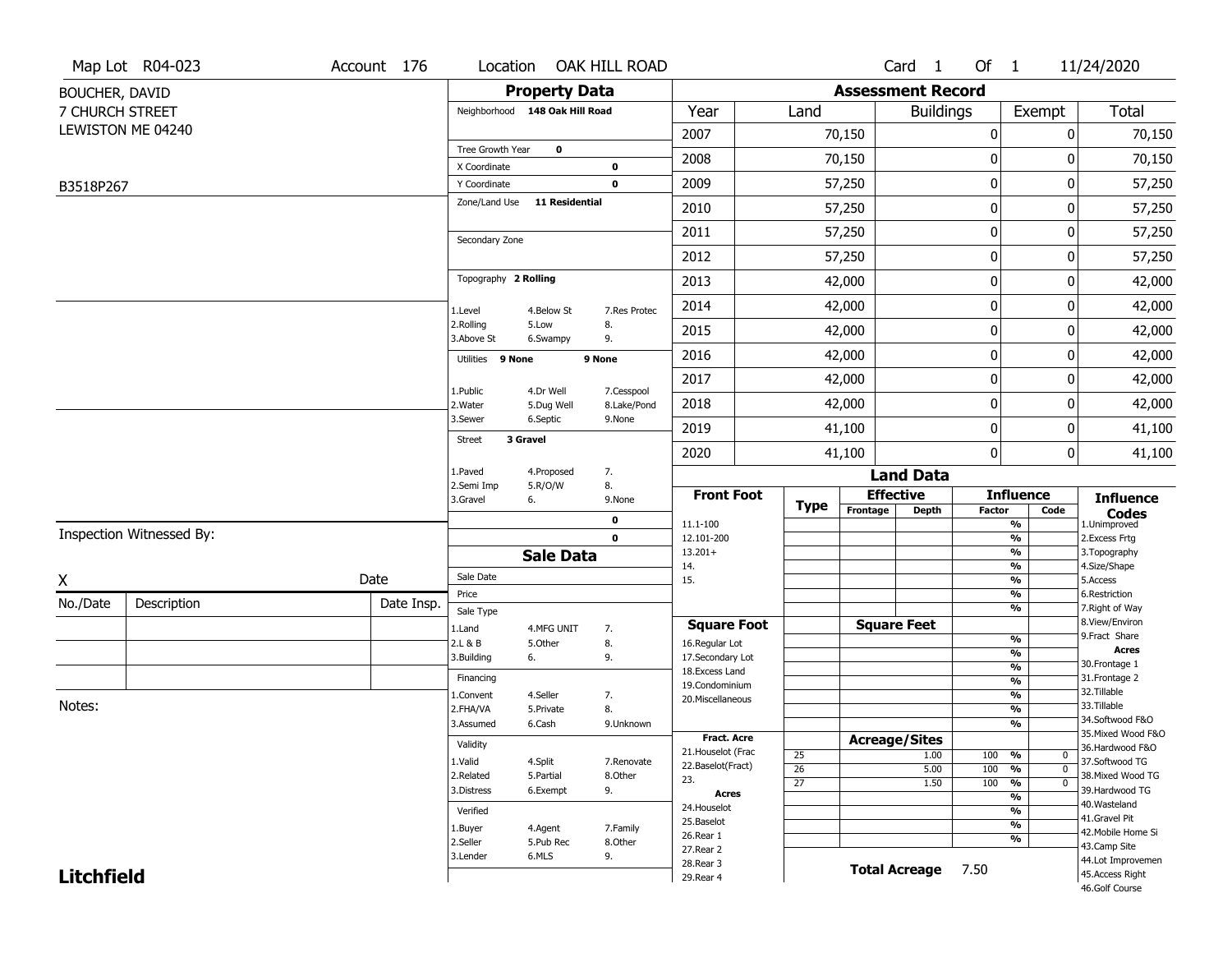| Map Lot R04-023<br><b>Building Style</b><br>0.Uncoded<br>1.Conv.<br>2.Ranch<br>3.R Ranch<br><b>Dwelling Units</b><br>Other Units<br><b>Stories</b> | 4.Cape<br>5.Garrison<br>6.Split<br>7.Contemp | 8.Log<br>9.0ther | SF Bsmt Living<br>Fin Bsmt Grade                  |                                       | Account 176                                                   | Location<br>Layout         |            |                    | OAK HILL ROAD |  | Card <sub>1</sub> | Of $1$ | 11/24/2020 |
|----------------------------------------------------------------------------------------------------------------------------------------------------|----------------------------------------------|------------------|---------------------------------------------------|---------------------------------------|---------------------------------------------------------------|----------------------------|------------|--------------------|---------------|--|-------------------|--------|------------|
|                                                                                                                                                    |                                              |                  |                                                   |                                       |                                                               |                            |            |                    |               |  |                   |        |            |
|                                                                                                                                                    |                                              |                  |                                                   |                                       |                                                               |                            |            |                    |               |  |                   |        |            |
|                                                                                                                                                    |                                              |                  |                                                   |                                       |                                                               | 1. Typical                 | 4.         | 7.                 |               |  |                   |        |            |
|                                                                                                                                                    |                                              |                  | OPEN-5-CUSTOMIZE                                  |                                       |                                                               | 2.Inadeq                   | 5.         | 8.                 |               |  |                   |        |            |
|                                                                                                                                                    |                                              | 10.Tri-Lev       | Heat Type                                         | 100%                                  |                                                               | 3.                         | 6.         | 9.                 |               |  |                   |        |            |
|                                                                                                                                                    |                                              | 11.Earth O       | 0.Uncoded                                         | 4.Steam                               | 8.Fl/Wall                                                     | Attic                      |            |                    |               |  |                   |        |            |
|                                                                                                                                                    |                                              |                  | 1.HWBB                                            | 5.FWA                                 | 9.No Heat                                                     | 1.1/4 Fin                  | 4.Full Fin | 7.                 |               |  |                   |        |            |
|                                                                                                                                                    |                                              |                  | 2.HWCI                                            | 6.GravWA                              | 10.Radiant                                                    | 2.1/2 Fin                  | 5.Fl/Stair | 8.                 |               |  |                   |        |            |
|                                                                                                                                                    |                                              |                  | 3.H Pump                                          | 7.Electric                            | 11.Radiant                                                    | 3.3/4 Fin                  | 6.         |                    | 9.None        |  |                   |        |            |
| 1.1                                                                                                                                                | 4.1.5                                        | 7.1.25           | Cool Type                                         | 0%                                    |                                                               | Insulation                 |            |                    |               |  |                   |        |            |
| 2.2                                                                                                                                                | 5.1.75                                       | 8.3.5            | 1.Refrig                                          | 4.W&C Air                             | 7.RadHW                                                       | 1.Full                     | 4.Minimal  | 7.                 |               |  |                   |        |            |
| 3.3                                                                                                                                                | 6.2.5                                        | 9.4              | 2.Evapor                                          | 5.Monitor-                            | 8.                                                            | 2. Heavy                   | 5.Partial  | 8.                 |               |  |                   |        |            |
| <b>Exterior Walls</b>                                                                                                                              |                                              |                  | 3.H Pump                                          | 6.Monitor-                            | 9.None                                                        | 3.Capped                   | 6.         |                    | 9.None        |  |                   |        |            |
| 0.Uncoded                                                                                                                                          | 4.Asbestos                                   | 8.Concrete       | Kitchen Style                                     |                                       |                                                               | Unfinished %               |            |                    |               |  |                   |        |            |
| 1.Wd Clapb                                                                                                                                         | 5.Stucco                                     | 9.Other          | 1.Modern                                          | 4.Obsolete                            | 7.                                                            | Grade & Factor             |            |                    |               |  |                   |        |            |
| 2.Vinyl                                                                                                                                            | 6.Brick                                      | 10.Wd shin       | 2.Typical                                         | 5.                                    | 8.                                                            | 1.E Grade                  | 4.B Grade  |                    | 7.AAA Grad    |  |                   |        |            |
| 3.Compos.                                                                                                                                          | 7.Stone                                      | 11.T1-11         | 3.Old Type                                        | 6.                                    | 9.None                                                        | 2.D Grade                  | 5.A Grade  |                    | 8.M&S         |  |                   |        |            |
| Roof Surface                                                                                                                                       |                                              |                  | Bath(s) Style                                     |                                       |                                                               | 3.C Grade                  | 6.AA Grade |                    | 9.Same        |  |                   |        |            |
| 1.Asphalt                                                                                                                                          | 4.Composit                                   | 7.Rolled R       | 1.Modern                                          | 4.Obsolete                            | 7.                                                            | SQFT (Footprint)           |            |                    |               |  |                   |        |            |
| 2.Slate                                                                                                                                            | 5.Wood                                       | 8.               | 2. Typical                                        | 5.                                    | 8.                                                            | Condition                  |            |                    |               |  |                   |        |            |
| 3.Metal                                                                                                                                            | 6.Other                                      | 9.               | 3.Old Type                                        | 6.                                    | 9.None                                                        | 1.Poor                     | 4.Avg      |                    | 7.V G         |  |                   |        |            |
| SF Masonry Trim                                                                                                                                    |                                              |                  | # Rooms                                           |                                       |                                                               | 2.Fair                     | $5.Avg+$   |                    | 8.Exc         |  |                   |        |            |
| OPEN-3-CUSTOM                                                                                                                                      |                                              |                  | # Bedrooms                                        |                                       |                                                               | 3.Avg-                     | 6.Good     |                    | 9.Same        |  |                   |        |            |
| OPEN-4-CUSTOM                                                                                                                                      |                                              |                  | # Full Baths                                      |                                       |                                                               | Phys. % Good               |            |                    |               |  |                   |        |            |
| Year Built                                                                                                                                         |                                              |                  | # Half Baths                                      |                                       |                                                               | Funct. % Good              |            |                    |               |  |                   |        |            |
| Year Remodeled                                                                                                                                     |                                              |                  | # Addn Fixtures                                   |                                       |                                                               | <b>Functional Code</b>     |            |                    |               |  |                   |        |            |
|                                                                                                                                                    |                                              |                  | # Fireplaces                                      |                                       |                                                               |                            |            |                    |               |  |                   |        |            |
| Foundation                                                                                                                                         |                                              |                  |                                                   |                                       |                                                               | 1.Incomp                   | 4.Delap    |                    | 7.No Power    |  |                   |        |            |
| 1.Concrete                                                                                                                                         | 4.Wood                                       | 7.               |                                                   |                                       |                                                               | 2.O-Built                  | 5.Bsmt     |                    | 8.LongTerm    |  |                   |        |            |
| 2.C Block                                                                                                                                          | 5.Slab                                       | 8.               |                                                   |                                       |                                                               | 3.Damage                   | 6.Common   |                    | 9.None        |  |                   |        |            |
| 3.Br/Stone                                                                                                                                         | 6.Piers                                      | 9.               |                                                   |                                       |                                                               | Econ. % Good               |            |                    |               |  |                   |        |            |
| Basement                                                                                                                                           |                                              |                  |                                                   |                                       |                                                               | Economic Code              |            |                    |               |  |                   |        |            |
| 1.1/4 Bmt                                                                                                                                          | 4.Full Bmt                                   | 7.               |                                                   |                                       |                                                               | 0.None                     | 3.No Power |                    | 9.None        |  |                   |        |            |
| 2.1/2 Bmt                                                                                                                                          | 5.Crawl Sp                                   | 8.               |                                                   |                                       |                                                               | 1.Location                 | 4.Generate | 8.                 |               |  |                   |        |            |
| 3.3/4 Bmt                                                                                                                                          | 6.                                           | 9.None           |                                                   |                                       | <i>Software</i>                                               | 2.Encroach                 | 5.Multi-Fa | 9.                 |               |  |                   |        |            |
| Bsmt Gar # Cars                                                                                                                                    |                                              |                  |                                                   | A Division of Harris Computer Systems |                                                               | Entrance Code <sup>O</sup> |            |                    |               |  |                   |        |            |
| Wet Basement                                                                                                                                       |                                              |                  |                                                   |                                       |                                                               | 1.Interior                 | 4.Vacant   | 7.                 |               |  |                   |        |            |
| 1.Dry                                                                                                                                              | 4.Dirt Flr                                   | 7.               |                                                   |                                       |                                                               | 2.Refusal                  | 5.Estimate | 8.                 |               |  |                   |        |            |
| 2.Damp                                                                                                                                             | 5.                                           | 8.               |                                                   |                                       |                                                               | 3.Informed                 | 6.Existing | 9.                 |               |  |                   |        |            |
| 3.Wet                                                                                                                                              | 6.                                           | 9.               |                                                   |                                       |                                                               | Information Code 0         |            |                    |               |  |                   |        |            |
|                                                                                                                                                    |                                              |                  |                                                   |                                       |                                                               | 1.Owner                    | 4.Agent    |                    | 7.Vacant      |  |                   |        |            |
|                                                                                                                                                    |                                              |                  |                                                   |                                       |                                                               | 2.Relative                 | 5.Estimate | 8.                 |               |  |                   |        |            |
|                                                                                                                                                    |                                              | Date Inspected   |                                                   |                                       |                                                               | 3. Tenant                  | 6.Other    | 9.                 |               |  |                   |        |            |
|                                                                                                                                                    |                                              |                  | <b>Additions, Outbuildings &amp; Improvements</b> |                                       |                                                               |                            |            | 1.One Story Fram   |               |  |                   |        |            |
| Type                                                                                                                                               |                                              | Year             | Units<br>Grade                                    | Cond                                  | Phys.<br>Funct.                                               | Sound Value                |            | 2.Two Story Fram   |               |  |                   |        |            |
|                                                                                                                                                    |                                              |                  |                                                   |                                       | $\%$<br>$\%$                                                  |                            |            | 3. Three Story Fr  |               |  |                   |        |            |
|                                                                                                                                                    |                                              |                  |                                                   |                                       |                                                               |                            |            | 4.1 & 1/2 Story    |               |  |                   |        |            |
|                                                                                                                                                    |                                              |                  |                                                   |                                       | $\frac{0}{0}$<br>$\frac{0}{0}$                                |                            |            | 5.1 & 3/4 Story    |               |  |                   |        |            |
|                                                                                                                                                    |                                              |                  |                                                   |                                       | $\frac{0}{6}$<br>$\sqrt{6}$                                   |                            |            | 6.2 & 1/2 Story    |               |  |                   |        |            |
|                                                                                                                                                    |                                              |                  |                                                   |                                       | $\frac{0}{6}$<br>$\sqrt{2}$                                   |                            |            | 21.Open Frame Por  |               |  |                   |        |            |
|                                                                                                                                                    |                                              |                  |                                                   |                                       | $\frac{9}{6}$<br>$\frac{0}{6}$                                |                            |            | 22.Encl Frame Por  |               |  |                   |        |            |
|                                                                                                                                                    |                                              |                  |                                                   |                                       |                                                               |                            |            | 23. Frame Garage   |               |  |                   |        |            |
|                                                                                                                                                    |                                              |                  |                                                   |                                       | $\frac{0}{6}$<br>$\sqrt{6}$                                   |                            |            | 24.Frame Shed      |               |  |                   |        |            |
|                                                                                                                                                    |                                              |                  |                                                   |                                       | $\sqrt{2}$<br>$\overline{\frac{0}{0}}$                        |                            |            | 25.Frame Bay Wind  |               |  |                   |        |            |
|                                                                                                                                                    |                                              |                  |                                                   |                                       |                                                               |                            |            |                    |               |  |                   |        |            |
|                                                                                                                                                    |                                              |                  |                                                   |                                       |                                                               |                            |            | 26.1SFr Overhang   |               |  |                   |        |            |
|                                                                                                                                                    |                                              |                  |                                                   |                                       | $\overline{\frac{0}{0}}$<br>%                                 |                            |            | 27.Unfin Basement  |               |  |                   |        |            |
|                                                                                                                                                    |                                              |                  |                                                   |                                       | $\frac{0}{6}$<br>$\frac{0}{6}$<br>$\frac{0}{6}$<br>$\sqrt{6}$ |                            |            | 28. Unfinished Att |               |  |                   |        |            |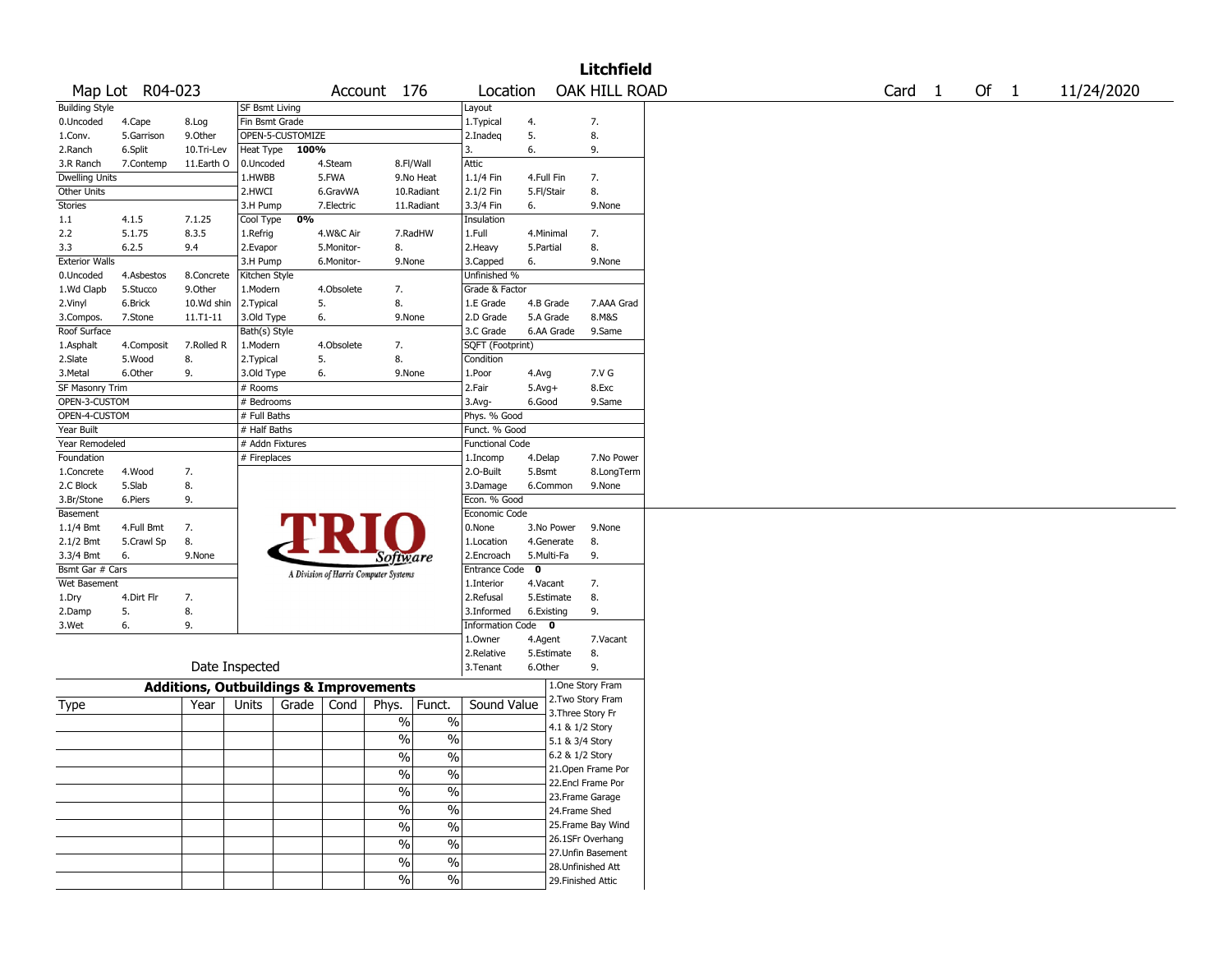|                                      | Map Lot R04-023A             | Account 2233 | Location                       |                         | 387 OAK HILL ROAD          |                                         |                       |                          | Card <sub>1</sub>    | Of $1$        |                                           | 11/24/2020                            |
|--------------------------------------|------------------------------|--------------|--------------------------------|-------------------------|----------------------------|-----------------------------------------|-----------------------|--------------------------|----------------------|---------------|-------------------------------------------|---------------------------------------|
|                                      | BEAULIEU, BAYLEY L           |              |                                | <b>Property Data</b>    |                            |                                         |                       | <b>Assessment Record</b> |                      |               |                                           |                                       |
| 387 OAK HILL ROAD                    |                              |              | Neighborhood 148 Oak Hill Road |                         |                            | Year                                    | Land                  |                          | <b>Buildings</b>     |               | Exempt                                    | <b>Total</b>                          |
|                                      | LITCHFIELD ME 04350          |              |                                |                         |                            | 2007                                    |                       | 53,050                   |                      | 86,593        | 0                                         | 139,643                               |
|                                      |                              |              | Tree Growth Year               | $\bf{0}$                |                            | 2008                                    |                       | 53,050                   |                      | 85,672        | O                                         | 138,722                               |
|                                      |                              |              | X Coordinate<br>Y Coordinate   |                         | $\mathbf 0$<br>$\mathbf 0$ | 2009                                    |                       | 51,250                   |                      | 110,485       | 0                                         | 161,735                               |
| Previous Owner                       | B6670P43 B6930P105 B13595P29 |              | Zone/Land Use                  | <b>11 Residential</b>   |                            |                                         |                       |                          |                      |               |                                           |                                       |
| ABBOTT, JESSICA L                    |                              |              |                                |                         |                            | 2010                                    |                       | 51,250                   |                      | 85,672        | 0                                         | 136,922                               |
| 387 OAK HILL ROAD                    |                              |              | Secondary Zone                 |                         |                            | 2011                                    |                       | 51,250                   |                      | 89,358        | 0                                         | 140,608                               |
|                                      |                              |              |                                |                         |                            | 2012                                    |                       | 51,250                   |                      | 89,358        | 0                                         | 140,608                               |
|                                      | LITCHFIELD ME 04350          |              | Topography 2 Rolling           |                         |                            | 2013                                    |                       | 51,250                   |                      | 89,322        | 0                                         | 140,572                               |
| Previous Owner                       | Sale Date: 6/17/2020         |              | 1.Level                        | 4.Below St              | 7.Res Protec               | 2014                                    |                       | 51,250                   |                      | 88,366        | 0                                         | 139,616                               |
|                                      | BENEFICIAL MAINE, INC.       |              | 2.Rolling<br>3.Above St        | 5.Low<br>6.Swampy       | 8.<br>9.                   | 2015                                    |                       | 51,250                   |                      | 88,366        | 0                                         | 139,616                               |
|                                      | 636 GRAND REGENCY BLVD.      |              | Utilities                      | <b>4 Drilled Well</b>   | <b>6 Septic System</b>     | 2016                                    |                       | 51,250                   |                      | 87,410        | 0                                         | 138,660                               |
| BRANDON FL 33509                     |                              |              |                                |                         |                            | 2017                                    |                       | 51,250                   |                      | 87,375        | 20,000                                    | 118,625                               |
|                                      | Sale Date: 6/24/2016         |              | 1.Public<br>2. Water           | 4.Dr Well<br>5.Dug Well | 7.Cesspool<br>8.Lake/Pond  | 2018                                    |                       | 51,250                   |                      | 86,418        | 19,200                                    | 118,468                               |
| Previous Owner                       |                              |              | 3.Sewer                        | 6.Septic                | 9.None                     | 2019                                    |                       | 58,500                   |                      | 134,900       | 20,000                                    | 173,400                               |
| FAITH, JEREMY<br><b>FAITH CARRIE</b> |                              |              | 3 Gravel<br><b>Street</b>      |                         |                            | 2020                                    |                       | 58,500                   |                      | 134,900       | 25,000                                    | 168,400                               |
| 387 OAK HILL ROAD                    |                              |              | 1.Paved                        | 4.Proposed              | 7.                         |                                         |                       |                          | <b>Land Data</b>     |               |                                           |                                       |
|                                      | LITCHFIELD ME 04350          |              | 2.Semi Imp<br>3.Gravel         | 5.R/O/W<br>6.           | 8.<br>9.None               | <b>Front Foot</b>                       |                       | <b>Effective</b>         |                      |               | <b>Influence</b>                          | <b>Influence</b>                      |
|                                      | Sale Date: 10/13/2015        |              |                                |                         | 0                          |                                         | <b>Type</b>           | Frontage                 | <b>Depth</b>         | <b>Factor</b> | Code                                      | <b>Codes</b>                          |
|                                      | Inspection Witnessed By:     |              |                                |                         | $\mathbf 0$                | 11.1-100<br>12.101-200                  |                       |                          |                      |               | %<br>%                                    | 1.Unimproved<br>2.Excess Frtg         |
|                                      |                              |              |                                | <b>Sale Data</b>        |                            | $13.201+$                               |                       |                          |                      |               | %                                         | 3. Topography                         |
| Χ                                    |                              | Date         | Sale Date                      |                         | 6/17/2020                  | 14.<br>15.                              |                       |                          |                      |               | %<br>%                                    | 4.Size/Shape<br>5.Access              |
| No./Date                             | Description                  | Date Insp.   | Price                          |                         | 209,000                    |                                         |                       |                          |                      |               | %                                         | 6.Restriction                         |
|                                      |                              |              | Sale Type                      | 2 Land & Buildings      |                            |                                         |                       |                          | <b>Square Feet</b>   |               | %                                         | 7. Right of Way<br>8.View/Environ     |
|                                      |                              |              | 1.Land<br>2.L & B              | 4.MFG UNIT<br>5.Other   | 7.<br>8.                   | <b>Square Foot</b><br>16.Regular Lot    |                       |                          |                      |               | %                                         | 9. Fract Share                        |
|                                      |                              |              | 3.Building                     | 6.                      | 9.                         | 17.Secondary Lot                        |                       |                          |                      |               | $\overline{\frac{9}{6}}$                  | <b>Acres</b>                          |
|                                      |                              |              | Financing                      | 9 Unknown               |                            | 18.Excess Land                          |                       |                          |                      |               | $\frac{9}{6}$<br>$\overline{\frac{9}{6}}$ | 30. Frontage 1<br>31. Frontage 2      |
|                                      |                              |              | 1.Convent                      | 4.Seller                | 7.                         | 19.Condominium<br>20.Miscellaneous      |                       |                          |                      |               | $\overline{\frac{9}{6}}$                  | 32. Tillable                          |
| Notes:                               |                              |              | 2.FHA/VA                       | 5.Private               | 8.                         |                                         |                       |                          |                      |               | $\overline{\frac{9}{6}}$                  | 33.Tillable                           |
|                                      |                              |              | 3.Assumed                      | 6.Cash                  | 9.Unknown                  |                                         |                       |                          |                      |               | $\overline{\frac{9}{6}}$                  | 34.Softwood F&O                       |
|                                      |                              |              | Validity                       | 1 Arms Length Sale      |                            | <b>Fract. Acre</b>                      |                       | <b>Acreage/Sites</b>     |                      |               |                                           | 35. Mixed Wood F&O<br>36.Hardwood F&O |
|                                      |                              |              | 1.Valid                        | 4.Split                 | 7.Renovate                 | 21. Houselot (Frac<br>22.Baselot(Fract) | 24                    |                          | 1.00                 | 100           | %<br>0                                    | 37.Softwood TG                        |
|                                      |                              |              | 2.Related                      | 5.Partial               | 8.Other                    | 23.                                     | $\overline{26}$<br>44 |                          | 4.50<br>1.00         | 100<br>100    | $\mathbf{0}$<br>%<br>$\mathbf 0$          | 38. Mixed Wood TG                     |
|                                      |                              |              | 3.Distress                     | 6.Exempt                | 9.                         | <b>Acres</b>                            |                       |                          |                      |               | %<br>%                                    | 39.Hardwood TG                        |
|                                      |                              |              | Verified                       | <b>5 Public Record</b>  |                            | 24. Houselot                            |                       |                          |                      |               | %                                         | 40.Wasteland                          |
|                                      |                              |              | 1.Buyer                        | 4.Agent                 | 7.Family                   | 25.Baselot                              |                       |                          |                      |               | %                                         | 41.Gravel Pit                         |
|                                      |                              |              | 2.Seller                       | 5.Pub Rec               | 8.Other                    | 26.Rear 1                               |                       |                          |                      |               | %                                         | 42. Mobile Home Si<br>43.Camp Site    |
|                                      |                              |              |                                |                         |                            |                                         |                       |                          |                      |               |                                           |                                       |
|                                      |                              |              | 3.Lender                       | 6.MLS                   | 9.                         | 27. Rear 2                              |                       |                          |                      |               |                                           |                                       |
| <b>Litchfield</b>                    |                              |              |                                |                         |                            | 28. Rear 3<br>29. Rear 4                |                       |                          | <b>Total Acreage</b> | 5.50          |                                           | 44.Lot Improvemen<br>45.Access Right  |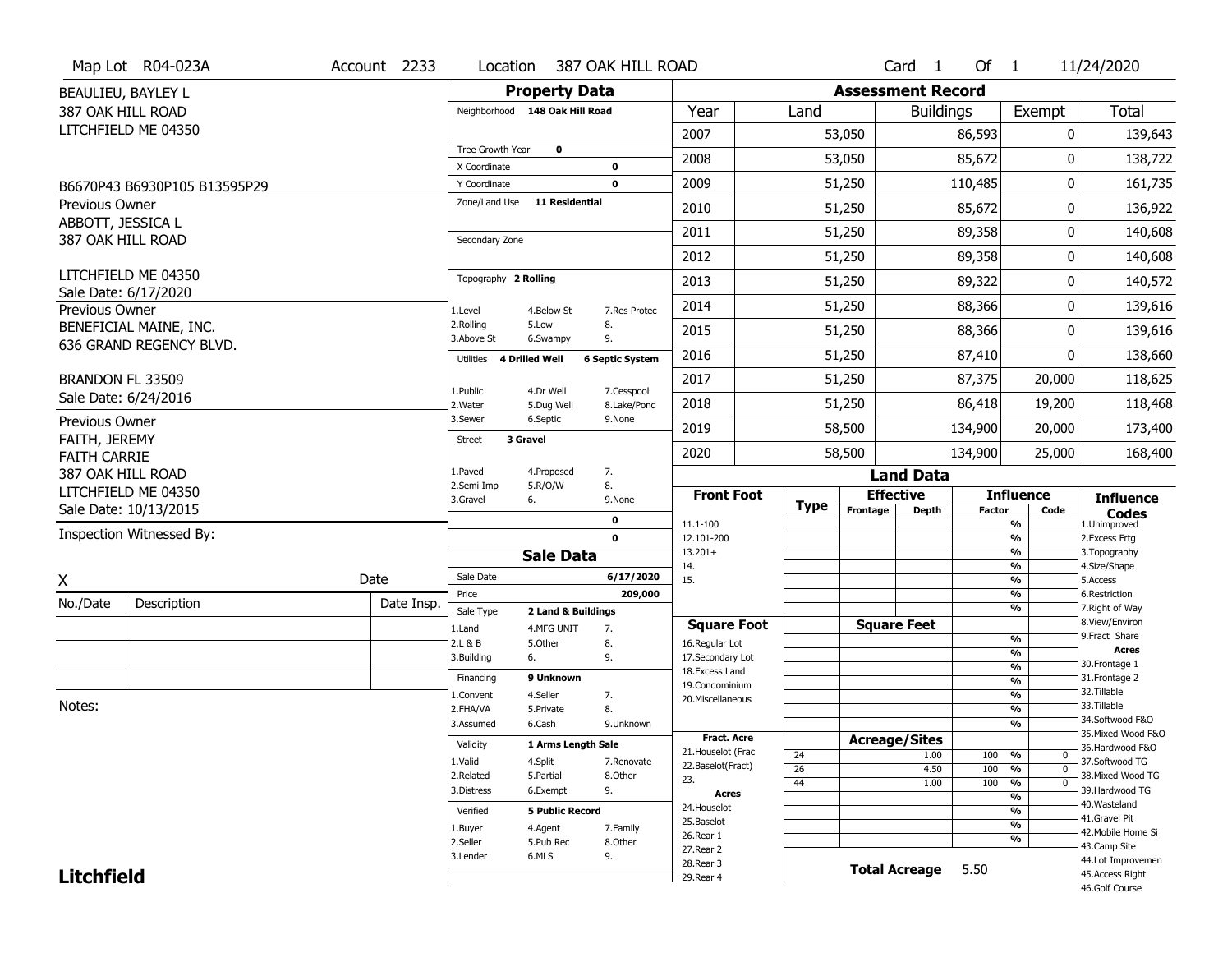|                        |                        |              |                |                  |                         |                                                   |                          |                             |            |            | <b>Litchfield</b>  |  |      |       |                   |              |  |            |
|------------------------|------------------------|--------------|----------------|------------------|-------------------------|---------------------------------------------------|--------------------------|-----------------------------|------------|------------|--------------------|--|------|-------|-------------------|--------------|--|------------|
|                        | Map Lot R04-023A       |              |                |                  |                         | Account 2233                                      |                          | Location                    |            |            | 387 OAK HILL ROAD  |  |      |       | Card <sub>1</sub> | Of $1$       |  | 11/24/2020 |
| Building Style 2 Ranch |                        |              | SF Bsmt Living |                  | 0                       |                                                   |                          | Layout                      | 1 Typical  |            |                    |  |      |       |                   |              |  |            |
| 0.Uncoded              | 4.Cape                 | 8.Log        | Fin Bsmt Grade |                  | 0 <sub>0</sub>          |                                                   |                          | 1.Typical                   | 4.         |            | 7.                 |  |      |       |                   |              |  |            |
| 1.Conv.                | 5.Garrison             | 9.Other      |                | OPEN-5-CUSTOMIZE | $\bf{0}$                |                                                   |                          | 2.Inadeq                    | 5.         |            | 8.                 |  |      | 20.0" |                   |              |  |            |
| 2.Ranch                | 6.Split                | 10.Tri-Lev   | Heat Type      | 100%             |                         | 1 Hot Water BB                                    |                          | 3.                          | 6.         |            | 9.                 |  |      |       |                   |              |  |            |
| 3.R Ranch              | 7.Contemp              | 11.Earth O   | 0.Uncoded      |                  | 4.Steam                 |                                                   | 8.Fl/Wall                | 9 None<br>Attic             |            |            |                    |  | 2.0' |       |                   |              |  |            |
| Dwelling Units 1       |                        |              | 1.HWBB         |                  | 5.FWA                   |                                                   | 9.No Heat                | 1.1/4 Fin                   | 4.Full Fin |            | 7.                 |  |      | WD    |                   |              |  |            |
| Other Units            | $\pmb{0}$              |              | 2.HWCI         |                  | 6.GravWA                |                                                   | 10.Radiant               | 2.1/2 Fin                   | 5.Fl/Stair |            | 8.                 |  |      |       |                   |              |  |            |
| Stories                | 1 One Story            |              | 3.H Pump       |                  | 7.Electric              |                                                   | 11.Radiant               | 3.3/4 Fin                   | 6.         |            | 9.None             |  |      |       |                   |              |  |            |
| 1.1                    | 4.1.5                  | 7.1.25       | Cool Type      | 0%               | 9 None                  |                                                   |                          | Insulation                  | $1$ Full   |            |                    |  |      |       |                   |              |  |            |
| 2.2                    | 5.1.75                 | 8.3.5        | 1.Refrig       |                  | 4.W&C Air               |                                                   | 7.RadHW                  | 1.Full                      | 4.Minimal  |            | 7.                 |  |      |       |                   |              |  |            |
| 3.3                    | 6.2.5                  | 9.4          | 2.Evapor       |                  | 5.Monitor-              | 8.                                                |                          | 2.Heavy                     | 5.Partial  |            | 8.                 |  |      |       |                   | $1$ s $Fr/B$ |  |            |
| <b>Exterior Walls</b>  | 2 Vinyl                |              | 3.H Pump       |                  | 6.Monitor-              | 9.None                                            |                          | 3.Capped                    | 6.         |            | 9.None             |  |      |       |                   |              |  |            |
| 0.Uncoded              | 4.Asbestos             | 8.Concrete   | Kitchen Style  |                  | 2 Typical               |                                                   |                          | Unfinished %                | 0%         |            |                    |  |      |       |                   |              |  |            |
| 1.Wd Clapb             | 5.Stucco               | 9.0ther      | 1.Modern       |                  | 4.Obsolete              | 7.                                                |                          | Grade & Factor              |            |            | 3 Average 100%     |  |      |       |                   |              |  |            |
| 2.Vinyl                | 6.Brick                | 10.Wd shin   | 2.Typical      |                  | 5.                      | 8.                                                |                          | 1.E Grade                   |            | 4.B Grade  | 7.AAA Grad         |  |      |       |                   |              |  |            |
| 3.Compos.              | 7.Stone                | $11.71 - 11$ | 3.Old Type     |                  | 6.                      | 9.None                                            |                          | 2.D Grade                   |            | 5.A Grade  | 8.M&S              |  |      |       |                   |              |  |            |
| Roof Surface           | 1 Asphalt Shingles     |              | Bath(s) Style  |                  |                         | 2 Typical Bath(s)                                 |                          | 3.C Grade                   |            | 6.AA Grade | 9.Same             |  |      |       |                   |              |  |            |
| 1.Asphalt              | 4.Composit             | 7.Rolled R   | 1.Modern       |                  | 4.Obsolete              | 7.                                                |                          | SQFT (Footprint) 1400       |            |            |                    |  |      |       |                   |              |  |            |
| 2.Slate                | 5.Wood                 | 8.           | 2. Typical     |                  | 5.                      | 8.                                                |                          | Condition                   | 4 Average  |            |                    |  |      |       |                   |              |  | 28.0"      |
| 3.Metal                | 6.Other                | 9.           | 3.Old Type     |                  | 6.                      | 9.None                                            |                          | 1.Poor                      | 4.Avg      |            | 7.V G              |  |      |       |                   |              |  |            |
| SF Masonry Trim 0      |                        |              | # Rooms        |                  | 5                       |                                                   |                          | 2.Fair                      | $5.Avg+$   |            | 8.Exc              |  |      |       |                   |              |  |            |
| OPEN-3-CUSTOM 0        |                        |              | # Bedrooms     |                  | $\overline{\mathbf{3}}$ |                                                   |                          | 3.Avg-                      | 6.Good     |            | 9.Same             |  |      |       |                   |              |  |            |
| OPEN-4-CUSTOM 0        |                        |              | # Full Baths   |                  | $\overline{2}$          |                                                   |                          | Phys. % Good                |            | 0%         |                    |  |      |       |                   |              |  |            |
| Year Built             | 2002                   |              | # Half Baths   |                  | $\mathbf 0$             |                                                   |                          | Funct. % Good               |            | 100%       |                    |  |      |       |                   |              |  |            |
| Year Remodeled         | 0                      |              |                | # Addn Fixtures  | $\pmb{0}$               |                                                   |                          | Functional Code             |            | 9 None     |                    |  |      |       |                   |              |  |            |
| Foundation             | 1 Concrete             |              | # Fireplaces   |                  | 0                       |                                                   |                          | 1.Incomp                    | 4.Delap    |            | 7.No Power         |  |      |       |                   |              |  |            |
| 1.Concrete             | 4.Wood                 | 7.           |                |                  |                         |                                                   |                          | 2.0-Built                   | 5.Bsmt     |            | 8.LongTerm         |  |      |       | 50.0'             |              |  |            |
| 2.C Block              | 5.Slab                 | 8.           |                |                  |                         |                                                   |                          | 3.Damage                    |            | 6.Common   | 9.None             |  |      |       |                   |              |  |            |
| 3.Br/Stone             | 6.Piers                | 9.           |                |                  |                         |                                                   |                          | Econ. % Good                | 100%       |            |                    |  |      |       |                   |              |  |            |
| Basement               | <b>4 Full Basement</b> |              |                |                  |                         |                                                   |                          | Economic Code None          |            |            |                    |  |      |       |                   |              |  |            |
| $1.1/4$ Bmt            | 4.Full Bmt             | 7.           |                |                  |                         |                                                   |                          | 0.None                      |            | 3.No Power | 9.None             |  |      |       |                   |              |  |            |
| 2.1/2 Bmt              | 5.Crawl Sp             | 8.           |                |                  |                         |                                                   |                          | 1.Location                  |            | 4.Generate | 8.                 |  |      |       |                   |              |  |            |
| 3.3/4 Bmt              | 6.                     | 9.None       |                |                  |                         | Software                                          |                          | 2.Encroach                  |            | 5.Multi-Fa | 9.                 |  |      |       |                   |              |  |            |
| Bsmt Gar # Cars 0      |                        |              |                |                  |                         | A Division of Harris Computer Systems             |                          | Entrance Code 5 Estimated   |            |            |                    |  |      |       |                   |              |  |            |
| Wet Basement           | 1 Dry Basement         |              |                |                  |                         |                                                   |                          | 1.Interior                  | 4.Vacant   |            | 7.                 |  |      |       |                   |              |  |            |
| 1.Dry                  | 4.Dirt Flr             | 7.           |                |                  |                         |                                                   |                          | 2.Refusal                   |            | 5.Estimate | 8.                 |  |      |       |                   |              |  |            |
| 2.Damp                 | 5.                     | 8.           |                |                  |                         |                                                   |                          | 3.Informed                  |            | 6.Existing | 9.                 |  |      |       |                   |              |  |            |
| 3.Wet                  | 6.                     | 9.           |                |                  |                         |                                                   |                          | Information Code 5 Estimate |            |            |                    |  |      |       |                   |              |  |            |
|                        |                        |              |                |                  |                         |                                                   |                          | 1.Owner                     | 4.Agent    |            | 7.Vacant           |  |      |       |                   |              |  |            |
|                        |                        |              |                |                  |                         |                                                   |                          | 2.Relative                  |            | 5.Estimate | 8.                 |  |      |       |                   |              |  |            |
|                        |                        |              | Date Inspected |                  | 9/20/2018               |                                                   |                          | 3.Tenant                    | 6.Other    |            | 9.                 |  |      |       |                   |              |  |            |
|                        |                        |              |                |                  |                         | <b>Additions, Outbuildings &amp; Improvements</b> |                          |                             |            |            | 1.One Story Fram   |  |      |       |                   |              |  |            |
| Type                   |                        | Year         | Units          | Grade   Cond     |                         | Phys.                                             | Funct.                   | Sound Value                 |            |            | 2. Two Story Fram  |  |      |       |                   |              |  |            |
|                        |                        |              |                |                  |                         |                                                   |                          |                             |            |            | 3. Three Story Fr  |  |      |       |                   |              |  |            |
| 68 Wood Deck/s         |                        | 0            | 240            | 00               | 0                       | $\frac{9}{0}$ 0<br>0                              | $\%$                     |                             |            |            | 4.1 & 1/2 Story    |  |      |       |                   |              |  |            |
|                        |                        |              |                |                  |                         | $\%$                                              | $\%$                     |                             |            |            | 5.1 & 3/4 Story    |  |      |       |                   |              |  |            |
|                        |                        |              |                |                  |                         | $\frac{0}{0}$                                     | $\frac{0}{0}$            |                             |            |            | 6.2 & 1/2 Story    |  |      |       |                   |              |  |            |
|                        |                        |              |                |                  |                         | $\frac{1}{2}$                                     | $\frac{0}{0}$            |                             |            |            | 21. Open Frame Por |  |      |       |                   |              |  |            |
|                        |                        |              |                |                  |                         |                                                   |                          |                             |            |            | 22.Encl Frame Por  |  |      |       |                   |              |  |            |
|                        |                        |              |                |                  |                         | $\frac{0}{6}$                                     | $\overline{\frac{0}{0}}$ |                             |            |            | 23. Frame Garage   |  |      |       |                   |              |  |            |
|                        |                        |              |                |                  |                         | $\frac{1}{2}$                                     | $\overline{\frac{0}{0}}$ |                             |            |            | 24.Frame Shed      |  |      |       |                   |              |  |            |
|                        |                        |              |                |                  |                         | $\frac{1}{2}$                                     | $\overline{\frac{0}{0}}$ |                             |            |            | 25. Frame Bay Wind |  |      |       |                   |              |  |            |
|                        |                        |              |                |                  |                         |                                                   |                          |                             |            |            | 26.1SFr Overhang   |  |      |       |                   |              |  |            |
|                        |                        |              |                |                  |                         | $\frac{0}{0}$                                     | $\overline{\frac{0}{0}}$ |                             |            |            | 27.Unfin Basement  |  |      |       |                   |              |  |            |
|                        |                        |              |                |                  |                         | $\%$                                              | $\%$                     |                             |            |            | 28. Unfinished Att |  |      |       |                   |              |  |            |
|                        |                        |              |                |                  |                         | $\frac{9}{6}$                                     | $\sqrt{6}$               |                             |            |            | 29. Finished Attic |  |      |       |                   |              |  |            |
|                        |                        |              |                |                  |                         |                                                   |                          |                             |            |            |                    |  |      |       |                   |              |  |            |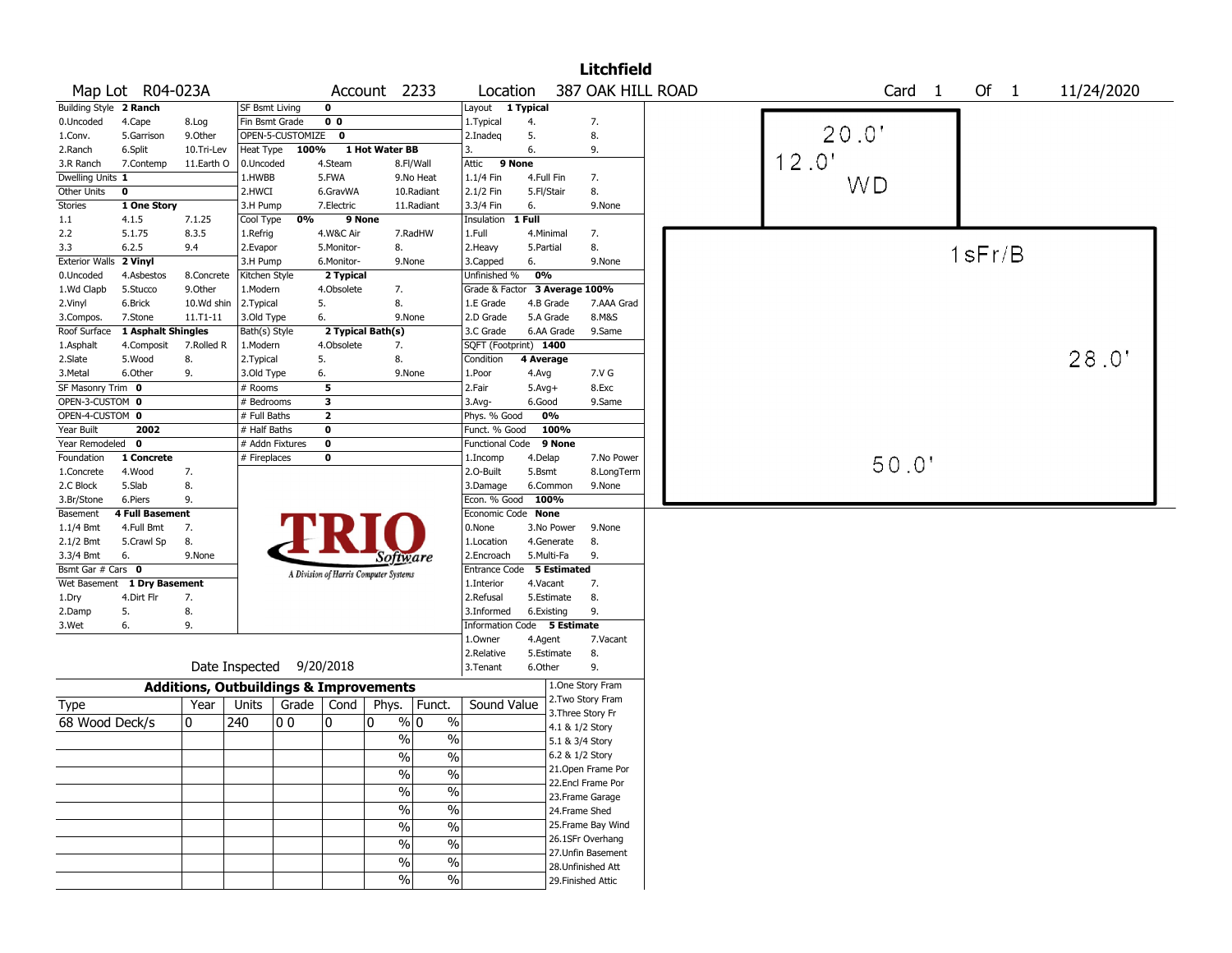| Of $1$                | 11/24/2020                                                                                                                                                                                               |
|-----------------------|----------------------------------------------------------------------------------------------------------------------------------------------------------------------------------------------------------|
|                       |                                                                                                                                                                                                          |
|                       | <b>Total</b>                                                                                                                                                                                             |
|                       | $\pmb{0}$                                                                                                                                                                                                |
|                       | 0                                                                                                                                                                                                        |
|                       |                                                                                                                                                                                                          |
|                       | $\pmb{0}$                                                                                                                                                                                                |
|                       | 0                                                                                                                                                                                                        |
| 49,250                | 0                                                                                                                                                                                                        |
| 49,250                | 0                                                                                                                                                                                                        |
| 49,250                | $\pmb{0}$                                                                                                                                                                                                |
| 49,250                | 0                                                                                                                                                                                                        |
| 49,250                | $\pmb{0}$                                                                                                                                                                                                |
| 49,250                | 0                                                                                                                                                                                                        |
| 49,250                | $\pmb{0}$                                                                                                                                                                                                |
|                       | 0                                                                                                                                                                                                        |
|                       | $\pmb{0}$                                                                                                                                                                                                |
|                       | 0                                                                                                                                                                                                        |
|                       |                                                                                                                                                                                                          |
| <b>Influence</b>      | <b>Influence</b>                                                                                                                                                                                         |
| <b>Factor</b><br>Code | <b>Codes</b>                                                                                                                                                                                             |
| $\frac{9}{6}$         | 1.Unimproved<br>2. Excess Frtg                                                                                                                                                                           |
| %                     | 3. Topography                                                                                                                                                                                            |
| $\frac{9}{6}$         | 4.Size/Shape<br>5.Access                                                                                                                                                                                 |
| %                     | 6.Restriction                                                                                                                                                                                            |
|                       | 7. Right of Way<br>8.View/Environ                                                                                                                                                                        |
| %                     | 9.Fract Share                                                                                                                                                                                            |
| %                     | <b>Acres</b><br>30. Frontage 1                                                                                                                                                                           |
|                       | 31. Frontage 2                                                                                                                                                                                           |
| $\frac{9}{6}$         | 32.Tillable                                                                                                                                                                                              |
| %                     | 33.Tillable<br>34.Softwood F&O                                                                                                                                                                           |
|                       | 35. Mixed Wood F&O                                                                                                                                                                                       |
|                       | 36.Hardwood F&O                                                                                                                                                                                          |
|                       | 37.Softwood TG                                                                                                                                                                                           |
| $\mathbf 0$           | 38. Mixed Wood TG                                                                                                                                                                                        |
| $\frac{9}{6}$         | 39.Hardwood TG                                                                                                                                                                                           |
| $\frac{9}{6}$         | 40. Wasteland<br>41.Gravel Pit                                                                                                                                                                           |
|                       | 42. Mobile Home Si                                                                                                                                                                                       |
|                       | 43.Camp Site                                                                                                                                                                                             |
|                       | 44.Lot Improvemen                                                                                                                                                                                        |
|                       | 45. Access Right<br>46.Golf Course                                                                                                                                                                       |
| 100<br>100            | Exempt<br>56,250<br>56,250<br>49,250<br>49,250<br>49,250<br>47,500<br>47,500<br>%<br>$\frac{9}{6}$<br>%<br>$\frac{9}{6}$<br>%<br>%<br>%<br>0<br>%<br>$\mathbf{0}$<br>$\frac{9}{6}$<br>$\frac{9}{6}$<br>% |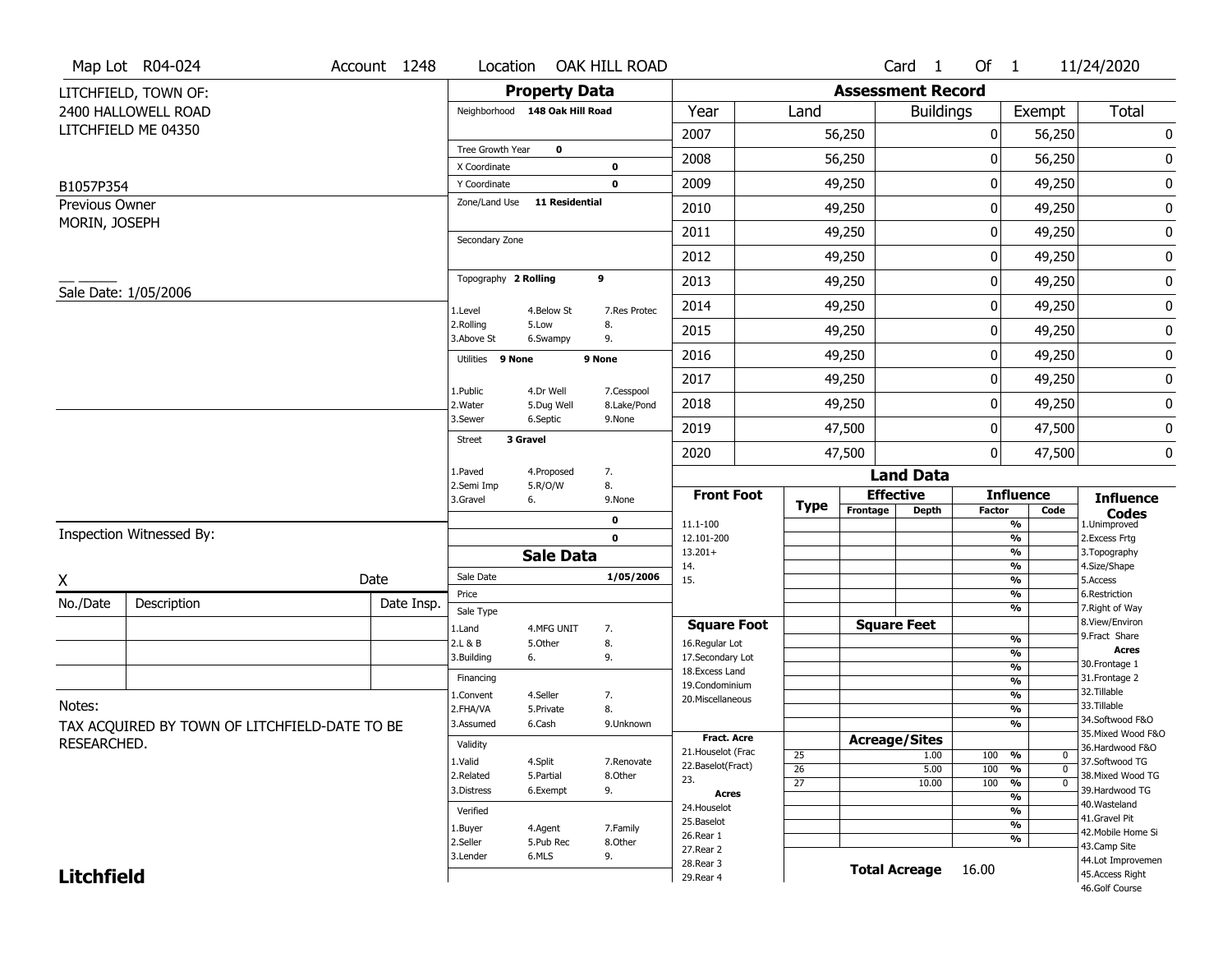|                       |                 |                                                   |                       |                  |            |                                       |               |                         |             |                 | Litchfield         |  |                   |        |            |
|-----------------------|-----------------|---------------------------------------------------|-----------------------|------------------|------------|---------------------------------------|---------------|-------------------------|-------------|-----------------|--------------------|--|-------------------|--------|------------|
|                       | Map Lot R04-024 |                                                   |                       |                  |            | Account 1248                          |               | Location                |             |                 | OAK HILL ROAD      |  | Card <sub>1</sub> | Of $1$ | 11/24/2020 |
| <b>Building Style</b> |                 |                                                   | <b>SF Bsmt Living</b> |                  |            |                                       |               | Layout                  |             |                 |                    |  |                   |        |            |
| 0.Uncoded             | 4.Cape          | 8.Log                                             | Fin Bsmt Grade        |                  |            |                                       |               | 1.Typical               | 4.          |                 | 7.                 |  |                   |        |            |
| 1.Conv.               | 5.Garrison      | 9.Other                                           |                       | OPEN-5-CUSTOMIZE |            |                                       |               | 2.Inadeq                | 5.          |                 | 8.                 |  |                   |        |            |
| 2.Ranch               | 6.Split         | 10.Tri-Lev                                        | Heat Type             | 100%             |            |                                       |               | 3.                      | 6.          |                 | 9.                 |  |                   |        |            |
| 3.R Ranch             | 7.Contemp       | 11.Earth O                                        | 0.Uncoded             |                  | 4.Steam    |                                       | 8.Fl/Wall     | Attic                   |             |                 |                    |  |                   |        |            |
| <b>Dwelling Units</b> |                 |                                                   | 1.HWBB                |                  | 5.FWA      |                                       | 9.No Heat     | 1.1/4 Fin               | 4.Full Fin  |                 | 7.                 |  |                   |        |            |
| Other Units           |                 |                                                   | 2.HWCI                |                  | 6.GravWA   |                                       | 10.Radiant    | 2.1/2 Fin               | 5.Fl/Stair  |                 | 8.                 |  |                   |        |            |
| Stories               |                 |                                                   | 3.H Pump              |                  | 7.Electric |                                       | 11.Radiant    | 3.3/4 Fin               | 6.          |                 | 9.None             |  |                   |        |            |
| 1.1                   | 4.1.5           | 7.1.25                                            | Cool Type             | 0%               |            |                                       |               | Insulation              |             |                 |                    |  |                   |        |            |
| 2.2                   | 5.1.75          | 8.3.5                                             | 1.Refrig              |                  | 4.W&C Air  |                                       | 7.RadHW       | 1.Full                  |             | 4.Minimal       | 7.                 |  |                   |        |            |
| 3.3                   | 6.2.5           | 9.4                                               | 2.Evapor              |                  | 5.Monitor- | 8.                                    |               | 2. Heavy                | 5.Partial   |                 | 8.                 |  |                   |        |            |
| <b>Exterior Walls</b> |                 |                                                   | 3.H Pump              |                  | 6.Monitor- | 9.None                                |               | 3.Capped                | 6.          |                 | 9.None             |  |                   |        |            |
| 0.Uncoded             | 4.Asbestos      | 8.Concrete                                        | Kitchen Style         |                  |            |                                       |               | Unfinished %            |             |                 |                    |  |                   |        |            |
| 1.Wd Clapb            | 5.Stucco        | 9.Other                                           | 1.Modern              |                  | 4.Obsolete | 7.                                    |               | Grade & Factor          |             |                 |                    |  |                   |        |            |
| 2.Vinyl               | 6.Brick         | 10.Wd shin                                        | 2.Typical             |                  | 5.         | 8.                                    |               | 1.E Grade               |             | 4.B Grade       | 7.AAA Grad         |  |                   |        |            |
| 3.Compos.             | 7.Stone         | $11. T1 - 11$                                     | 3.Old Type            |                  | 6.         | 9.None                                |               | 2.D Grade               |             | 5.A Grade       | 8.M&S              |  |                   |        |            |
| Roof Surface          |                 |                                                   | Bath(s) Style         |                  |            |                                       |               | 3.C Grade               |             | 6.AA Grade      | 9.Same             |  |                   |        |            |
| 1.Asphalt             | 4.Composit      | 7.Rolled R                                        | 1.Modern              |                  | 4.Obsolete | 7.                                    |               | SQFT (Footprint)        |             |                 |                    |  |                   |        |            |
| 2.Slate               | 5.Wood          | 8.                                                | 2. Typical            |                  | 5.         | 8.                                    |               | Condition               |             |                 |                    |  |                   |        |            |
| 3.Metal               | 6.Other         | 9.                                                | 3.Old Type            |                  | 6.         | 9.None                                |               | 1.Poor                  | 4.Avg       |                 | 7.V G              |  |                   |        |            |
| SF Masonry Trim       |                 |                                                   | # Rooms               |                  |            |                                       |               | 2.Fair                  | $5.Avg+$    |                 | 8.Exc              |  |                   |        |            |
| OPEN-3-CUSTOM         |                 |                                                   | # Bedrooms            |                  |            |                                       |               | 3.Avg-                  | 6.Good      |                 | 9.Same             |  |                   |        |            |
| OPEN-4-CUSTOM         |                 |                                                   | # Full Baths          |                  |            |                                       |               | Phys. % Good            |             |                 |                    |  |                   |        |            |
| Year Built            |                 |                                                   | # Half Baths          |                  |            |                                       |               | Funct. % Good           |             |                 |                    |  |                   |        |            |
| Year Remodeled        |                 |                                                   | # Addn Fixtures       |                  |            |                                       |               | <b>Functional Code</b>  |             |                 |                    |  |                   |        |            |
| Foundation            |                 |                                                   | # Fireplaces          |                  |            |                                       |               | 1.Incomp                | 4.Delap     |                 | 7.No Power         |  |                   |        |            |
| 1.Concrete            | 4.Wood          | 7.                                                |                       |                  |            |                                       |               | 2.O-Built               | 5.Bsmt      |                 | 8.LongTerm         |  |                   |        |            |
| 2.C Block             | 5.Slab          | 8.                                                |                       |                  |            |                                       |               | 3.Damage                |             | 6.Common        | 9.None             |  |                   |        |            |
| 3.Br/Stone            | 6.Piers         | 9.                                                |                       |                  |            |                                       |               | Econ. % Good            |             |                 |                    |  |                   |        |            |
| Basement              |                 |                                                   |                       |                  |            |                                       |               | Economic Code           |             |                 |                    |  |                   |        |            |
| 1.1/4 Bmt             | 4.Full Bmt      | 7.                                                |                       |                  |            |                                       |               | 0.None                  |             | 3.No Power      | 9.None             |  |                   |        |            |
| 2.1/2 Bmt             | 5.Crawl Sp      | 8.                                                |                       |                  |            |                                       |               | 1.Location              |             | 4.Generate      | 8.                 |  |                   |        |            |
| 3.3/4 Bmt             | 6.              | 9.None                                            |                       |                  |            | <b>Software</b>                       |               | 2.Encroach              |             | 5.Multi-Fa      | 9.                 |  |                   |        |            |
| Bsmt Gar # Cars       |                 |                                                   |                       |                  |            |                                       |               | <b>Entrance Code</b>    | $\mathbf 0$ |                 |                    |  |                   |        |            |
| Wet Basement          |                 |                                                   |                       |                  |            | A Division of Harris Computer Systems |               | 1.Interior              | 4.Vacant    |                 | 7.                 |  |                   |        |            |
| 1.Dry                 | 4.Dirt Flr      | 7.                                                |                       |                  |            |                                       |               | 2.Refusal               |             | 5.Estimate      | 8.                 |  |                   |        |            |
| 2.Damp                | 5.              | 8.                                                |                       |                  |            |                                       |               | 3.Informed              |             | 6.Existing      | 9.                 |  |                   |        |            |
| 3.Wet                 | 6.              | 9.                                                |                       |                  |            |                                       |               | <b>Information Code</b> |             | $\mathbf{0}$    |                    |  |                   |        |            |
|                       |                 |                                                   |                       |                  |            |                                       |               | 1.0wner                 | 4.Agent     |                 | 7.Vacant           |  |                   |        |            |
|                       |                 |                                                   |                       |                  |            |                                       |               | 2.Relative              |             | 5.Estimate      | 8.                 |  |                   |        |            |
|                       |                 |                                                   | Date Inspected        |                  |            |                                       |               | 3.Tenant                | 6.Other     |                 | 9.                 |  |                   |        |            |
|                       |                 |                                                   |                       |                  |            |                                       |               |                         |             |                 | 1.One Story Fram   |  |                   |        |            |
|                       |                 | <b>Additions, Outbuildings &amp; Improvements</b> |                       |                  |            |                                       |               |                         |             |                 | 2. Two Story Fram  |  |                   |        |            |
| Type                  |                 | Year                                              | Units                 | Grade            | Cond       | Phys.                                 | Funct.        | Sound Value             |             |                 | 3. Three Story Fr  |  |                   |        |            |
|                       |                 |                                                   |                       |                  |            | $\%$                                  | $\%$          |                         |             |                 | 4.1 & 1/2 Story    |  |                   |        |            |
|                       |                 |                                                   |                       |                  |            | $\frac{1}{2}$                         | $\%$          |                         |             | 5.1 & 3/4 Story |                    |  |                   |        |            |
|                       |                 |                                                   |                       |                  |            |                                       |               |                         |             | 6.2 & 1/2 Story |                    |  |                   |        |            |
|                       |                 |                                                   |                       |                  |            | $\frac{1}{2}$                         | $\sqrt{6}$    |                         |             |                 | 21. Open Frame Por |  |                   |        |            |
|                       |                 |                                                   |                       |                  |            | $\%$                                  | $\frac{0}{0}$ |                         |             |                 | 22.Encl Frame Por  |  |                   |        |            |
|                       |                 |                                                   |                       |                  |            | $\%$                                  | $\%$          |                         |             |                 | 23. Frame Garage   |  |                   |        |            |
|                       |                 |                                                   |                       |                  |            | $\%$                                  | $\%$          |                         |             |                 |                    |  |                   |        |            |
|                       |                 |                                                   |                       |                  |            |                                       |               |                         |             |                 | 24.Frame Shed      |  |                   |        |            |
|                       |                 |                                                   |                       |                  |            | $\%$                                  | $\%$          |                         |             |                 | 25. Frame Bay Wind |  |                   |        |            |
|                       |                 |                                                   |                       |                  |            | $\%$                                  | $\%$          |                         |             |                 | 26.1SFr Overhang   |  |                   |        |            |
|                       |                 |                                                   |                       |                  |            | $\%$                                  | $\%$          |                         |             |                 | 27. Unfin Basement |  |                   |        |            |
|                       |                 |                                                   |                       |                  |            |                                       |               |                         |             |                 | 28. Unfinished Att |  |                   |        |            |
|                       |                 |                                                   |                       |                  |            | $\sqrt{6}$                            | $\frac{1}{2}$ |                         |             |                 | 29. Finished Attic |  |                   |        |            |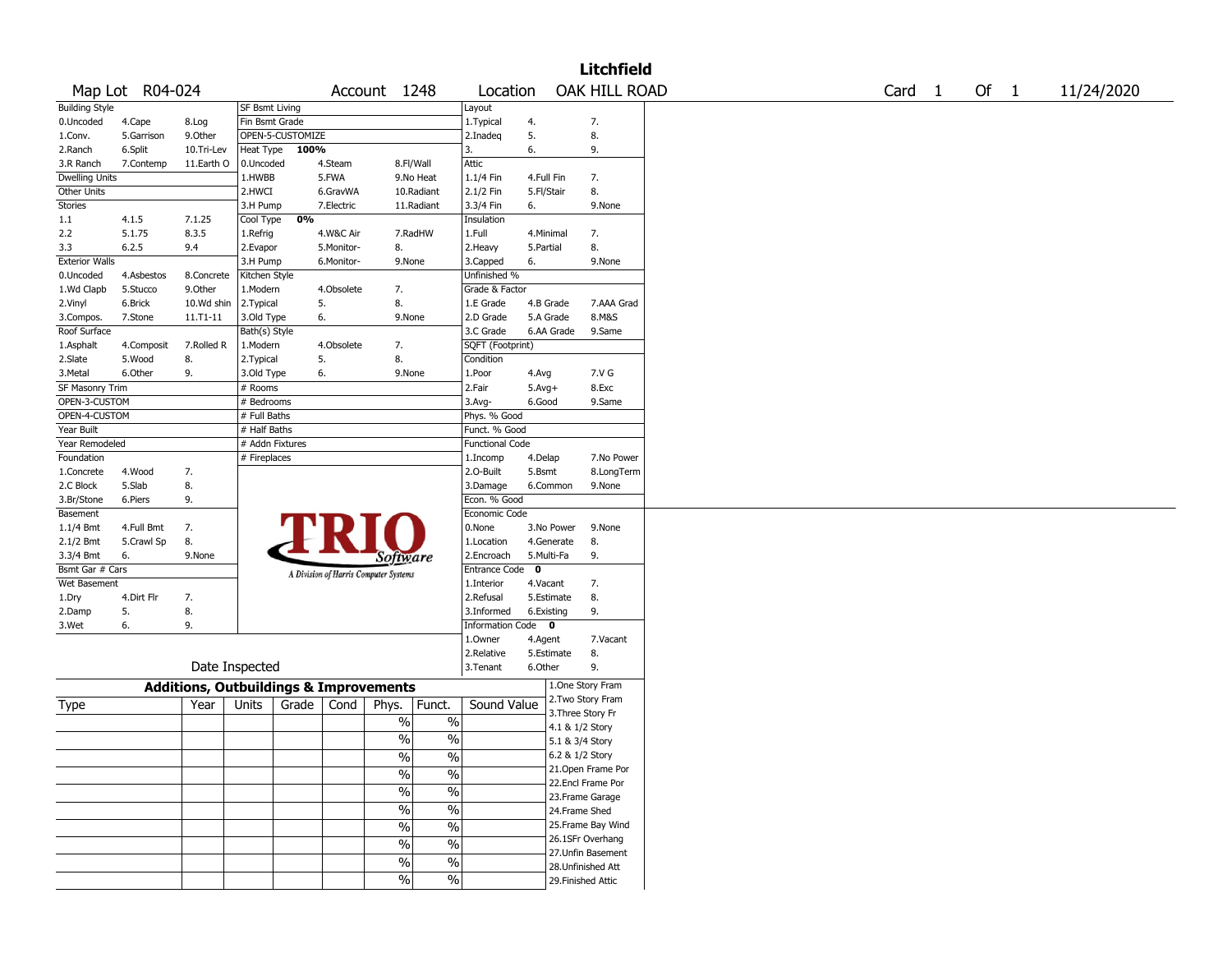|                   | Map Lot R04-025                              | Account 2508 | Location                |                                | OFF OAK HILL ROAD         |                                      |                 |                          | Card <sub>1</sub>    | Of $1$        |                                | 11/24/2020                           |
|-------------------|----------------------------------------------|--------------|-------------------------|--------------------------------|---------------------------|--------------------------------------|-----------------|--------------------------|----------------------|---------------|--------------------------------|--------------------------------------|
|                   | LITCHFIELD, TOWN OF                          |              |                         | <b>Property Data</b>           |                           |                                      |                 | <b>Assessment Record</b> |                      |               |                                |                                      |
|                   | 2400 HALLOWELL ROAD                          |              |                         | Neighborhood 148 Oak Hill Road |                           | Year                                 | Land            |                          | <b>Buildings</b>     |               | Exempt                         | <b>Total</b>                         |
|                   |                                              |              |                         |                                |                           | 2007                                 |                 | 53,750                   |                      | 0             | 53,750                         | 0                                    |
|                   |                                              |              | Tree Growth Year        | $\mathbf 0$                    |                           | 2008                                 |                 | 53,750                   |                      | 0             | 53,750                         | 0                                    |
|                   |                                              |              | X Coordinate            |                                | $\bf{0}$                  |                                      |                 |                          |                      |               |                                |                                      |
| B949P339          |                                              |              | Y Coordinate            |                                | $\mathbf 0$               | 2009                                 |                 | 47,750                   |                      | 0             | 47,750                         | 0                                    |
|                   |                                              |              | Zone/Land Use           | 11 Residential                 |                           | 2010                                 |                 | 47,750                   |                      | 0             | 47,750                         | 0                                    |
|                   |                                              |              | Secondary Zone          |                                |                           | 2011                                 |                 | 47,750                   |                      | 0             | 47,750                         | 0                                    |
|                   |                                              |              |                         |                                |                           | 2012                                 |                 | 47,750                   |                      | 0             | 47,750                         | $\pmb{0}$                            |
|                   |                                              |              | Topography 2 Rolling    |                                |                           | 2013                                 |                 | 47,750                   |                      | 0             | 47,750                         | 0                                    |
|                   |                                              |              | 1.Level                 | 4.Below St                     | 7.Res Protec              | 2014                                 |                 | 47,750                   |                      | 0             | 47,750                         | 0                                    |
|                   |                                              |              | 2.Rolling<br>3.Above St | 5.Low<br>6.Swampy              | 8.<br>9.                  | 2015                                 |                 | 47,750                   |                      | 0             | 47,750                         | 0                                    |
|                   |                                              |              | <b>Utilities</b>        |                                |                           | 2016                                 |                 | 47,750                   |                      | 0             | 47,750                         | 0                                    |
|                   |                                              |              |                         |                                |                           | 2017                                 |                 | 47,750                   |                      | 0             | 47,750                         | 0                                    |
|                   |                                              |              | 1.Public<br>2. Water    | 4.Dr Well<br>5.Dug Well        | 7.Cesspool<br>8.Lake/Pond | 2018                                 |                 | 47,750                   |                      | 0             | 47,750                         | 0                                    |
|                   |                                              |              | 3.Sewer                 | 6.Septic                       | 9.None                    | 2019                                 |                 | 46,000                   |                      | 0             | 46,000                         | 0                                    |
|                   |                                              |              | <b>Street</b>           | 1 Paved                        |                           | 2020                                 |                 | 46,000                   |                      | 0             | 46,000                         | 0                                    |
|                   |                                              |              | 1.Paved                 | 4.Proposed                     | 7.                        |                                      |                 |                          | <b>Land Data</b>     |               |                                |                                      |
|                   |                                              |              | 2.Semi Imp<br>3.Gravel  | 5.R/O/W<br>6.                  | 8.<br>9.None              | <b>Front Foot</b>                    |                 |                          | <b>Effective</b>     |               | <b>Influence</b>               | <b>Influence</b>                     |
|                   |                                              |              |                         |                                | 0                         | 11.1-100                             | <b>Type</b>     | Frontage                 | <b>Depth</b>         | <b>Factor</b> | Code<br>%                      | <b>Codes</b><br>1.Unimproved         |
|                   | Inspection Witnessed By:                     |              |                         |                                | $\mathbf 0$               | 12.101-200                           |                 |                          |                      |               | %                              | 2.Excess Frtg                        |
|                   |                                              |              |                         | <b>Sale Data</b>               |                           | $13.201+$                            |                 |                          |                      |               | %                              | 3. Topography                        |
| X                 |                                              | Date         | Sale Date               |                                |                           | 14.<br>15.                           |                 |                          |                      |               | %<br>%                         | 4.Size/Shape<br>5.Access             |
| No./Date          | Description                                  | Date Insp.   | Price                   |                                |                           |                                      |                 |                          |                      |               | $\frac{9}{6}$                  | 6.Restriction                        |
|                   |                                              |              | Sale Type               |                                |                           |                                      |                 |                          | <b>Square Feet</b>   |               | %                              | 7. Right of Way<br>8.View/Environ    |
|                   |                                              |              | 1.Land<br>2.L & B       | 4.MFG UNIT<br>5.Other          | 7.<br>8.                  | <b>Square Foot</b><br>16.Regular Lot |                 |                          |                      |               | $\frac{9}{6}$                  | 9.Fract Share                        |
|                   |                                              |              | 3.Building              | 6.                             | 9.                        | 17.Secondary Lot                     |                 |                          |                      |               | $\frac{9}{6}$                  | <b>Acres</b>                         |
|                   |                                              |              | Financing               |                                |                           | 18.Excess Land                       |                 |                          |                      |               | $\frac{9}{6}$                  | 30.Frontage 1<br>31. Frontage 2      |
|                   |                                              |              | 1.Convent               | 4.Seller                       | 7.                        | 19.Condominium                       |                 |                          |                      |               | $\frac{9}{6}$<br>$\frac{9}{6}$ | 32. Tillable                         |
| Notes:            |                                              |              | 2.FHA/VA                | 5.Private                      | 8.                        | 20.Miscellaneous                     |                 |                          |                      |               | $\frac{9}{6}$                  | 33.Tillable                          |
|                   | *** LOT NOT ON TAX MAPS??***                 |              | 3.Assumed               | 6.Cash                         | 9.Unknown                 |                                      |                 |                          |                      |               | $\frac{9}{6}$                  | 34.Softwood F&O                      |
|                   | TAX ACQUIRED BY TOWN OF LITCHFIELD FROM ABEL |              | Validity                |                                |                           | Fract. Acre                          |                 | <b>Acreage/Sites</b>     |                      |               |                                | 35. Mixed Wood F&O                   |
| ROUSSEAU.         |                                              |              |                         |                                |                           | 21. Houselot (Frac                   | 25              |                          | 1.00                 | 100           | %<br>0                         | 36.Hardwood F&O                      |
|                   |                                              |              | 1.Valid<br>2.Related    | 4.Split<br>5.Partial           | 7.Renovate<br>8.Other     | 22.Baselot(Fract)                    | $\overline{26}$ |                          | 5.00                 | 100           | %<br>$\mathbf 0$               | 37.Softwood TG<br>38. Mixed Wood TG  |
|                   |                                              |              | 3.Distress              | 6.Exempt                       | 9.                        | 23.                                  | $\overline{27}$ |                          | 8.00                 | 100           | $\frac{9}{6}$<br>$\mathbf 0$   | 39.Hardwood TG                       |
|                   |                                              |              |                         |                                |                           | <b>Acres</b><br>24. Houselot         |                 |                          |                      |               | $\frac{9}{6}$                  | 40. Wasteland                        |
|                   |                                              |              | Verified                |                                |                           | 25.Baselot                           |                 |                          |                      |               | $\frac{9}{6}$<br>$\frac{9}{6}$ | 41.Gravel Pit                        |
|                   |                                              |              | 1.Buyer<br>2.Seller     | 4.Agent                        | 7.Family                  | 26.Rear 1                            |                 |                          |                      |               | %                              | 42. Mobile Home Si                   |
|                   |                                              |              |                         | 5.Pub Rec<br>6.MLS             | 8.Other<br>9.             | 27.Rear 2                            |                 |                          |                      |               |                                | 43.Camp Site                         |
|                   |                                              |              | 3.Lender                |                                |                           | 28. Rear 3                           |                 |                          | <b>Total Acreage</b> | 14.00         |                                | 44.Lot Improvemen<br>45.Access Right |
| <b>Litchfield</b> |                                              |              |                         |                                | 29. Rear 4                |                                      |                 |                          |                      |               | 46.Golf Course                 |                                      |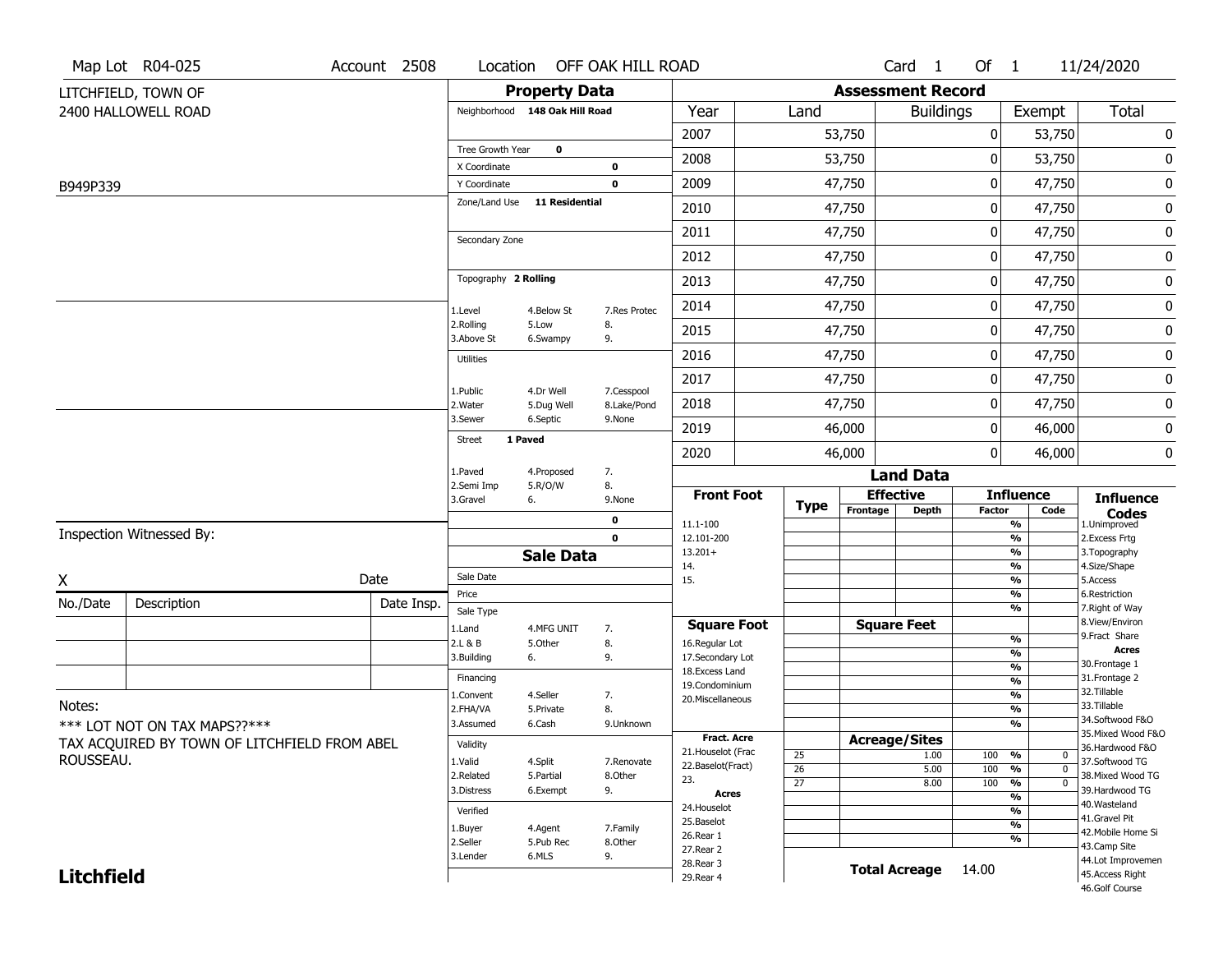|                       |                 |                                                   |                 |                  |            |                                       |                          |                        |              |            | Litchfield         |  |                   |        |            |
|-----------------------|-----------------|---------------------------------------------------|-----------------|------------------|------------|---------------------------------------|--------------------------|------------------------|--------------|------------|--------------------|--|-------------------|--------|------------|
|                       | Map Lot R04-025 |                                                   |                 |                  |            | Account 2508                          |                          | Location               |              |            | OFF OAK HILL ROAD  |  | Card <sub>1</sub> | Of $1$ | 11/24/2020 |
| <b>Building Style</b> |                 |                                                   | SF Bsmt Living  |                  |            |                                       |                          | Layout                 |              |            |                    |  |                   |        |            |
| 0.Uncoded             | 4.Cape          | 8.Log                                             | Fin Bsmt Grade  |                  |            |                                       |                          | 1. Typical             | 4.           |            | 7.                 |  |                   |        |            |
| 1.Conv.               | 5.Garrison      | 9.0ther                                           |                 | OPEN-5-CUSTOMIZE |            |                                       |                          | 2.Inadeq               | 5.           |            | 8.                 |  |                   |        |            |
| 2.Ranch               | 6.Split         | 10.Tri-Lev                                        | Heat Type       | 100%             |            |                                       |                          | 3.                     | 6.           |            | 9.                 |  |                   |        |            |
| 3.R Ranch             | 7.Contemp       | 11.Earth O                                        | 0.Uncoded       |                  | 4.Steam    | 8.Fl/Wall                             |                          | Attic                  |              |            |                    |  |                   |        |            |
| <b>Dwelling Units</b> |                 |                                                   | 1.HWBB          |                  | 5.FWA      |                                       | 9.No Heat                | 1.1/4 Fin              | 4.Full Fin   |            | 7.                 |  |                   |        |            |
| Other Units           |                 |                                                   | 2.HWCI          |                  | 6.GravWA   |                                       | 10.Radiant               | 2.1/2 Fin              | 5.Fl/Stair   |            | 8.                 |  |                   |        |            |
| Stories               |                 |                                                   | 3.H Pump        |                  | 7.Electric |                                       | 11.Radiant               | 3.3/4 Fin              | 6.           |            | 9.None             |  |                   |        |            |
| 1.1                   | 4.1.5           | 7.1.25                                            | Cool Type       | 0%               |            |                                       |                          | Insulation             |              |            |                    |  |                   |        |            |
| 2.2                   | 5.1.75          | 8.3.5                                             | 1.Refrig        |                  | 4.W&C Air  |                                       | 7.RadHW                  | 1.Full                 | 4.Minimal    |            | 7.                 |  |                   |        |            |
| 3.3                   | 6.2.5           | 9.4                                               | 2.Evapor        |                  | 5.Monitor- | 8.                                    |                          | 2.Heavy                | 5.Partial    |            | 8.                 |  |                   |        |            |
| <b>Exterior Walls</b> |                 |                                                   | 3.H Pump        |                  | 6.Monitor- | 9.None                                |                          | 3.Capped               | 6.           |            | 9.None             |  |                   |        |            |
| 0.Uncoded             | 4.Asbestos      | 8.Concrete                                        | Kitchen Style   |                  |            |                                       |                          | Unfinished %           |              |            |                    |  |                   |        |            |
| 1.Wd Clapb            | 5.Stucco        | 9.0ther                                           | 1.Modern        |                  | 4.Obsolete | 7.                                    |                          | Grade & Factor         |              |            |                    |  |                   |        |            |
| 2.Vinyl               | 6.Brick         | 10.Wd shin                                        | 2. Typical      | 5.               |            | 8.                                    |                          | 1.E Grade              | 4.B Grade    |            | 7.AAA Grad         |  |                   |        |            |
| 3.Compos.             | 7.Stone         | 11.T1-11                                          | 3.Old Type      | 6.               |            | 9.None                                |                          | 2.D Grade              | 5.A Grade    |            | 8.M&S              |  |                   |        |            |
| Roof Surface          |                 |                                                   | Bath(s) Style   |                  |            |                                       |                          | 3.C Grade              |              | 6.AA Grade | 9.Same             |  |                   |        |            |
| 1.Asphalt             | 4.Composit      | 7.Rolled R                                        | 1.Modern        |                  | 4.Obsolete | 7.                                    |                          | SQFT (Footprint)       |              |            |                    |  |                   |        |            |
| 2.Slate               | 5.Wood          | 8.                                                | 2. Typical      | 5.               |            | 8.                                    |                          | Condition              |              |            |                    |  |                   |        |            |
| 3.Metal               | 6.Other         | 9.                                                | 3.Old Type      | 6.               |            | 9.None                                |                          | 1.Poor                 | 4.Avg        |            | 7.V G              |  |                   |        |            |
| SF Masonry Trim       |                 |                                                   | # Rooms         |                  |            |                                       |                          | 2.Fair                 | $5.$ Avg $+$ |            | 8.Exc              |  |                   |        |            |
| OPEN-3-CUSTOM         |                 |                                                   | # Bedrooms      |                  |            |                                       |                          | 3.Avg-                 | 6.Good       |            | 9.Same             |  |                   |        |            |
| OPEN-4-CUSTOM         |                 |                                                   | # Full Baths    |                  |            |                                       |                          | Phys. % Good           |              |            |                    |  |                   |        |            |
| Year Built            |                 |                                                   | # Half Baths    |                  |            |                                       |                          | Funct. % Good          |              |            |                    |  |                   |        |            |
| Year Remodeled        |                 |                                                   | # Addn Fixtures |                  |            |                                       |                          | <b>Functional Code</b> |              |            |                    |  |                   |        |            |
| Foundation            |                 |                                                   | # Fireplaces    |                  |            |                                       |                          | 1.Incomp               | 4.Delap      |            | 7.No Power         |  |                   |        |            |
| 1.Concrete            | 4.Wood          | 7.                                                |                 |                  |            |                                       |                          | 2.O-Built              | 5.Bsmt       |            | 8.LongTerm         |  |                   |        |            |
| 2.C Block             | 5.Slab          | 8.                                                |                 |                  |            |                                       |                          | 3.Damage               |              | 6.Common   | 9.None             |  |                   |        |            |
| 3.Br/Stone            | 6.Piers         | 9.                                                |                 |                  |            |                                       |                          | Econ. % Good           |              |            |                    |  |                   |        |            |
| Basement              |                 |                                                   |                 |                  |            |                                       |                          | Economic Code          |              |            |                    |  |                   |        |            |
| 1.1/4 Bmt             | 4.Full Bmt      | 7.                                                |                 |                  |            |                                       |                          | 0.None                 |              | 3.No Power | 9.None             |  |                   |        |            |
| 2.1/2 Bmt             | 5.Crawl Sp      | 8.                                                |                 |                  |            |                                       |                          | 1.Location             |              | 4.Generate | 8.                 |  |                   |        |            |
| 3.3/4 Bmt             | 6.              | 9.None                                            |                 |                  |            | Software                              |                          | 2.Encroach             | 5.Multi-Fa   |            | 9.                 |  |                   |        |            |
| Bsmt Gar # Cars       |                 |                                                   |                 |                  |            | A Division of Harris Computer Systems |                          | Entrance Code          | $\mathbf 0$  |            |                    |  |                   |        |            |
| Wet Basement          |                 |                                                   |                 |                  |            |                                       |                          | 1.Interior             | 4.Vacant     |            | 7.                 |  |                   |        |            |
| 1.Dry                 | 4.Dirt Flr      | 7.                                                |                 |                  |            |                                       |                          | 2.Refusal              |              | 5.Estimate | 8.                 |  |                   |        |            |
| 2.Damp                | 5.              | 8.                                                |                 |                  |            |                                       |                          | 3.Informed             | 6.Existing   |            | 9.                 |  |                   |        |            |
| 3.Wet                 | 6.              | 9.                                                |                 |                  |            |                                       |                          | Information Code 0     |              |            |                    |  |                   |        |            |
|                       |                 |                                                   |                 |                  |            |                                       |                          | 1.0wner                | 4.Agent      |            | 7.Vacant           |  |                   |        |            |
|                       |                 |                                                   |                 |                  |            |                                       |                          | 2.Relative             |              | 5.Estimate | 8.                 |  |                   |        |            |
|                       |                 |                                                   | Date Inspected  |                  |            |                                       |                          | 3.Tenant               | 6.Other      |            | 9.                 |  |                   |        |            |
|                       |                 | <b>Additions, Outbuildings &amp; Improvements</b> |                 |                  |            |                                       |                          |                        |              |            | 1.One Story Fram   |  |                   |        |            |
| Type                  |                 | Year                                              | Units           | Grade            | Cond       | Phys.                                 | Funct.                   | Sound Value            |              |            | 2. Two Story Fram  |  |                   |        |            |
|                       |                 |                                                   |                 |                  |            |                                       |                          |                        |              |            | 3. Three Story Fr  |  |                   |        |            |
|                       |                 |                                                   |                 |                  |            | %                                     | $\%$                     |                        |              |            | 4.1 & 1/2 Story    |  |                   |        |            |
|                       |                 |                                                   |                 |                  |            | %                                     | $\%$                     |                        |              |            | 5.1 & 3/4 Story    |  |                   |        |            |
|                       |                 |                                                   |                 |                  |            | $\frac{0}{0}$                         | $\%$                     |                        |              |            | 6.2 & 1/2 Story    |  |                   |        |            |
|                       |                 |                                                   |                 |                  |            | $\sqrt{6}$                            | $\frac{0}{0}$            |                        |              |            | 21. Open Frame Por |  |                   |        |            |
|                       |                 |                                                   |                 |                  |            |                                       |                          |                        |              |            | 22.Encl Frame Por  |  |                   |        |            |
|                       |                 |                                                   |                 |                  |            | $\frac{0}{6}$                         | $\overline{\frac{0}{6}}$ |                        |              |            | 23. Frame Garage   |  |                   |        |            |
|                       |                 |                                                   |                 |                  |            | $\sqrt{6}$                            | $\frac{1}{2}$            |                        |              |            | 24.Frame Shed      |  |                   |        |            |
|                       |                 |                                                   |                 |                  |            | $\sqrt{6}$                            | $\overline{\frac{0}{6}}$ |                        |              |            | 25. Frame Bay Wind |  |                   |        |            |
|                       |                 |                                                   |                 |                  |            | $\%$                                  | $\%$                     |                        |              |            | 26.1SFr Overhang   |  |                   |        |            |
|                       |                 |                                                   |                 |                  |            |                                       |                          |                        |              |            | 27.Unfin Basement  |  |                   |        |            |
|                       |                 |                                                   |                 |                  |            | $\sqrt{6}$                            | $\sqrt{6}$               |                        |              |            | 28. Unfinished Att |  |                   |        |            |
|                       |                 |                                                   |                 |                  |            | $\frac{9}{6}$                         | $\sqrt{6}$               |                        |              |            | 29. Finished Attic |  |                   |        |            |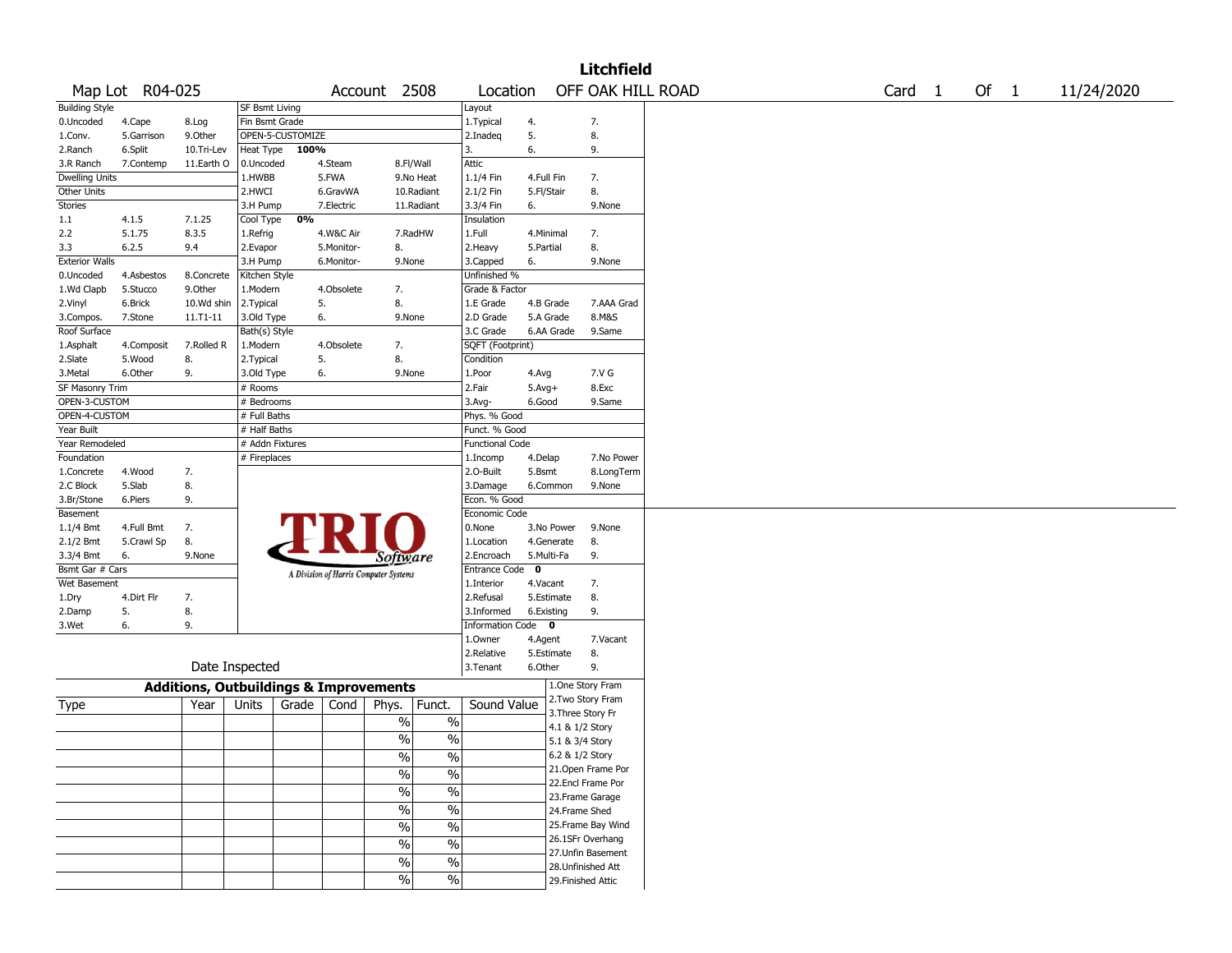|                   | Map Lot R04-026          | Account 1080 | Location                       |                         | OAK HILL ROAD              |                                  |                       |                          | Card 1               | Of $1$               |                                 | 11/24/2020                        |
|-------------------|--------------------------|--------------|--------------------------------|-------------------------|----------------------------|----------------------------------|-----------------------|--------------------------|----------------------|----------------------|---------------------------------|-----------------------------------|
|                   | LITALIEN, RICHARD        |              |                                | <b>Property Data</b>    |                            |                                  |                       | <b>Assessment Record</b> |                      |                      |                                 |                                   |
| 40 GLORIA AVE.    |                          |              | Neighborhood 148 Oak Hill Road |                         |                            | Year                             | Land                  |                          | <b>Buildings</b>     |                      | Exempt                          | <b>Total</b>                      |
|                   | LEWISTON ME 04240 3316   |              |                                |                         |                            | 2007                             |                       | 79,572                   |                      | 0                    | 0                               | 79,572                            |
|                   |                          |              | Tree Growth Year               | $\mathbf 0$             |                            | 2008                             |                       | 79,572                   |                      | 0                    | 0                               | 79,572                            |
|                   |                          |              | X Coordinate<br>Y Coordinate   |                         | $\mathbf 0$<br>$\mathbf 0$ | 2009                             |                       | 62,200                   |                      | 0                    | 0                               | 62,200                            |
| B1410P357         |                          |              | Zone/Land Use                  | <b>11 Residential</b>   |                            | 2010                             |                       | 62,200                   |                      | 0                    | 0                               | 62,200                            |
|                   |                          |              |                                |                         |                            |                                  |                       |                          |                      | 0                    |                                 |                                   |
|                   |                          |              | Secondary Zone                 |                         |                            | 2011                             |                       | 62,200                   |                      |                      | 0                               | 62,200                            |
|                   |                          |              |                                |                         |                            | 2012                             |                       | 62,200                   |                      | 0                    | 0                               | 62,200                            |
|                   |                          |              | Topography 2 Rolling           |                         |                            | 2013                             |                       | 62,200                   |                      | 0                    | 0                               | 62,200                            |
|                   |                          |              | 1.Level                        | 4.Below St              | 7.Res Protec               | 2014                             |                       | 62,200                   |                      | 0                    | 0                               | 62,200                            |
|                   |                          |              | 2.Rolling<br>3.Above St        | 5.Low<br>6.Swampy       | 8.<br>9.                   | 2015                             |                       | 62,200                   |                      | 0                    | 0                               | 62,200                            |
|                   |                          |              | Utilities 9 None               |                         | 9 None                     | 2016                             |                       | 62,200                   |                      | 0                    | 0                               | 62,200                            |
|                   |                          |              |                                |                         |                            | 2017                             |                       | 62,200                   |                      | 0                    | 0                               | 62,200                            |
|                   |                          |              | 1.Public<br>2. Water           | 4.Dr Well<br>5.Dug Well | 7.Cesspool<br>8.Lake/Pond  | 2018                             |                       | 62,200                   |                      | 0                    | 0                               | 62,200                            |
|                   |                          |              | 3.Sewer                        | 6.Septic                | 9.None                     | 2019                             |                       | 59,800                   |                      | 0                    | 0                               | 59,800                            |
|                   |                          |              | <b>Street</b>                  | 3 Gravel                |                            | 2020                             |                       | 59,800                   |                      | 0                    | 0                               | 59,800                            |
|                   |                          |              | 1.Paved                        | 4.Proposed              | 7.                         |                                  |                       |                          | <b>Land Data</b>     |                      |                                 |                                   |
|                   |                          |              | 2.Semi Imp<br>3.Gravel         | 5.R/O/W<br>6.           | 8.<br>9.None               | <b>Front Foot</b>                |                       |                          | <b>Effective</b>     |                      | <b>Influence</b>                | <b>Influence</b>                  |
|                   |                          |              |                                |                         | 0                          | 11.1-100                         | <b>Type</b>           | Frontage                 | Depth                | <b>Factor</b>        | Code<br>$\frac{9}{6}$           | <b>Codes</b><br>1.Unimproved      |
|                   | Inspection Witnessed By: |              |                                |                         | $\mathbf 0$                | 12.101-200                       |                       |                          |                      |                      | $\frac{9}{6}$                   | 2.Excess Frtg                     |
|                   |                          |              |                                | <b>Sale Data</b>        |                            | $13.201+$<br>14.                 |                       |                          |                      |                      | $\frac{9}{6}$<br>$\frac{9}{6}$  | 3. Topography<br>4.Size/Shape     |
| X                 |                          | Date         | Sale Date                      |                         |                            | 15.                              |                       |                          |                      |                      | $\frac{9}{6}$                   | 5.Access                          |
| No./Date          | Description              | Date Insp.   | Price                          |                         |                            |                                  |                       |                          |                      |                      | %<br>%                          | 6.Restriction<br>7. Right of Way  |
|                   |                          |              | Sale Type<br>1.Land            | 4.MFG UNIT              | 7.                         | <b>Square Foot</b>               |                       |                          | <b>Square Feet</b>   |                      |                                 | 8.View/Environ                    |
|                   |                          |              | 2.L & B                        | 5.Other                 | 8.                         | 16.Regular Lot                   |                       |                          |                      |                      | %                               | 9.Fract Share<br>Acres            |
|                   |                          |              | 3.Building                     | 6.                      | 9.                         | 17.Secondary Lot                 |                       |                          |                      |                      | %<br>$\frac{9}{6}$              | 30. Frontage 1                    |
|                   |                          |              | Financing                      |                         |                            | 18.Excess Land<br>19.Condominium |                       |                          |                      |                      | $\frac{9}{6}$                   | 31. Frontage 2                    |
|                   |                          |              | 1.Convent                      | 4.Seller                | 7.                         | 20.Miscellaneous                 |                       |                          |                      |                      | $\frac{9}{6}$                   | 32.Tillable                       |
| Notes:            |                          |              | 2.FHA/VA                       | 5.Private               | 8.                         |                                  |                       |                          |                      |                      | $\frac{9}{6}$                   | 33.Tillable<br>34.Softwood F&O    |
|                   |                          |              | 3.Assumed                      | 6.Cash                  | 9.Unknown                  | <b>Fract. Acre</b>               |                       |                          |                      |                      | $\frac{9}{6}$                   | 35. Mixed Wood F&O                |
|                   |                          |              | Validity                       |                         |                            | 21. Houselot (Frac               |                       |                          | <b>Acreage/Sites</b> |                      |                                 | 36.Hardwood F&O                   |
|                   |                          |              | 1.Valid                        | 4.Split                 | 7.Renovate                 | 22.Baselot(Fract)                | 25<br>$\overline{26}$ |                          | 1.00<br>5.00         | 100<br>%<br>100<br>% | 0<br>$\mathbf{0}$               | 37.Softwood TG                    |
|                   |                          |              | 2.Related                      | 5.Partial               | 8.Other                    | 23.                              | $\overline{27}$       |                          | 10.00                | 100                  | $\frac{9}{6}$<br>$\mathbf 0$    | 38. Mixed Wood TG                 |
|                   |                          |              | 3.Distress                     | 6.Exempt                | 9.                         | Acres                            | $\overline{28}$       |                          | 24.68                | 100                  | $\frac{9}{6}$<br>$\overline{0}$ | 39.Hardwood TG                    |
|                   |                          |              | Verified                       |                         |                            | 24. Houselot                     |                       |                          |                      |                      | $\frac{9}{6}$                   | 40. Wasteland<br>41.Gravel Pit    |
|                   |                          |              | 1.Buyer                        | 4.Agent                 | 7.Family                   | 25.Baselot                       |                       |                          |                      |                      | $\frac{9}{6}$                   | 42. Mobile Home Si                |
|                   |                          |              |                                | 5.Pub Rec               | 8.Other                    | 26.Rear 1<br>27. Rear 2          |                       |                          |                      |                      | $\frac{9}{6}$                   | 43.Camp Site                      |
|                   |                          |              |                                | 6.MLS                   | 9.                         | 28.Rear 3                        |                       |                          |                      |                      |                                 | 44.Lot Improvemen                 |
| <b>Litchfield</b> |                          |              |                                |                         |                            | 29. Rear 4                       |                       |                          | <b>Total Acreage</b> | 40.68                |                                 | 45.Access Right<br>46.Golf Course |
|                   |                          |              |                                |                         |                            |                                  |                       |                          |                      |                      |                                 |                                   |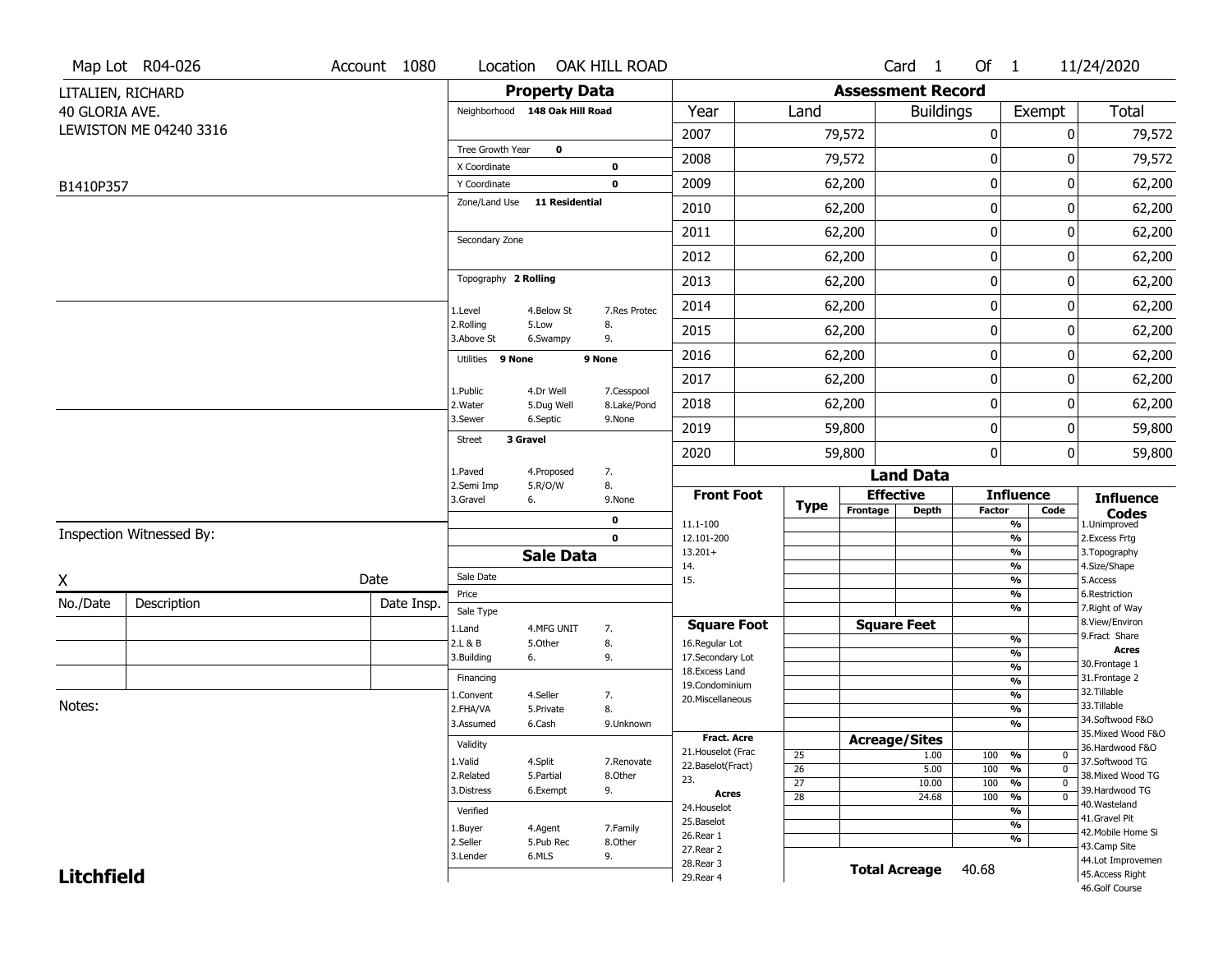|                       |                 |                                                   |                       |                  |            |                                       |               |                          |             |                 | <b>Litchfield</b>  |  |  |                   |      |            |
|-----------------------|-----------------|---------------------------------------------------|-----------------------|------------------|------------|---------------------------------------|---------------|--------------------------|-------------|-----------------|--------------------|--|--|-------------------|------|------------|
|                       | Map Lot R04-026 |                                                   |                       |                  |            | Account 1080                          |               | Location                 |             |                 | OAK HILL ROAD      |  |  | Card <sub>1</sub> | Of 1 | 11/24/2020 |
| <b>Building Style</b> |                 |                                                   | <b>SF Bsmt Living</b> |                  |            |                                       |               | Layout                   |             |                 |                    |  |  |                   |      |            |
| 0.Uncoded             | 4.Cape          | 8.Log                                             | Fin Bsmt Grade        |                  |            |                                       |               | 1.Typical                | 4.          |                 | 7.                 |  |  |                   |      |            |
| 1.Conv.               | 5.Garrison      | 9.0ther                                           |                       | OPEN-5-CUSTOMIZE |            |                                       |               | 2.Inadeg                 | 5.          |                 | 8.                 |  |  |                   |      |            |
| 2.Ranch               | 6.Split         | 10.Tri-Lev                                        | Heat Type             | 100%             |            |                                       |               | 3.                       | 6.          |                 | 9.                 |  |  |                   |      |            |
| 3.R Ranch             | 7.Contemp       | 11.Earth O                                        | 0.Uncoded             |                  | 4.Steam    |                                       | 8.Fl/Wall     | Attic                    |             |                 |                    |  |  |                   |      |            |
| <b>Dwelling Units</b> |                 |                                                   | 1.HWBB                |                  | 5.FWA      |                                       | 9.No Heat     | 1.1/4 Fin                | 4.Full Fin  |                 | 7.                 |  |  |                   |      |            |
| Other Units           |                 |                                                   | 2.HWCI                |                  | 6.GravWA   |                                       | 10.Radiant    | 2.1/2 Fin                | 5.Fl/Stair  |                 | 8.                 |  |  |                   |      |            |
| <b>Stories</b>        |                 |                                                   | 3.H Pump              |                  | 7.Electric |                                       | 11.Radiant    | 3.3/4 Fin                | 6.          |                 | 9.None             |  |  |                   |      |            |
| 1.1                   | 4.1.5           | 7.1.25                                            | Cool Type             | 0%               |            |                                       |               | Insulation               |             |                 |                    |  |  |                   |      |            |
| 2.2                   | 5.1.75          | 8.3.5                                             | 1.Refrig              |                  | 4.W&C Air  |                                       | 7.RadHW       | 1.Full                   | 4.Minimal   |                 | 7.                 |  |  |                   |      |            |
| 3.3                   | 6.2.5           | 9.4                                               | 2.Evapor              |                  | 5.Monitor- | 8.                                    |               | 2.Heavy                  | 5.Partial   |                 | 8.                 |  |  |                   |      |            |
| <b>Exterior Walls</b> |                 |                                                   | 3.H Pump              |                  | 6.Monitor- | 9.None                                |               | 3.Capped                 | 6.          |                 | 9.None             |  |  |                   |      |            |
| 0.Uncoded             | 4.Asbestos      | 8.Concrete                                        | Kitchen Style         |                  |            |                                       |               | Unfinished %             |             |                 |                    |  |  |                   |      |            |
| 1.Wd Clapb            | 5.Stucco        | 9.Other                                           | 1.Modern              |                  | 4.Obsolete | 7.                                    |               | Grade & Factor           |             |                 |                    |  |  |                   |      |            |
| 2.Vinyl               | 6.Brick         | 10.Wd shin                                        | 2.Typical             | 5.               |            | 8.                                    |               | 1.E Grade                | 4.B Grade   |                 | 7.AAA Grad         |  |  |                   |      |            |
| 3.Compos.             | 7.Stone         | 11.T1-11                                          | 3.Old Type            | 6.               |            | 9.None                                |               | 2.D Grade                | 5.A Grade   |                 | 8.M&S              |  |  |                   |      |            |
| Roof Surface          |                 |                                                   | Bath(s) Style         |                  |            |                                       |               | 3.C Grade                |             | 6.AA Grade      | 9.Same             |  |  |                   |      |            |
| 1.Asphalt             | 4.Composit      | 7.Rolled R                                        | 1.Modern              |                  | 4.Obsolete | 7.                                    |               | SQFT (Footprint)         |             |                 |                    |  |  |                   |      |            |
| 2.Slate               | 5.Wood          | 8.                                                | 2. Typical            | 5.               |            | 8.                                    |               | Condition                |             |                 |                    |  |  |                   |      |            |
| 3.Metal               | 6.Other         | 9.                                                | 3.Old Type            | 6.               |            | 9.None                                |               | 1.Poor                   | 4.Avg       |                 | 7.V G              |  |  |                   |      |            |
| SF Masonry Trim       |                 |                                                   | # Rooms               |                  |            |                                       |               | 2.Fair                   | $5.Avg+$    |                 | 8.Exc              |  |  |                   |      |            |
| OPEN-3-CUSTOM         |                 |                                                   | # Bedrooms            |                  |            |                                       |               | 3.Avg-                   | 6.Good      |                 | 9.Same             |  |  |                   |      |            |
| OPEN-4-CUSTOM         |                 |                                                   | # Full Baths          |                  |            |                                       |               | Phys. % Good             |             |                 |                    |  |  |                   |      |            |
| Year Built            |                 |                                                   | # Half Baths          |                  |            |                                       |               | Funct. % Good            |             |                 |                    |  |  |                   |      |            |
| Year Remodeled        |                 |                                                   | # Addn Fixtures       |                  |            |                                       |               | <b>Functional Code</b>   |             |                 |                    |  |  |                   |      |            |
| Foundation            |                 |                                                   | # Fireplaces          |                  |            |                                       |               |                          |             |                 | 7.No Power         |  |  |                   |      |            |
|                       |                 |                                                   |                       |                  |            |                                       |               | 1.Incomp                 | 4.Delap     |                 |                    |  |  |                   |      |            |
| 1.Concrete            | 4.Wood          | 7.                                                |                       |                  |            |                                       |               | 2.O-Built                | 5.Bsmt      |                 | 8.LongTerm         |  |  |                   |      |            |
| 2.C Block             | 5.Slab          | 8.                                                |                       |                  |            |                                       |               | 3.Damage<br>Econ. % Good |             | 6.Common        | 9.None             |  |  |                   |      |            |
| 3.Br/Stone            | 6.Piers         | 9.                                                |                       |                  |            |                                       |               |                          |             |                 |                    |  |  |                   |      |            |
| Basement              |                 |                                                   |                       |                  |            |                                       |               | Economic Code            |             |                 |                    |  |  |                   |      |            |
| $1.1/4$ Bmt           | 4.Full Bmt      | 7.                                                |                       |                  |            |                                       |               | 0.None                   |             | 3.No Power      | 9.None             |  |  |                   |      |            |
| 2.1/2 Bmt             | 5.Crawl Sp      | 8.                                                |                       |                  |            |                                       |               | 1.Location               |             | 4.Generate      | 8.                 |  |  |                   |      |            |
| 3.3/4 Bmt             | 6.              | 9.None                                            |                       |                  |            | <i>Software</i>                       |               | 2.Encroach               | 5.Multi-Fa  |                 | 9.                 |  |  |                   |      |            |
| Bsmt Gar # Cars       |                 |                                                   |                       |                  |            | A Division of Harris Computer Systems |               | <b>Entrance Code</b>     | $\mathbf 0$ |                 |                    |  |  |                   |      |            |
| Wet Basement          |                 |                                                   |                       |                  |            |                                       |               | 1.Interior               | 4.Vacant    |                 | 7.                 |  |  |                   |      |            |
| 1.Dry                 | 4.Dirt Flr      | 7.                                                |                       |                  |            |                                       |               | 2.Refusal                |             | 5.Estimate      | 8.                 |  |  |                   |      |            |
| 2.Damp                | 5.              | 8.                                                |                       |                  |            |                                       |               | 3.Informed               | 6.Existing  |                 | 9.                 |  |  |                   |      |            |
| 3.Wet                 | 6.              | 9.                                                |                       |                  |            |                                       |               | Information Code 0       |             |                 |                    |  |  |                   |      |            |
|                       |                 |                                                   |                       |                  |            |                                       |               | 1.Owner                  | 4.Agent     |                 | 7.Vacant           |  |  |                   |      |            |
|                       |                 |                                                   |                       |                  |            |                                       |               | 2.Relative               | 5.Estimate  |                 | 8.                 |  |  |                   |      |            |
|                       |                 | Date Inspected                                    |                       |                  |            |                                       |               | 3.Tenant                 | 6.Other     |                 | 9.                 |  |  |                   |      |            |
|                       |                 | <b>Additions, Outbuildings &amp; Improvements</b> |                       |                  |            |                                       |               |                          |             |                 | 1.One Story Fram   |  |  |                   |      |            |
| Type                  |                 | Year                                              | Units                 | Grade            | Cond       | Phys.                                 | Funct.        | Sound Value              |             |                 | 2. Two Story Fram  |  |  |                   |      |            |
|                       |                 |                                                   |                       |                  |            | $\%$                                  | $\%$          |                          |             |                 | 3. Three Story Fr  |  |  |                   |      |            |
|                       |                 |                                                   |                       |                  |            | %                                     | $\%$          |                          |             | 4.1 & 1/2 Story |                    |  |  |                   |      |            |
|                       |                 |                                                   |                       |                  |            |                                       |               |                          |             | 5.1 & 3/4 Story |                    |  |  |                   |      |            |
|                       |                 |                                                   |                       |                  |            | $\frac{1}{2}$                         | $\frac{0}{6}$ |                          |             | 6.2 & 1/2 Story |                    |  |  |                   |      |            |
|                       |                 |                                                   |                       |                  |            | $\%$                                  | $\%$          |                          |             |                 | 21. Open Frame Por |  |  |                   |      |            |
|                       |                 |                                                   |                       |                  |            | $\sqrt{6}$                            | $\%$          |                          |             |                 | 22.Encl Frame Por  |  |  |                   |      |            |
|                       |                 |                                                   |                       |                  |            |                                       |               |                          |             |                 | 23. Frame Garage   |  |  |                   |      |            |
|                       |                 |                                                   |                       |                  |            | $\frac{1}{2}$                         | $\%$          |                          |             | 24.Frame Shed   |                    |  |  |                   |      |            |
|                       |                 |                                                   |                       |                  |            | $\sqrt{6}$                            | $\%$          |                          |             |                 | 25. Frame Bay Wind |  |  |                   |      |            |
|                       |                 |                                                   |                       |                  |            | $\%$                                  | $\%$          |                          |             |                 | 26.1SFr Overhang   |  |  |                   |      |            |
|                       |                 |                                                   |                       |                  |            |                                       |               |                          |             |                 | 27.Unfin Basement  |  |  |                   |      |            |
|                       |                 |                                                   |                       |                  |            | $\sqrt{6}$                            | $\%$          |                          |             |                 | 28. Unfinished Att |  |  |                   |      |            |
|                       |                 |                                                   |                       |                  |            | $\%$                                  | $\%$          |                          |             |                 | 29. Finished Attic |  |  |                   |      |            |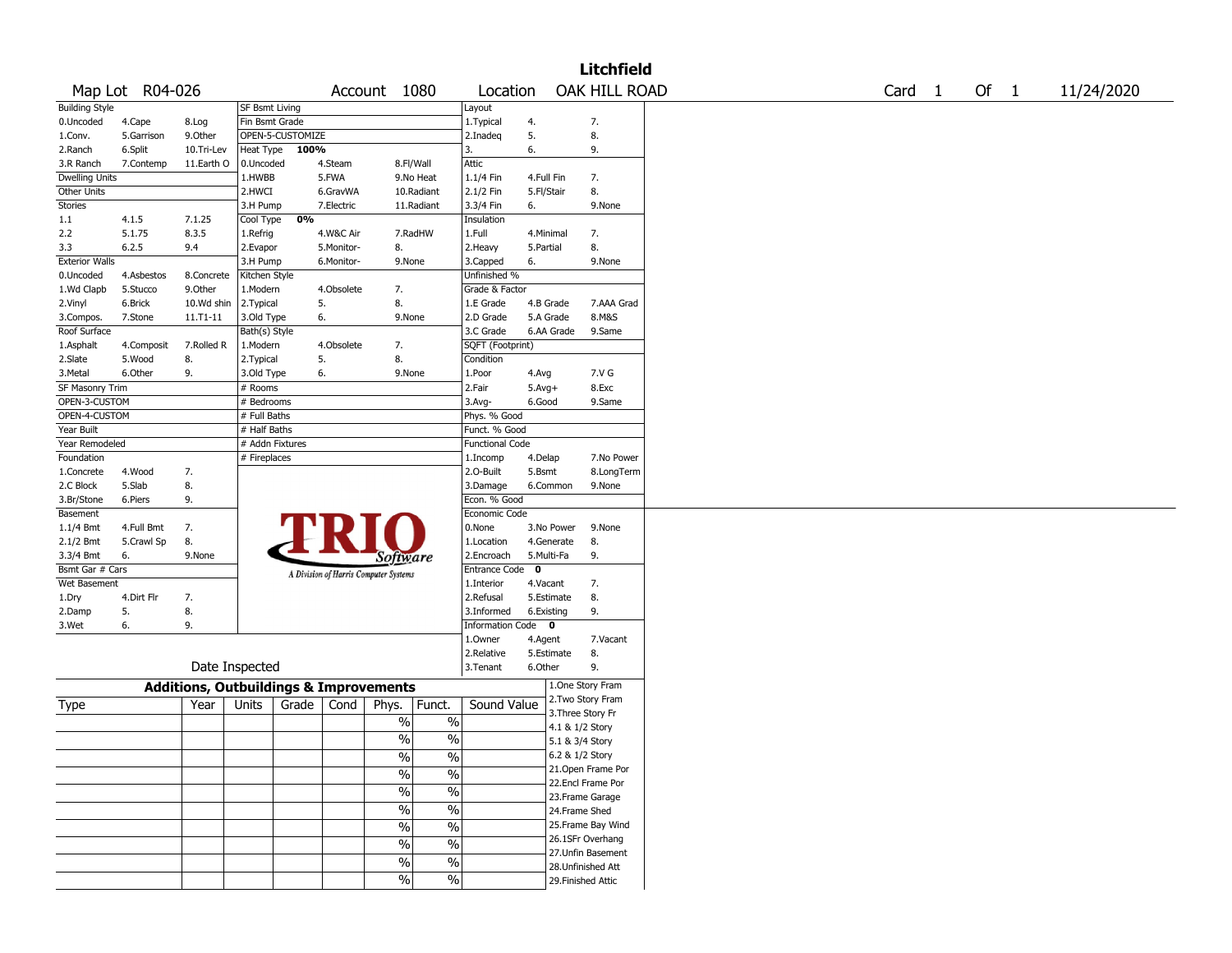|                   | Map Lot R04-026A               | Account 1079 | Location                |                                | 299 OAK HILL ROAD      |                                    |             |          | Card <sub>1</sub>        | Of 1          |                                | 11/24/2020                          |
|-------------------|--------------------------------|--------------|-------------------------|--------------------------------|------------------------|------------------------------------|-------------|----------|--------------------------|---------------|--------------------------------|-------------------------------------|
|                   | ROMERO, CATHERINE              |              |                         | <b>Property Data</b>           |                        |                                    |             |          | <b>Assessment Record</b> |               |                                |                                     |
|                   | LITALIEN, CATHERINE-FKA        |              |                         | Neighborhood 148 Oak Hill Road |                        | Year                               | Land        |          | <b>Buildings</b>         |               | Exempt                         | <b>Total</b>                        |
| 2 STOBIE STREET   |                                |              |                         |                                |                        | 2007                               |             | 43,828   |                          | 116,270       | 13,000                         | 147,098                             |
|                   | WINSLOW ME 04901               |              | Tree Growth Year        | $\bf{0}$                       |                        |                                    |             |          |                          |               |                                |                                     |
|                   |                                |              | X Coordinate            |                                | 0                      | 2008                               |             | 43,828   |                          | 115,643       | 12,350                         | 147,121                             |
|                   | B3805P102 B8825P266 B12916P136 |              | Y Coordinate            |                                | 0                      | 2009                               |             | 43,300   |                          | 123,568       | 9,500                          | 157,368                             |
|                   |                                |              | Zone/Land Use           | <b>11 Residential</b>          |                        | 2010                               |             | 43,300   |                          | 113,498       | 10,000                         | 146,798                             |
|                   |                                |              | Secondary Zone          |                                |                        | 2011                               |             | 43,300   |                          | 83,075        | 10,000                         | 116,375                             |
|                   |                                |              |                         |                                |                        | 2012                               |             | 43,300   |                          | 83,075        | 10,000                         | 116,375                             |
|                   |                                |              | Topography 2 Rolling    |                                |                        | 2013                               |             | 43,300   |                          | 82,475        | 10,000                         | 115,775                             |
|                   |                                |              | 1.Level                 | 4.Below St                     | 7.Res Protec           | 2014                               |             | 43,300   |                          | 80,382        | 10,000                         | 113,682                             |
|                   |                                |              | 2.Rolling<br>3.Above St | 5.Low<br>6.Swampy              | 8.<br>9.               | 2015                               |             | 43,300   |                          | 79,330        | 10,000                         | 112,630                             |
|                   |                                |              | Utilities               | <b>4 Drilled Well</b>          | <b>6 Septic System</b> | 2016                               |             | 43,300   |                          | 79,010        | 0                              | 122,310                             |
|                   |                                |              | 1.Public                | 4.Dr Well                      | 7.Cesspool             | 2017                               |             | 43,300   |                          | 77,979        | 0                              | 121,279                             |
|                   |                                |              | 2. Water                | 5.Dug Well                     | 8.Lake/Pond            | 2018                               |             | 43,300   |                          | 77,109        | 0                              | 120,409                             |
|                   |                                |              | 3.Sewer                 | 6.Septic                       | 9.None                 | 2019                               |             | 49,000   |                          | 81,700        | 0                              | 130,700                             |
|                   |                                |              | <b>Street</b>           | 3 Gravel                       |                        | 2020                               |             | 49,000   |                          | 80,800        | 0                              | 129,800                             |
|                   |                                |              | 1.Paved                 | 4.Proposed                     | 7.                     |                                    |             |          | <b>Land Data</b>         |               |                                |                                     |
|                   |                                |              | 2.Semi Imp<br>3.Gravel  | 5.R/O/W<br>6.                  | 8.<br>9.None           | <b>Front Foot</b>                  |             |          | <b>Effective</b>         |               | <b>Influence</b>               | <b>Influence</b>                    |
|                   |                                |              |                         |                                | 0                      | 11.1-100                           | <b>Type</b> | Frontage | <b>Depth</b>             | <b>Factor</b> | Code<br>%                      | <b>Codes</b><br>1.Unimproved        |
|                   | Inspection Witnessed By:       |              |                         |                                | $\mathbf 0$            | 12.101-200                         |             |          |                          |               | $\frac{9}{6}$                  | 2.Excess Frtg                       |
|                   |                                |              |                         | <b>Sale Data</b>               |                        | $13.201+$                          |             |          |                          |               | %                              | 3. Topography                       |
| X                 |                                | Date         | Sale Date               |                                | 3/08/2006              | 14.<br>15.                         |             |          |                          |               | %<br>%                         | 4.Size/Shape<br>5.Access            |
| No./Date          |                                |              | Price                   |                                | 650                    |                                    |             |          |                          |               | %                              | 6.Restriction                       |
|                   | Description                    | Date Insp.   | Sale Type               | 1 Land Only                    |                        |                                    |             |          |                          |               | %                              | 7. Right of Way<br>8.View/Environ   |
|                   |                                |              | 1.Land                  | 4.MFG UNIT                     | 7.                     | <b>Square Foot</b>                 |             |          | <b>Square Feet</b>       |               | $\frac{9}{6}$                  | 9.Fract Share                       |
|                   |                                |              | 2.L & B<br>3.Building   | 5.Other<br>6.                  | 8.<br>9.               | 16.Regular Lot<br>17.Secondary Lot |             |          |                          |               | $\frac{9}{6}$                  | <b>Acres</b>                        |
|                   |                                |              |                         | 9 Unknown                      |                        | 18.Excess Land                     |             |          |                          |               | $\frac{9}{6}$                  | 30.Frontage 1                       |
|                   |                                |              | Financing               |                                |                        | 19.Condominium                     |             |          |                          |               | $\frac{9}{6}$                  | 31. Frontage 2<br>32. Tillable      |
| Notes:            |                                |              | 1.Convent<br>2.FHA/VA   | 4.Seller<br>5.Private          | 7.<br>8.               | 20.Miscellaneous                   |             |          |                          |               | $\frac{9}{6}$<br>$\frac{9}{6}$ | 33.Tillable                         |
|                   |                                |              | 3.Assumed               | 6.Cash                         | 9.Unknown              |                                    |             |          |                          |               | $\frac{9}{6}$                  | 34.Softwood F&O                     |
|                   |                                |              |                         |                                |                        | Fract. Acre                        |             |          | <b>Acreage/Sites</b>     |               |                                | 35. Mixed Wood F&O                  |
|                   |                                |              | Validity                | 1 Arms Length Sale             |                        | 21. Houselot (Frac                 | 24          |          | 1.00                     | 100           | %<br>0                         | 36.Hardwood F&O                     |
|                   |                                |              | 1.Valid                 | 4.Split                        | 7.Renovate<br>8.Other  | 22.Baselot(Fract)                  | 26          |          | 1.32                     | 100           | %<br>$\mathbf 0$               | 37.Softwood TG<br>38. Mixed Wood TG |
|                   |                                |              | 2.Related<br>3.Distress | 5.Partial<br>6.Exempt          | 9.                     | 23.                                | 44          |          | 1.00                     | 100           | %<br>$\mathbf 0$               | 39.Hardwood TG                      |
|                   |                                |              |                         |                                |                        | Acres                              |             |          |                          |               | %                              | 40. Wasteland                       |
|                   |                                |              | Verified                | <b>5 Public Record</b>         |                        | 24. Houselot<br>25.Baselot         |             |          |                          |               | %                              | 41.Gravel Pit                       |
|                   |                                |              | 1.Buyer                 | 4.Agent                        | 7.Family               | 26.Rear 1                          |             |          |                          |               | $\frac{9}{6}$<br>%             | 42. Mobile Home Si                  |
|                   |                                |              | 2.Seller                | 5.Pub Rec                      | 8.Other                | 27.Rear 2                          |             |          |                          |               |                                | 43.Camp Site                        |
|                   |                                |              | 3.Lender                | 6.MLS                          | 9.                     | 28. Rear 3                         |             |          | <b>Total Acreage</b>     | 2.32          |                                | 44.Lot Improvemen                   |
| <b>Litchfield</b> |                                |              |                         |                                |                        | 29. Rear 4                         |             |          |                          |               |                                | 45.Access Right<br>46.Golf Course   |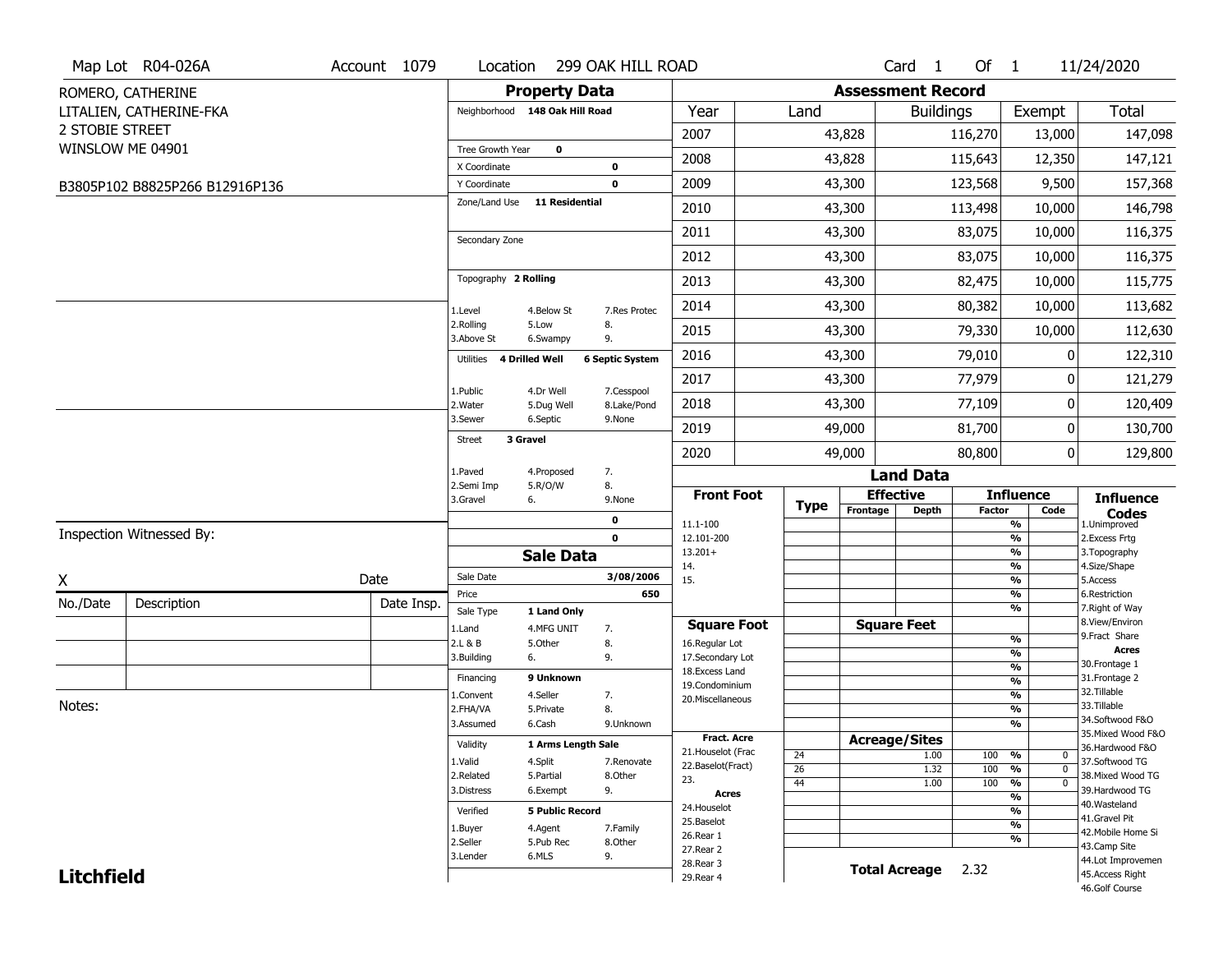|                              |                  |                                                   |                |                           |                                       |              |                     |                           |                   |            | <b>Litchfield</b>                   |  |       |      |      |                   |       |      |          |            |  |
|------------------------------|------------------|---------------------------------------------------|----------------|---------------------------|---------------------------------------|--------------|---------------------|---------------------------|-------------------|------------|-------------------------------------|--|-------|------|------|-------------------|-------|------|----------|------------|--|
|                              | Map Lot R04-026A |                                                   |                |                           |                                       | Account 1079 |                     | Location                  |                   |            | 299 OAK HILL ROAD                   |  |       |      |      | Card <sub>1</sub> |       | Of 1 |          | 11/24/2020 |  |
| <b>Building Style</b>        |                  |                                                   | SF Bsmt Living |                           |                                       |              |                     | Layout                    |                   |            |                                     |  |       |      |      |                   |       |      |          |            |  |
| 0.Uncoded                    | 4.Cape           | 8.Log                                             | Fin Bsmt Grade |                           |                                       |              |                     | 1.Typical                 | 4.                |            | 7.                                  |  |       |      |      |                   |       |      |          |            |  |
| 1.Conv.                      | 5.Garrison       | 9.0ther                                           |                | OPEN-5-CUSTOMIZE          |                                       |              |                     | 2.Inadeg                  | 5.                |            | 8.                                  |  | Gar   |      |      |                   |       |      |          |            |  |
| 2.Ranch                      | 6.Split          | 10.Tri-Lev                                        | Heat Type      | 100%                      |                                       |              |                     | 3.                        | 6.                |            | 9.                                  |  |       |      |      |                   |       |      |          |            |  |
| 3.R Ranch                    | 7.Contemp        | 11.Earth O                                        | 0.Uncoded      |                           | 4.Steam                               |              | 8.Fl/Wall           | Attic                     |                   |            |                                     |  | 32.0' |      | 6.0' | Shed              |       |      |          |            |  |
| <b>Dwelling Units</b>        |                  |                                                   | 1.HWBB         |                           | 5.FWA                                 |              | 9.No Heat           | 1.1/4 Fin                 | 4.Full Fin        |            | 7.                                  |  |       |      |      |                   |       |      |          |            |  |
| Other Units                  |                  |                                                   | 2.HWCI         |                           | 6.GravWA                              |              | 10.Radiant          | 2.1/2 Fin                 | 5.Fl/Stair        |            | 8.                                  |  |       |      |      | 8.0'              |       |      |          |            |  |
| <b>Stories</b>               |                  |                                                   | 3.H Pump       |                           | 7.Electric                            |              | 11.Radiant          | 3.3/4 Fin                 | 6.                |            | 9.None                              |  |       |      |      | 3.0'              |       |      |          |            |  |
| 1.1                          | 4.1.5            | 7.1.25                                            | Cool Type      | 0%                        |                                       |              |                     | Insulation                |                   |            |                                     |  | 24.0' |      |      |                   | 6'    |      |          |            |  |
| 2.2                          | 5.1.75           | 8.3.5                                             | 1.Refrig       |                           | 4.W&C Air                             |              | 7.RadHW             | 1.Full                    | 4.Minimal         |            | 7.                                  |  |       |      |      |                   |       |      |          |            |  |
| 3.3                          | 6.2.5            | 9.4                                               | 2.Evapor       |                           | 5.Monitor-                            | 8.           |                     | 2.Heavy                   | 5.Partial         |            | 8.                                  |  |       |      |      |                   |       |      |          |            |  |
| <b>Exterior Walls</b>        |                  |                                                   | 3.H Pump       |                           | 6.Monitor-                            |              | 9.None              | 3.Capped                  | 6.                |            | 9.None                              |  |       |      |      | 21.0              | Shed  |      |          |            |  |
| 0.Uncoded                    | 4.Asbestos       | 8.Concrete                                        | Kitchen Style  |                           |                                       |              |                     | Unfinished %              |                   |            |                                     |  |       |      |      |                   | 15.0' |      |          |            |  |
| 1.Wd Clapb                   | 5.Stucco         | 9.Other                                           | 1.Modern       |                           | 4.Obsolete                            | 7.           |                     | Grade & Factor            |                   |            |                                     |  | Shed  |      |      |                   | 9.0'  |      |          |            |  |
| 2.Vinyl                      | 6.Brick          | 10.Wd shin                                        | 2. Typical     |                           | 5.                                    | 8.           |                     | 1.E Grade                 | 4.B Grade         |            | 7.AAA Grad                          |  |       |      |      |                   |       |      |          |            |  |
| 3.Compos.                    | 7.Stone          | $11. T1 - 11$                                     | 3.Old Type     |                           | 6.                                    |              | 9.None              | 2.D Grade                 | 5.A Grade         |            | 8.M&S                               |  |       |      |      |                   |       |      |          |            |  |
| Roof Surface                 |                  |                                                   | Bath(s) Style  |                           |                                       |              |                     | 3.C Grade                 | 6.AA Grade        |            | 9.Same                              |  |       | 32.0 |      |                   |       |      |          |            |  |
| 1.Asphalt                    | 4.Composit       | 7.Rolled R                                        | 1.Modern       |                           | 4.Obsolete                            | 7.           |                     | SQFT (Footprint)          |                   |            |                                     |  |       |      |      |                   |       |      |          |            |  |
| 2.Slate                      | 5.Wood           | 8.                                                | 2. Typical     |                           | 5.                                    | 8.           |                     | Condition                 |                   |            |                                     |  |       |      |      |                   |       |      |          |            |  |
| 3.Metal                      | 6.Other          | 9.                                                | 3.Old Type     |                           | 6.                                    |              | 9.None              | 1.Poor                    | 4.Avg             |            | 7.V G                               |  | 20.0' |      |      |                   |       |      |          |            |  |
| SF Masonry Trim              |                  |                                                   | # Rooms        |                           |                                       |              |                     | 2.Fair                    | $5.$ Avg $+$      |            | 8.Exc                               |  |       |      |      |                   |       |      |          |            |  |
| OPEN-3-CUSTOM                |                  |                                                   | # Bedrooms     |                           |                                       |              |                     | 3.Avg-                    | 6.Good            |            | 9.Same                              |  |       |      |      |                   |       |      |          |            |  |
| OPEN-4-CUSTOM                |                  |                                                   | # Full Baths   |                           |                                       |              |                     | Phys. % Good              |                   |            |                                     |  |       |      |      |                   |       |      | D-Wide/S |            |  |
| Year Built<br>Year Remodeled |                  |                                                   | # Half Baths   | # Addn Fixtures           |                                       |              |                     | Funct. % Good             |                   |            |                                     |  |       |      |      |                   |       |      |          |            |  |
| Foundation                   |                  |                                                   | # Fireplaces   |                           |                                       |              |                     | <b>Functional Code</b>    |                   |            | 7.No Power                          |  |       |      |      | 28.0              |       |      |          |            |  |
| 1.Concrete                   | 4.Wood           | 7.                                                |                |                           |                                       |              |                     | 1.Incomp<br>2.O-Built     | 4.Delap<br>5.Bsmt |            | 8.LongTerm                          |  |       |      |      |                   |       |      |          |            |  |
| 2.C Block                    | 5.Slab           | 8.                                                |                |                           |                                       |              |                     | 3.Damage                  | 6.Common          |            | 9.None                              |  |       |      |      |                   |       |      |          |            |  |
| 3.Br/Stone                   | 6.Piers          | 9.                                                |                |                           |                                       |              |                     | Econ. % Good              |                   |            |                                     |  |       |      |      |                   |       | 60.0 |          |            |  |
| Basement                     |                  |                                                   |                |                           |                                       |              |                     | Economic Code             |                   |            |                                     |  |       |      |      |                   |       |      |          |            |  |
| $1.1/4$ Bmt                  | 4.Full Bmt       | 7.                                                |                |                           |                                       |              |                     | 0.None                    | 3.No Power        |            | 9.None                              |  |       |      |      |                   |       |      |          |            |  |
| 2.1/2 Bmt                    | 5.Crawl Sp       | 8.                                                |                |                           |                                       |              |                     | 1.Location                | 4.Generate        |            | 8.                                  |  |       |      |      |                   |       |      |          |            |  |
| 3.3/4 Bmt                    | 6.               | 9.None                                            |                |                           |                                       |              | Software            | 2.Encroach                | 5.Multi-Fa        |            | 9.                                  |  |       |      |      |                   |       |      |          |            |  |
| Bsmt Gar # Cars              |                  |                                                   |                |                           | A Division of Harris Computer Systems |              |                     | Entrance Code 5 Estimated |                   |            |                                     |  |       |      |      |                   |       |      |          |            |  |
| Wet Basement                 |                  |                                                   |                |                           |                                       |              |                     | 1.Interior                | 4.Vacant          |            | 7.                                  |  |       |      |      |                   |       |      |          |            |  |
| 1.Dry                        | 4.Dirt Flr       | 7.                                                |                |                           |                                       |              |                     | 2.Refusal                 | 5.Estimate        |            | 8.                                  |  |       |      |      |                   |       |      |          |            |  |
| 2.Damp                       | 5.               | 8.                                                |                |                           |                                       |              |                     | 3.Informed                | 6.Existing        |            | 9.                                  |  |       |      |      |                   |       |      |          |            |  |
| 3.Wet                        | 6.               | 9.                                                |                |                           |                                       |              |                     | <b>Information Code</b>   |                   | 5 Estimate |                                     |  |       |      |      |                   |       |      |          |            |  |
|                              |                  |                                                   |                |                           |                                       |              |                     | 1.Owner                   | 4.Agent           |            | 7.Vacant                            |  |       |      |      |                   |       |      |          |            |  |
|                              |                  |                                                   |                |                           |                                       |              |                     | 2.Relative                | 5.Estimate        |            | 8.                                  |  |       |      |      |                   |       |      |          |            |  |
|                              |                  |                                                   |                | Date Inspected 12/07/2011 |                                       |              |                     | 3.Tenant                  | 6.Other           |            | 9.                                  |  |       |      |      |                   |       |      |          |            |  |
|                              |                  | <b>Additions, Outbuildings &amp; Improvements</b> |                |                           |                                       |              |                     |                           |                   |            | 1.One Story Fram                    |  |       |      |      |                   |       |      |          |            |  |
| <b>Type</b>                  |                  | Year                                              | Units          | Grade                     | Cond                                  | Phys.        | Funct.              | Sound Value               |                   |            | 2. Two Story Fram                   |  |       |      |      |                   |       |      |          |            |  |
| 991 Double wide              |                  | 2000                                              | 28x60          | 3 100                     | 6                                     | 0            | % 100 %             |                           |                   |            | 3. Three Story Fr                   |  |       |      |      |                   |       |      |          |            |  |
|                              |                  |                                                   |                |                           |                                       |              |                     |                           |                   |            | 4.1 & 1/2 Story                     |  |       |      |      |                   |       |      |          |            |  |
| 101 Conc Slab                |                  | 2000                                              | 1680           | 3 100                     | 4                                     | 0            | $%100$ %            |                           |                   |            | 5.1 & 3/4 Story                     |  |       |      |      |                   |       |      |          |            |  |
| 24 Frame Shed                |                  | 1999   640                                        |                | 2 100                     | 4                                     | 10           | % 75<br>%           |                           |                   |            | $6.2 \& 1/2$ Story                  |  |       |      |      |                   |       |      |          |            |  |
| 23 Frame Garage              |                  | 1999                                              | 768            | $\sqrt{3}100$             | 4                                     | 0            | $\frac{9}{6}$ 100 % |                           |                   |            | 21.Open Frame Por                   |  |       |      |      |                   |       |      |          |            |  |
| 24 Frame Shed                |                  | 10                                                |                |                           |                                       |              | $\sqrt{0}$          | % 200                     |                   |            | 22.Encl Frame Por                   |  |       |      |      |                   |       |      |          |            |  |
| 24 Frame Shed                |                  | 0                                                 |                |                           |                                       |              | $\sqrt{6}$          | $\sqrt{96}$ 300           |                   |            | 23. Frame Garage                    |  |       |      |      |                   |       |      |          |            |  |
|                              |                  |                                                   |                |                           |                                       |              |                     |                           |                   |            | 24.Frame Shed<br>25. Frame Bay Wind |  |       |      |      |                   |       |      |          |            |  |
| 226 Solar Panels             |                  | 2015 $ \overline{14} $                            |                | 3 100                     | 2                                     | 0            | % 75<br>$\%$        |                           |                   |            | 26.1SFr Overhang                    |  |       |      |      |                   |       |      |          |            |  |
|                              |                  |                                                   |                |                           |                                       |              | $\%$<br>$\%$        |                           |                   |            | 27. Unfin Basement                  |  |       |      |      |                   |       |      |          |            |  |
|                              |                  |                                                   |                |                           |                                       |              | $\%$<br>%           |                           |                   |            | 28. Unfinished Att                  |  |       |      |      |                   |       |      |          |            |  |
|                              |                  |                                                   |                |                           |                                       |              | $\sqrt{6}$<br>$\%$  |                           |                   |            | 29. Finished Attic                  |  |       |      |      |                   |       |      |          |            |  |
|                              |                  |                                                   |                |                           |                                       |              |                     |                           |                   |            |                                     |  |       |      |      |                   |       |      |          |            |  |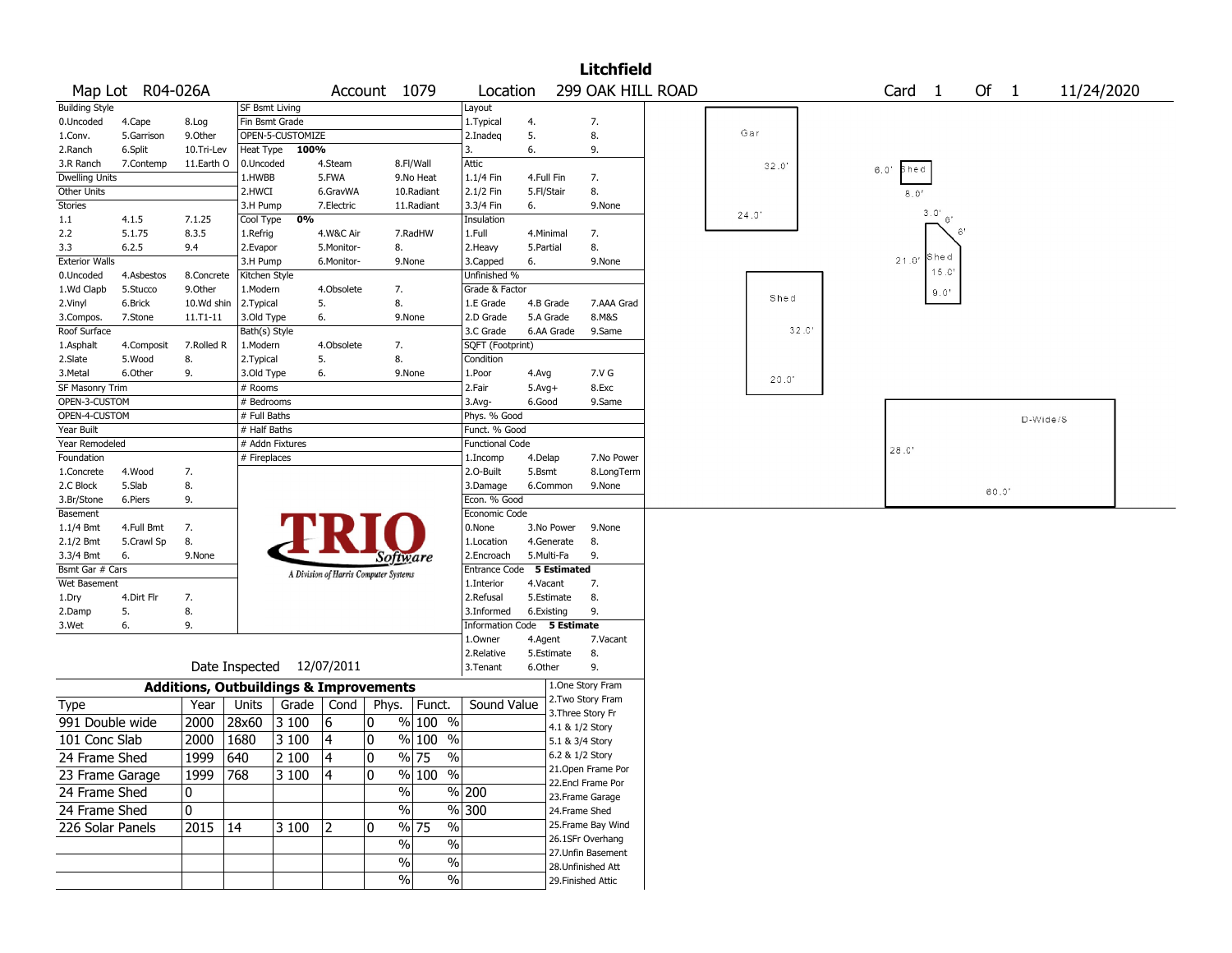|                   | Map Lot R04-029                                             | Account 48 | Location                      |                                | 233 OAK HILL ROAD      |                                   |                       |                          | Card <sub>1</sub>            | Of $2$        |                                 | 11/24/2020                           |
|-------------------|-------------------------------------------------------------|------------|-------------------------------|--------------------------------|------------------------|-----------------------------------|-----------------------|--------------------------|------------------------------|---------------|---------------------------------|--------------------------------------|
| AUCOIN, KATHY A   |                                                             |            |                               | <b>Property Data</b>           |                        |                                   |                       | <b>Assessment Record</b> |                              |               |                                 |                                      |
| AUCOIN, STEVEN    |                                                             |            |                               | Neighborhood 148 Oak Hill Road |                        | Year                              | Land                  |                          | <b>Buildings</b>             |               | Exempt                          | <b>Total</b>                         |
| 233 OAKHILL ROAD  |                                                             |            |                               |                                |                        | 2007                              |                       | 110,420                  |                              | 137,674       | 13,000                          | 235,094                              |
|                   | LITCHFIELD ME 04350                                         |            | Tree Growth Year              | $\mathbf 0$                    |                        | 2008                              |                       | 110,420                  |                              | 137,589       | 12,350                          | 235,659                              |
|                   |                                                             |            | X Coordinate                  |                                | 0                      |                                   |                       |                          |                              |               |                                 |                                      |
| B2102P334         |                                                             |            | Y Coordinate<br>Zone/Land Use | <b>11 Residential</b>          | 0                      | 2009                              |                       | 88,920                   |                              | 141,998       | 9,500                           | 221,418                              |
|                   |                                                             |            |                               |                                |                        | 2010                              |                       | 88,920                   |                              | 126,626       | 10,000                          | 205,546                              |
|                   |                                                             |            | Secondary Zone                |                                |                        | 2011                              |                       | 88,920                   |                              | 137,249       | 10,000                          | 216,169                              |
|                   |                                                             |            |                               |                                |                        | 2012                              |                       | 88,920                   |                              | 137,249       | 10,000                          | 216,169                              |
|                   |                                                             |            | Topography 2 Rolling          |                                |                        | 2013                              |                       | 88,920                   |                              | 137,180       | 10,000                          | 216,100                              |
|                   |                                                             |            | 1.Level                       | 4.Below St                     | 7.Res Protec           | 2014                              |                       | 95,920                   |                              | 137,551       | 10,000                          | 223,471                              |
|                   |                                                             |            | 2.Rolling<br>3.Above St       | 5.Low<br>6.Swampy              | 8.<br>9.               | 2015                              |                       | 95,920                   |                              | 137,415       | 10,000                          | 223,335                              |
|                   |                                                             |            | Utilities                     | 4 Drilled Well                 | <b>6 Septic System</b> | 2016                              |                       | 95,920                   |                              | 135,887       | 15,000                          | 216,807                              |
|                   |                                                             |            | 1.Public                      | 4.Dr Well                      | 7.Cesspool             | 2017                              |                       | 95,920                   |                              | 135,818       | 20,000                          | 211,738                              |
|                   |                                                             |            | 2. Water                      | 5.Dug Well                     | 8.Lake/Pond            | 2018                              |                       | 95,920                   |                              | 134,248       | 19,200                          | 210,968                              |
|                   |                                                             |            | 3.Sewer                       | 6.Septic<br>3 Gravel           | 9.None                 | 2019                              |                       | 108,700                  |                              | 171,800       | 20,000                          | 260,500                              |
|                   |                                                             |            | Street                        |                                |                        | 2020                              |                       | 108,700                  |                              | 171,800       | 25,000                          | 255,500                              |
|                   |                                                             |            | 1.Paved                       | 4.Proposed                     | 7.                     |                                   |                       |                          | <b>Land Data</b>             |               |                                 |                                      |
|                   |                                                             |            | 2.Semi Imp<br>3.Gravel        | 5.R/O/W<br>6.                  | 8.<br>9.None           | <b>Front Foot</b>                 | <b>Type</b>           |                          | <b>Effective</b>             |               | <b>Influence</b>                | <b>Influence</b>                     |
|                   |                                                             |            |                               |                                | 0                      | 11.1-100                          |                       | Frontage                 | <b>Depth</b>                 | <b>Factor</b> | Code<br>%                       | <b>Codes</b><br>1.Unimproved         |
|                   | Inspection Witnessed By:                                    |            |                               |                                | $\mathbf 0$            | 12.101-200                        |                       |                          |                              |               | $\frac{9}{6}$                   | 2. Excess Frtg                       |
|                   |                                                             |            |                               | <b>Sale Data</b>               |                        | $13.201+$<br>14.                  |                       |                          |                              |               | %<br>$\frac{9}{6}$              | 3. Topography<br>4.Size/Shape        |
| X                 |                                                             | Date       | Sale Date                     |                                |                        | 15.                               |                       |                          |                              |               | %                               | 5.Access                             |
| No./Date          | Description                                                 | Date Insp. | Price<br>Sale Type            |                                |                        |                                   |                       |                          |                              |               | %<br>%                          | 6.Restriction<br>7. Right of Way     |
|                   |                                                             |            | 1.Land                        | 4.MFG UNIT                     | 7.                     | <b>Square Foot</b>                |                       |                          | <b>Square Feet</b>           |               |                                 | 8.View/Environ                       |
|                   |                                                             |            | 2.L & B                       | 5.Other                        | 8.                     | 16.Regular Lot                    |                       |                          |                              |               | $\frac{9}{6}$                   | 9.Fract Share<br><b>Acres</b>        |
|                   |                                                             |            | 3.Building                    | 6.                             | 9.                     | 17.Secondary Lot                  |                       |                          |                              |               | %<br>$\frac{9}{6}$              | 30. Frontage 1                       |
|                   |                                                             |            | Financing                     |                                |                        | 18. Excess Land<br>19.Condominium |                       |                          |                              |               | $\overline{\frac{9}{6}}$        | 31. Frontage 2                       |
|                   |                                                             |            | 1.Convent                     | 4.Seller                       | 7.                     | 20.Miscellaneous                  |                       |                          |                              |               | $\frac{9}{6}$                   | 32. Tillable                         |
| Notes:            |                                                             |            | 2.FHA/VA                      | 5.Private                      | 8.                     |                                   |                       |                          |                              |               | $\overline{\frac{9}{6}}$        | 33.Tillable<br>34.Softwood F&O       |
|                   | '17 est 12 x 20 shed                                        |            | 3.Assumed                     | 6.Cash                         | 9.Unknown              | <b>Fract. Acre</b>                |                       |                          |                              |               | %                               | 35. Mixed Wood F&O                   |
|                   | '14 per request combine lot 27 w/ this lot. Nah est 12 x 20 |            | Validity                      |                                |                        | 21. Houselot (Frac                |                       |                          | <b>Acreage/Sites</b><br>1.00 |               | %<br>0                          | 36.Hardwood F&O                      |
|                   | slab delete 45sqft shed.                                    |            | 1.Valid                       | 4.Split                        | 7.Renovate             | 22.Baselot(Fract)                 | 24<br>$\overline{26}$ |                          | 5.00                         | 100<br>100    | $\overline{0}$<br>%             | 37.Softwood TG                       |
|                   |                                                             |            | 2.Related                     | 5.Partial                      | 8.Other                | 23.                               | $\overline{27}$       |                          | 10.00                        | 100           | $\overline{0}$<br>%             | 38. Mixed Wood TG                    |
|                   |                                                             |            | 3.Distress                    | 6.Exempt                       | 9.                     | Acres                             | $\overline{28}$       |                          | 50.00                        | 100           | $\frac{9}{6}$<br>$\overline{0}$ | 39.Hardwood TG<br>40. Wasteland      |
|                   |                                                             |            | Verified                      |                                |                        | 24. Houselot                      | 29                    |                          | 64.60                        | 100           | %<br>$\mathbf 0$                | 41.Gravel Pit                        |
|                   |                                                             |            | 1.Buyer                       | 4.Agent                        | 7.Family               | 25.Baselot<br>26.Rear 1           | 44                    |                          | 1.00                         | 100           | $\frac{9}{6}$<br>$\overline{0}$ | 42. Mobile Home Si                   |
|                   |                                                             |            | 2.Seller                      | 5.Pub Rec                      | 8.Other                |                                   |                       |                          |                              |               | %                               | 43.Camp Site                         |
|                   |                                                             |            |                               |                                |                        |                                   |                       |                          |                              |               |                                 |                                      |
| <b>Litchfield</b> |                                                             |            | 3.Lender                      | 6.MLS                          | 9.                     | 27. Rear 2<br>28. Rear 3          |                       |                          | <b>Total Acreage</b>         | 130.60        |                                 | 44.Lot Improvemen<br>45.Access Right |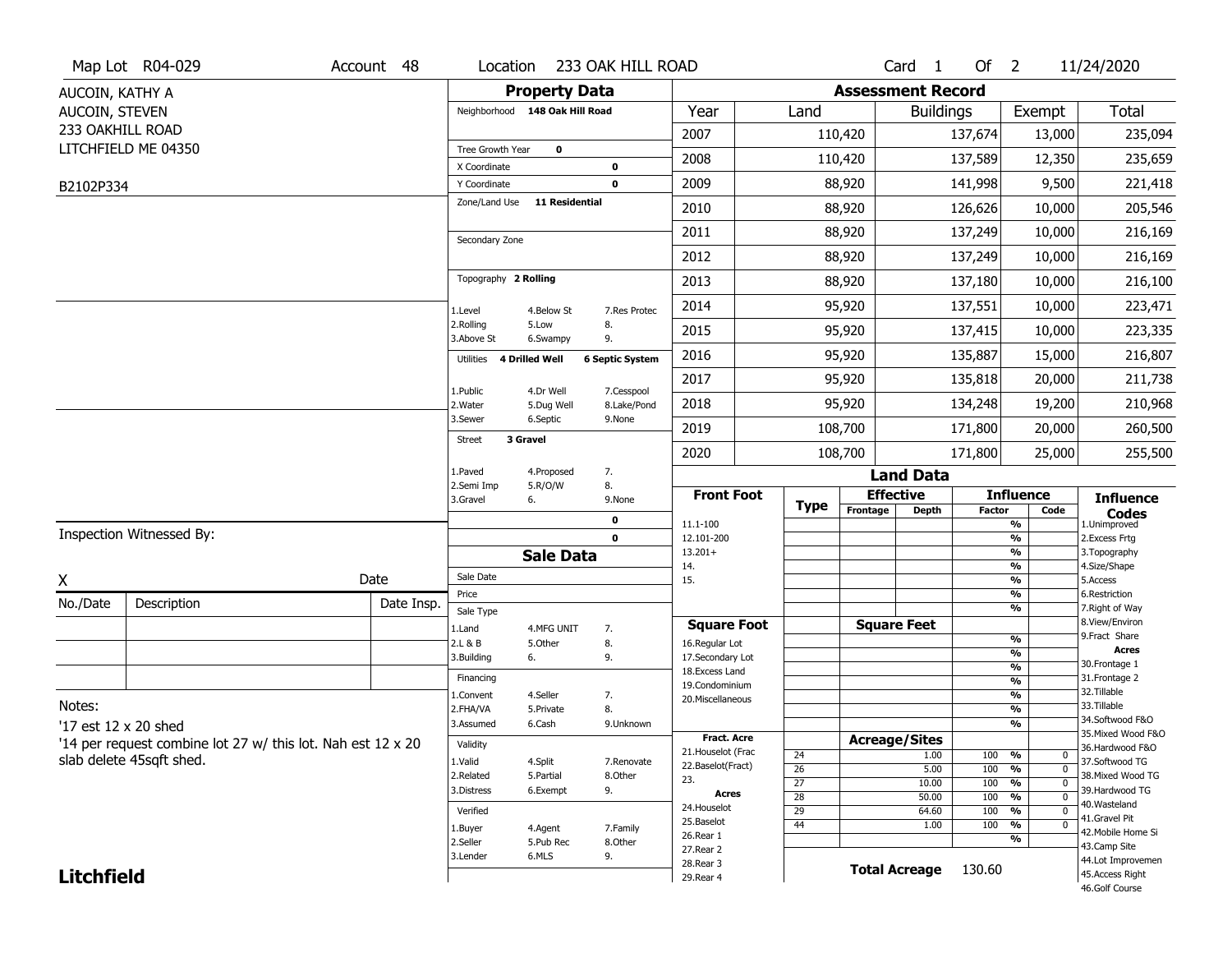|                         |                               |                 |                                                   |                                       |                                   |                              |                        | <b>Litchfield</b>                     |                         |                                             |                               |            |
|-------------------------|-------------------------------|-----------------|---------------------------------------------------|---------------------------------------|-----------------------------------|------------------------------|------------------------|---------------------------------------|-------------------------|---------------------------------------------|-------------------------------|------------|
|                         | Map Lot R04-029               |                 |                                                   |                                       | Account 48                        | Location                     |                        | 233 OAK HILL ROAD                     |                         | Card <sub>1</sub>                           | Of $2$                        | 11/24/2020 |
|                         | Building Style 1 Conventional |                 | <b>SF Bsmt Living</b>                             | 0                                     |                                   | Layout 1 Typical             |                        |                                       | 18.0<br>$12.0^\circ$    |                                             |                               |            |
| 0.Uncoded               | 4.Cape                        | 8.Log           | Fin Bsmt Grade                                    | 0 <sub>0</sub>                        |                                   | 1. Typical                   | 4.                     | 7.                                    | 12.01                   |                                             |                               |            |
| 1.Conv.                 | 5.Garrison                    | 9.Other         | OPEN-5-CUSTOMIZE                                  | $\mathbf{o}$                          |                                   | 2.Inadeq                     | 5.                     | 8.                                    | CANOPY                  |                                             |                               |            |
| 2.Ranch                 | 6.Split                       | 10.Tri-Lev      | Heat Type<br>100%                                 |                                       | 1 Hot Water BB                    | 3.                           | 6.                     | 9.                                    | $2.0^{\circ}$           |                                             |                               |            |
| 3.R Ranch               | 7.Contemp                     | 11.Earth O      | 0.Uncoded                                         | 4.Steam                               | 8.Fl/Wall                         | Attic<br>9 None              |                        |                                       |                         |                                             |                               |            |
| Dwelling Units 1        |                               |                 | 1.HWBB                                            | 5.FWA                                 | 9.No Heat                         | 1.1/4 Fin                    | 4.Full Fin             | 7.                                    | OF<br>32.0<br>60.01     |                                             |                               |            |
| Other Units             | 0                             |                 | 2.HWCI                                            | 6.GravWA                              | 10.Radiant                        | 2.1/2 Fin                    | 5.Fl/Stair             | 8.                                    |                         |                                             |                               |            |
| Stories                 | 2 Two Story                   |                 | 3.H Pump                                          | 7.Electric                            | 11.Radiant                        | 3.3/4 Fin                    | 6.                     | 9.None                                | GAR                     |                                             |                               |            |
| $1.1\,$                 | 4.1.5<br>5.1.75               | 7.1.25<br>8.3.5 | 0%<br>Cool Type                                   | 9 None                                | 7.RadHW                           | Insulation                   | 1 Full                 |                                       |                         |                                             |                               |            |
| 2.2<br>3.3              | 6.2.5                         | 9.4             | 1.Refrig<br>2.Evapor                              | 4.W&C Air<br>5.Monitor-               | 8.                                | 1.Full<br>2. Heavy           | 4.Minimal<br>5.Partial | 7.<br>8.                              | 6.C                     |                                             |                               |            |
| <b>Exterior Walls</b>   | 10 Wood Shingle               |                 | 3.H Pump                                          | 6.Monitor-                            | 9.None                            | 3.Capped                     | 6.                     | 9.None                                | 16.0                    |                                             |                               |            |
| 0.Uncoded               | 4.Asbestos                    | 8.Concrete      | Kitchen Style                                     | 2 Typical                             |                                   | Unfinished %                 | 0%                     |                                       | 10.01<br>$18.0^{\circ}$ |                                             |                               |            |
| 1.Wd Clapb              | 5.Stucco                      | 9.Other         | 1.Modern                                          | 4.Obsolete                            | 7.                                | Grade & Factor               |                        | 3 Average 105%                        |                         |                                             |                               |            |
| 2.Vinyl                 | 6.Brick                       | 10.Wd shin      | 2.Typical                                         | 5.                                    | 8.                                | 1.E Grade                    | 4.B Grade              | 7.AAA Grad                            |                         |                                             |                               |            |
| 3.Compos.               | 7.Stone                       | $11. T1 - 11$   | 3.Old Type                                        | 6.                                    | 9.None                            | 2.D Grade                    | 5.A Grade              | 8.M&S                                 |                         |                                             |                               |            |
| Roof Surface            | 1 Asphalt Shingles            |                 | Bath(s) Style                                     | 2 Typical Bath(s)                     |                                   | 3.C Grade                    | 6.AA Grade             | 9.Same                                |                         |                                             |                               |            |
| 1.Asphalt               | 4.Composit                    | 7.Rolled R      | 1.Modern                                          | 4.Obsolete                            | 7.                                | SQFT (Footprint) 1116        |                        |                                       |                         | 19.0<br>8.0<br>WD                           |                               |            |
| 2.Slate                 | 5.Wood                        | 8.              | 2. Typical                                        | 5.                                    | 8.                                | Condition                    | 4 Average              |                                       |                         | $19.0^{\circ}$                              |                               |            |
| 3.Metal                 | 6.Other                       | 9.              | 3.Old Type                                        | 6.                                    | 9.None                            | 1.Poor                       | 4.Avg                  | 7.V G                                 | SHED                    | $^{\circ}$ 8.0"                             |                               |            |
| SF Masonry Trim 0       |                               |                 | # Rooms                                           | 0                                     |                                   | 2.Fair                       | $5.Avg+$               | 8.Exc                                 | 26.0°                   |                                             |                               |            |
| OPEN-3-CUSTOM 0         |                               |                 | # Bedrooms                                        | 0                                     |                                   | 3.Avg-                       | 6.Good                 | 9.Same                                | GAR<br>$33.C+$          | 38.0                                        |                               |            |
| OPEN-4-CUSTOM 0         |                               |                 | # Full Baths                                      | $\mathbf{1}$                          |                                   | Phys. % Good                 | 0%                     |                                       | 8.0"                    | 2sFr/P                                      | $19.0^{\circ}$                |            |
| Year Built              | 1976                          |                 | # Half Baths                                      | 0                                     |                                   | Funct. % Good                | 100%                   |                                       |                         |                                             | 20.0°                         |            |
| Year Remodeled 1990     |                               |                 | # Addn Fixtures                                   | 0                                     |                                   | Functional Code              | $9$ None               |                                       | 24.0                    | $7.0^{\circ}$<br>$^{\prime}$ $^{\prime}$ .0 | $20.0^\circ$<br>1s OH<br>6.0" |            |
| Foundation              | <b>6 Piers</b>                |                 | # Fireplaces                                      | 0                                     |                                   | 1.Incomp                     | 4.Delap                | 7.No Power                            |                         |                                             |                               |            |
| 1.Concrete              | 4.Wood                        | 7.              |                                                   |                                       |                                   | 2.O-Built                    | 5.Bsmt                 | 8.LongTerm                            |                         |                                             | 14.C'                         |            |
| 2.C Block               | 5.Slab                        | 8.              |                                                   |                                       |                                   | 3.Damage                     | 6.Common               | 9.None                                |                         | 7.C                                         | 33.0'<br><b>WD</b>            |            |
| 3.Br/Stone              | 6.Piers                       | 9.              |                                                   |                                       |                                   | Econ. % Good 100%            |                        |                                       |                         | 1s OH                                       |                               |            |
| Basement<br>$1.1/4$ Bmt | 9 No Basement<br>4.Full Bmt   | 7.              |                                                   |                                       |                                   | Economic Code None<br>0.None | 3.No Power             | 9.None                                |                         |                                             |                               |            |
| $2.1/2$ Bmt             | 5.Crawl Sp                    | 8.              |                                                   |                                       |                                   | 1.Location                   | 4.Generate             | 8.                                    |                         |                                             |                               |            |
| 3.3/4 Bmt               | 6.                            | 9.None          |                                                   |                                       | Software                          | 2.Encroach                   | 5.Multi-Fa             | 9.                                    |                         |                                             |                               |            |
| Bsmt Gar # Cars 0       |                               |                 |                                                   |                                       |                                   | <b>Entrance Code</b>         |                        | <b>3 Information Only</b>             |                         |                                             |                               |            |
| Wet Basement            | 9 No Basement                 |                 |                                                   | A Division of Harris Computer Systems |                                   | 1.Interior                   | 4.Vacant               | 7.                                    |                         |                                             |                               |            |
| 1.Dry                   | 4.Dirt Flr                    | 7.              |                                                   |                                       |                                   | 2.Refusal                    | 5.Estimate             | 8.                                    |                         |                                             |                               |            |
| 2.Damp                  | 5.                            | 8.              |                                                   |                                       |                                   | 3.Informed                   | 6.Existing             | 9.                                    |                         |                                             |                               |            |
| 3.Wet                   | 6.                            | 9.              |                                                   |                                       |                                   | Information Code 1 Owner     |                        |                                       |                         |                                             |                               |            |
|                         |                               |                 |                                                   |                                       |                                   | 1.Owner                      | 4.Agent                | 7.Vacant                              |                         |                                             |                               |            |
|                         |                               |                 |                                                   |                                       |                                   | 2.Relative                   | 5.Estimate             | 8.                                    |                         |                                             |                               |            |
|                         |                               |                 | Date Inspected 9/19/2018                          |                                       |                                   | 3.Tenant                     | 6.Other                | 9.                                    |                         |                                             |                               |            |
|                         |                               |                 | <b>Additions, Outbuildings &amp; Improvements</b> |                                       |                                   |                              |                        | 1.One Story Fram                      |                         |                                             |                               |            |
| <b>Type</b>             |                               | Year            | Units<br>Grade                                    | Cond                                  | Phys.<br>Funct.                   | Sound Value                  |                        | 2. Two Story Fram                     |                         |                                             |                               |            |
| 26 1SFr Overhang        |                               | 0               | 66<br> O O                                        | 0<br>0                                | % 0<br>$\%$                       |                              |                        | 3. Three Story Fr<br>4.1 & 1/2 Story  |                         |                                             |                               |            |
| 22 Encl Frame           |                               | 0               | 42<br>l 0 0                                       | 0<br>0                                | $\frac{1}{9}$ 0<br>$\%$           |                              |                        | 5.1 & 3/4 Story                       |                         |                                             |                               |            |
| 68 Wood Deck/s          |                               | 10              | 406<br>10 O                                       | 10<br>0                               | $\%$ 0<br>$\%$                    |                              |                        | 6.2 & 1/2 Story                       |                         |                                             |                               |            |
| 68 Wood Deck/s          |                               | 10              | 152<br>00                                         | 0<br>0                                | $\sqrt{96}$ 0<br>$\%$             |                              |                        | 21. Open Frame Por                    |                         |                                             |                               |            |
| 23 Frame Garage         |                               | 10              | 792<br>00                                         | 0<br>0                                | $\sqrt[6]{0}$<br>$\%$             |                              |                        | 22.Encl Frame Por<br>23. Frame Garage |                         |                                             |                               |            |
| 24 Frame Shed           |                               | 0               | 208<br>3 100                                      | 0<br>4                                | $\sqrt{96}$ 75<br>$\%$            |                              |                        | 24.Frame Shed                         |                         |                                             |                               |            |
| 23 Frame Garage         |                               | 0               | 864<br>2 100                                      | 0<br>4                                | $\sqrt{96}$ 75<br>$\frac{0}{0}$   |                              |                        | 25. Frame Bay Wind                    |                         |                                             |                               |            |
| 21 Open Frame           |                               | 0               | 192<br>2 100                                      | 0<br>4                                | % 100 %                           |                              |                        | 26.1SFr Overhang<br>27.Unfin Basement |                         |                                             |                               |            |
| 61 Canopy/s             |                               | 10              | 624<br>2 100                                      | 0<br> 4                               | % 75<br>$\%$                      |                              |                        | 28.Unfinished Att                     |                         |                                             |                               |            |
| 24 Frame Shed           |                               | 2013 240        | 3 100                                             | 0<br> 4                               | $\frac{9}{6}$ 75<br>$\frac{0}{6}$ |                              |                        | 29. Finished Attic                    |                         |                                             |                               |            |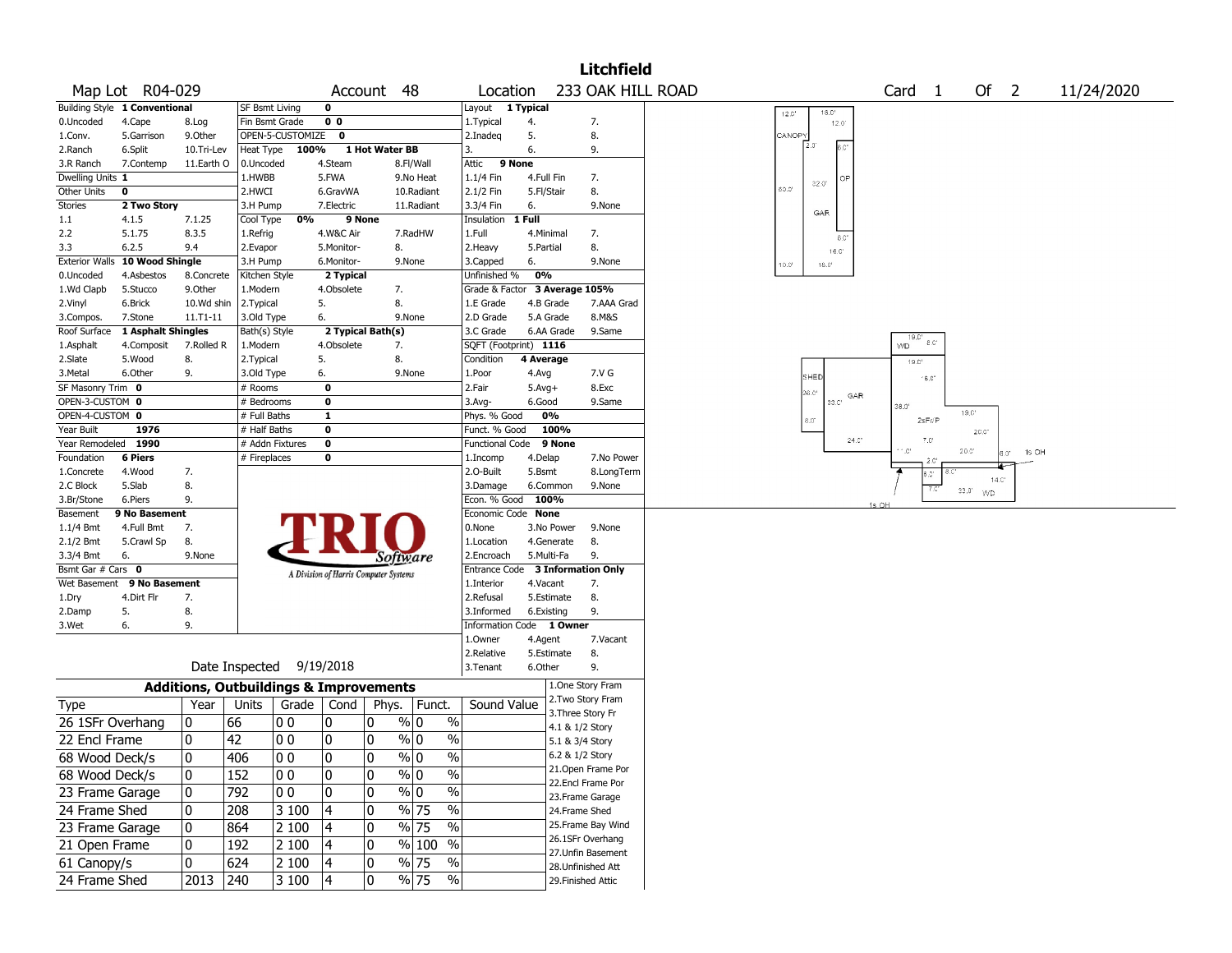|                   | Map Lot R04-029          | Account 48 | Location                |                       | 233 OAK HILL ROAD      |                                    |             |                          | Card <sub>2</sub>                | Of $2$        |                                |      | 11/24/2020                            |
|-------------------|--------------------------|------------|-------------------------|-----------------------|------------------------|------------------------------------|-------------|--------------------------|----------------------------------|---------------|--------------------------------|------|---------------------------------------|
| AUCOIN, KATHY A   |                          |            |                         | <b>Property Data</b>  |                        |                                    |             | <b>Assessment Record</b> |                                  |               |                                |      |                                       |
| AUCOIN, STEVEN    |                          |            | Neighborhood 1 Rural    |                       |                        | Year                               | Land        |                          | <b>Buildings</b>                 |               | Exempt                         |      | Total                                 |
| 233 OAKHILL ROAD  |                          |            |                         |                       |                        | 2019                               |             | 0                        |                                  | 2,200         |                                | 0    | 2,200                                 |
|                   | LITCHFIELD ME 04350      |            | Tree Growth Year        | $\mathbf 0$           |                        |                                    |             |                          |                                  |               |                                |      |                                       |
|                   |                          |            | X Coordinate            |                       | 0                      | 2020                               |             | 0                        |                                  | 2,200         |                                | 0    | 2,200                                 |
| B2102P334         |                          |            | Y Coordinate            |                       | 0                      |                                    |             |                          |                                  |               |                                |      |                                       |
|                   |                          |            | Zone/Land Use           | <b>11 Residential</b> |                        |                                    |             |                          |                                  |               |                                |      |                                       |
|                   |                          |            |                         |                       |                        |                                    |             |                          |                                  |               |                                |      |                                       |
|                   |                          |            | Secondary Zone          |                       |                        |                                    |             |                          |                                  |               |                                |      |                                       |
|                   |                          |            |                         |                       |                        |                                    |             |                          |                                  |               |                                |      |                                       |
|                   |                          |            | Topography 2 Rolling    |                       |                        |                                    |             |                          |                                  |               |                                |      |                                       |
|                   |                          |            |                         |                       |                        |                                    |             |                          |                                  |               |                                |      |                                       |
|                   |                          |            | 1.Level                 | 4.Below St            | 7.Res Protec           |                                    |             |                          |                                  |               |                                |      |                                       |
|                   |                          |            | 2.Rolling<br>3.Above St | 5.Low<br>6.Swampy     | 8.<br>9.               |                                    |             |                          |                                  |               |                                |      |                                       |
|                   |                          |            | Utilities               | 4 Drilled Well        | <b>6 Septic System</b> |                                    |             |                          |                                  |               |                                |      |                                       |
|                   |                          |            |                         |                       |                        |                                    |             |                          |                                  |               |                                |      |                                       |
|                   |                          |            | 1.Public                | 4.Dr Well             | 7.Cesspool             |                                    |             |                          |                                  |               |                                |      |                                       |
|                   |                          |            | 2. Water                | 5.Dug Well            | 8.Lake/Pond            |                                    |             |                          |                                  |               |                                |      |                                       |
|                   |                          |            | 3.Sewer                 | 6.Septic              | 9.None                 |                                    |             |                          |                                  |               |                                |      |                                       |
|                   |                          |            | <b>Street</b>           | 3 Gravel              |                        |                                    |             |                          |                                  |               |                                |      |                                       |
|                   |                          |            | 1.Paved                 | 4.Proposed            | 7.                     |                                    |             |                          |                                  |               |                                |      |                                       |
|                   |                          |            | 2.Semi Imp              | 5.R/O/W               | 8.                     |                                    |             |                          | <b>Land Data</b>                 |               |                                |      |                                       |
|                   |                          |            | 3.Gravel                | 6.                    | 9.None                 | <b>Front Foot</b>                  | <b>Type</b> | Frontage                 | <b>Effective</b><br><b>Depth</b> | <b>Factor</b> | <b>Influence</b>               | Code | <b>Influence</b>                      |
|                   |                          |            |                         |                       | 0                      | 11.1-100                           |             |                          |                                  |               | %                              |      | <b>Codes</b><br>1.Unimproved          |
|                   | Inspection Witnessed By: |            |                         |                       | $\mathbf 0$            | 12.101-200                         |             |                          |                                  |               | $\frac{9}{6}$                  |      | 2.Excess Frtg                         |
|                   |                          |            |                         | <b>Sale Data</b>      |                        | $13.201+$<br>14.                   |             |                          |                                  |               | $\frac{9}{6}$<br>%             |      | 3. Topography<br>4.Size/Shape         |
| Χ                 |                          | Date       | Sale Date               |                       |                        | 15.                                |             |                          |                                  |               | %                              |      | 5.Access                              |
| No./Date          | Description              | Date Insp. | Price                   |                       |                        |                                    |             |                          |                                  |               | %                              |      | 6.Restriction                         |
|                   |                          |            | Sale Type               |                       |                        | <b>Square Foot</b>                 |             |                          | <b>Square Feet</b>               |               | %                              |      | 7. Right of Way<br>8.View/Environ     |
|                   |                          |            | 1.Land<br>2.L & B       | 4.MFG UNIT<br>5.Other | 7.<br>8.               | 16.Regular Lot                     |             |                          |                                  |               | $\frac{9}{6}$                  |      | 9. Fract Share                        |
|                   |                          |            | 3.Building              | 6.                    | 9.                     | 17.Secondary Lot                   |             |                          |                                  |               | %                              |      | <b>Acres</b>                          |
|                   |                          |            | Financing               |                       |                        | 18.Excess Land                     |             |                          |                                  |               | $\frac{9}{6}$<br>$\frac{9}{6}$ |      | 30.Frontage 1<br>31. Frontage 2       |
|                   |                          |            | 1.Convent               | 4.Seller              | 7.                     | 19.Condominium<br>20.Miscellaneous |             |                          |                                  |               | $\frac{9}{6}$                  |      | 32.Tillable                           |
| Notes:            |                          |            | 2.FHA/VA                | 5.Private             | 8.                     |                                    |             |                          |                                  |               | $\frac{9}{6}$                  |      | 33.Tillable                           |
|                   |                          |            | 3.Assumed               | 6.Cash                | 9.Unknown              | <b>Fract. Acre</b>                 |             |                          |                                  |               | $\frac{9}{6}$                  |      | 34.Softwood F&O<br>35. Mixed Wood F&O |
|                   |                          |            | Validity                |                       |                        | 21. Houselot (Frac                 |             |                          | <b>Acreage/Sites</b>             |               | %                              |      | 36.Hardwood F&O                       |
|                   |                          |            | 1.Valid                 | 4.Split               | 7.Renovate             | 22.Baselot(Fract)                  |             |                          |                                  |               | $\frac{9}{6}$                  |      | 37.Softwood TG                        |
|                   |                          |            | 2.Related<br>3.Distress | 5.Partial<br>6.Exempt | 8.Other<br>9.          | 23.                                |             |                          |                                  |               | $\frac{9}{6}$                  |      | 38. Mixed Wood TG<br>39.Hardwood TG   |
|                   |                          |            | Verified                |                       |                        | Acres<br>24. Houselot              |             |                          |                                  |               | $\frac{9}{6}$<br>$\frac{9}{6}$ |      | 40. Wasteland                         |
|                   |                          |            | 1.Buyer                 | 4.Agent               | 7.Family               | 25.Baselot                         |             |                          |                                  |               | $\frac{9}{6}$                  |      | 41.Gravel Pit                         |
|                   |                          |            | 2.Seller                | 5.Pub Rec             | 8.Other                | 26.Rear 1                          |             |                          |                                  |               | $\frac{9}{6}$                  |      | 42. Mobile Home Si<br>43.Camp Site    |
|                   |                          |            | 3.Lender                | 6.MLS                 | 9.                     | 27.Rear 2<br>28. Rear 3            |             |                          |                                  |               |                                |      | 44.Lot Improvemen                     |
| <b>Litchfield</b> |                          |            |                         |                       |                        | 29. Rear 4                         |             |                          | <b>Total Acreage</b>             | 0.00          |                                |      | 45.Access Right                       |
|                   |                          |            |                         |                       |                        |                                    |             |                          |                                  |               |                                |      | 46.Golf Course                        |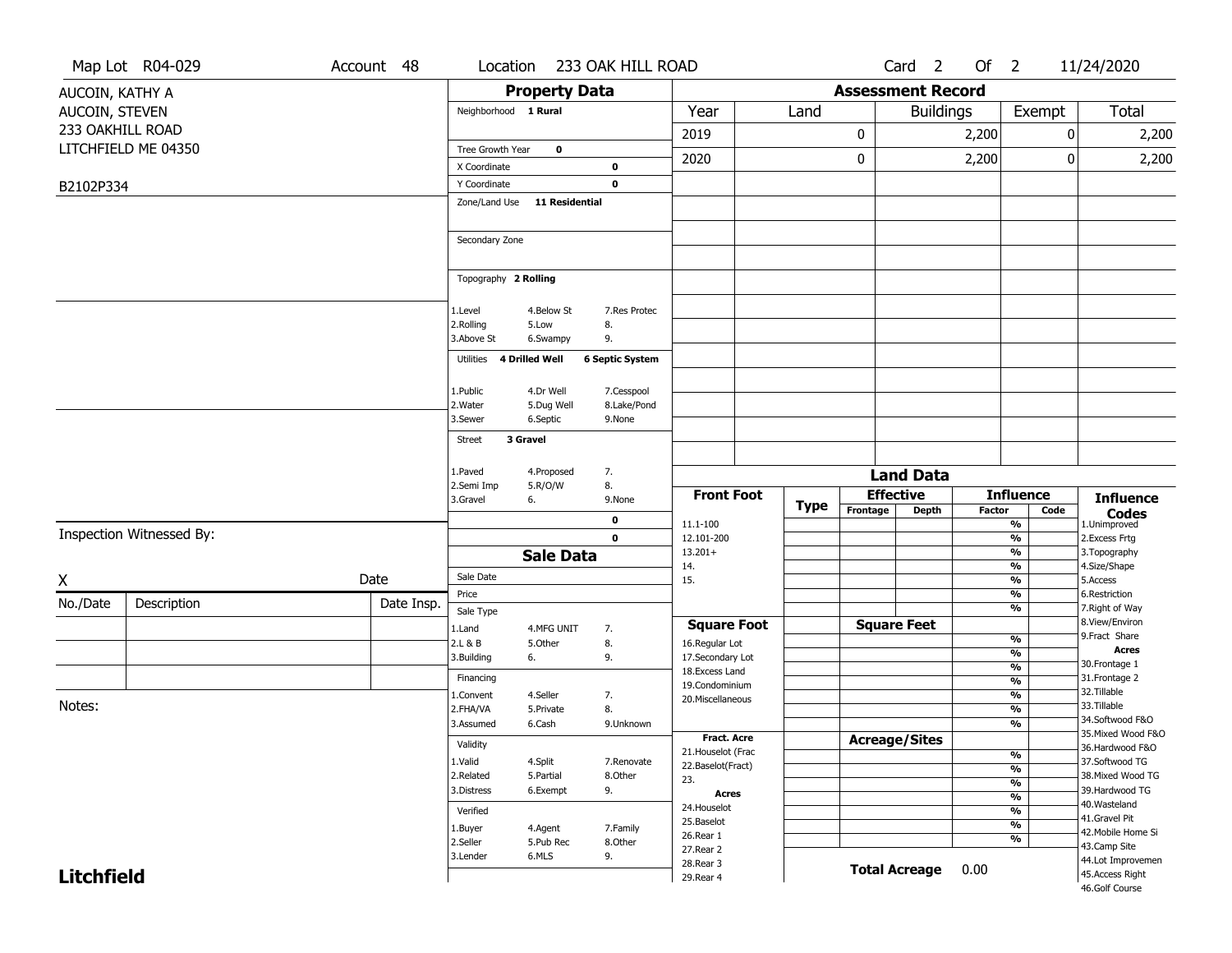|                             |                 |                                                   |                              |                  |            |                                       |            |                                         |             |            | <b>Litchfield</b>                    |                                                              |
|-----------------------------|-----------------|---------------------------------------------------|------------------------------|------------------|------------|---------------------------------------|------------|-----------------------------------------|-------------|------------|--------------------------------------|--------------------------------------------------------------|
|                             | Map Lot R04-029 |                                                   |                              |                  |            | Account 48                            |            | Location                                |             |            |                                      | 233 OAK HILL ROAD<br>Of 2<br>11/24/2020<br>Card <sub>2</sub> |
| <b>Building Style</b>       |                 |                                                   | SF Bsmt Living               |                  |            |                                       |            | Layout                                  |             |            |                                      | 2 Box Trailers 800 Each                                      |
| 0.Uncoded                   | 4.Cape          | 8.Log                                             | Fin Bsmt Grade               |                  |            |                                       |            | 1. Typical                              | 4.          |            | 7.                                   |                                                              |
| 1.Conv.                     | 5.Garrison      | 9.0ther                                           |                              | OPEN-5-CUSTOMIZE |            |                                       |            | 2.Inadeg                                | 5.          |            | 8.                                   |                                                              |
| 2.Ranch                     | 6.Split         | 10.Tri-Lev                                        | Heat Type                    | 100%             |            |                                       |            | 3.                                      | 6.          |            | 9.                                   |                                                              |
| 3.R Ranch                   | 7.Contemp       | 11.Earth O                                        | 0.Uncoded                    |                  | 4.Steam    | 8.Fl/Wall                             |            | Attic                                   |             |            |                                      |                                                              |
| <b>Dwelling Units</b>       |                 |                                                   | 1.HWBB                       |                  | 5.FWA      |                                       | 9.No Heat  | 1.1/4 Fin                               | 4.Full Fin  |            | 7.                                   |                                                              |
| Other Units                 |                 |                                                   | 2.HWCI                       |                  | 6.GravWA   |                                       | 10.Radiant | 2.1/2 Fin                               | 5.Fl/Stair  |            | 8.                                   |                                                              |
| Stories                     |                 |                                                   | 3.H Pump                     |                  | 7.Electric |                                       | 11.Radiant | 3.3/4 Fin                               | 6.          |            | 9.None                               |                                                              |
| 1.1                         | 4.1.5           | 7.1.25                                            | Cool Type                    | 0%               |            |                                       |            | Insulation                              |             |            |                                      |                                                              |
| 2.2                         | 5.1.75          | 8.3.5                                             | 1.Refrig                     |                  | 4.W&C Air  | 7.RadHW                               |            | 1.Full                                  | 4.Minimal   |            | 7.                                   |                                                              |
| 3.3                         | 6.2.5           | 9.4                                               | 2.Evapor                     |                  | 5.Monitor- | 8.                                    |            | 2. Heavy                                | 5.Partial   |            | 8.                                   | 40.0<br>40.0                                                 |
| <b>Exterior Walls</b>       |                 |                                                   | 3.H Pump                     |                  | 6.Monitor- | 9.None                                |            | 3.Capped                                | 6.          |            | 9.None                               |                                                              |
| 0.Uncoded                   | 4.Asbestos      | 8.Concrete                                        | Kitchen Style                |                  |            |                                       |            | Unfinished %                            |             |            |                                      |                                                              |
| 1.Wd Clapb                  | 5.Stucco        | 9.Other                                           | 1.Modern                     |                  | 4.Obsolete | 7.                                    |            | Grade & Factor                          |             |            |                                      |                                                              |
| 2.Vinyl                     | 6.Brick         | 10.Wd shin                                        | 2. Typical                   | 5.               |            | 8.                                    |            | 1.E Grade                               |             | 4.B Grade  | 7.AAA Grad                           |                                                              |
| 3.Compos.                   | 7.Stone         | $11.71 - 11$                                      | 3.Old Type                   | 6.               |            | 9.None                                |            | 2.D Grade                               |             | 5.A Grade  | 8.M&S                                |                                                              |
| Roof Surface                |                 |                                                   | Bath(s) Style                |                  |            |                                       |            | 3.C Grade                               |             | 6.AA Grade | 9.Same                               | 8.0'<br>8.0'                                                 |
| 1.Asphalt                   | 4.Composit      | 7.Rolled R                                        | 1.Modern                     |                  | 4.Obsolete | 7.                                    |            | SQFT (Footprint)                        |             |            |                                      |                                                              |
| 2.Slate                     | 5.Wood          | 8.                                                | 2. Typical                   | 5.               |            | 8.                                    |            | Condition                               |             |            |                                      |                                                              |
| 3.Metal                     | 6.Other         | 9.                                                | 3.Old Type                   | 6.               |            | 9.None                                |            | 1.Poor                                  | 4.Avg       |            | 7.V G                                |                                                              |
| SF Masonry Trim             |                 |                                                   | # Rooms                      |                  |            |                                       |            | 2.Fair                                  | $5.Avg+$    |            | 8.Exc                                |                                                              |
| OPEN-3-CUSTOM               |                 |                                                   | # Bedrooms                   |                  |            |                                       |            | $3.Avg-$                                | 6.Good      |            | 9.Same                               |                                                              |
| OPEN-4-CUSTOM<br>Year Built |                 |                                                   | # Full Baths<br># Half Baths |                  |            |                                       |            | Phys. % Good                            |             |            |                                      | 2 Box Trailers 300 each                                      |
| Year Remodeled              |                 |                                                   | # Addn Fixtures              |                  |            |                                       |            | Funct. % Good<br><b>Functional Code</b> |             |            |                                      |                                                              |
| Foundation                  |                 |                                                   | # Fireplaces                 |                  |            |                                       |            | 1.Incomp                                | 4.Delap     |            | 7.No Power                           |                                                              |
| 1.Concrete                  | 4.Wood          | 7.                                                |                              |                  |            |                                       |            | 2.O-Built                               | 5.Bsmt      |            | 8.LongTerm                           |                                                              |
| 2.C Block                   | 5.Slab          | 8.                                                |                              |                  |            |                                       |            | 3.Damage                                |             | 6.Common   | 9.None                               | 10.0'<br>10.0'                                               |
| 3.Br/Stone                  | 6.Piers         | 9.                                                |                              |                  |            |                                       |            | Econ. % Good                            |             |            |                                      | 8.0'<br>8.0'                                                 |
| Basement                    |                 |                                                   |                              |                  |            |                                       |            | Economic Code                           |             |            |                                      |                                                              |
| $1.1/4$ Bmt                 | 4.Full Bmt      | 7.                                                |                              |                  |            |                                       |            | 0.None                                  |             | 3.No Power | 9.None                               |                                                              |
| 2.1/2 Bmt                   | 5.Crawl Sp      | 8.                                                |                              |                  |            |                                       |            | 1.Location                              |             | 4.Generate | 8.                                   |                                                              |
| 3.3/4 Bmt                   | 6.              | 9.None                                            |                              |                  |            | Software                              |            | 2.Encroach                              | 5.Multi-Fa  |            | 9.                                   |                                                              |
| Bsmt Gar # Cars             |                 |                                                   |                              |                  |            | A Division of Harris Computer Systems |            | <b>Entrance Code</b>                    | $\mathbf 0$ |            |                                      |                                                              |
| Wet Basement                |                 |                                                   |                              |                  |            |                                       |            | 1.Interior                              | 4.Vacant    |            | 7.                                   |                                                              |
| 1.Dry                       | 4.Dirt Flr      | 7.                                                |                              |                  |            |                                       |            | 2.Refusal                               |             | 5.Estimate | 8.                                   |                                                              |
| 2.Damp                      | 5.              | 8.                                                |                              |                  |            |                                       |            | 3.Informed                              | 6.Existing  |            | 9.                                   |                                                              |
| 3.Wet                       | 6.              | 9.                                                |                              |                  |            |                                       |            | Information Code 0                      |             |            |                                      |                                                              |
|                             |                 |                                                   |                              |                  |            |                                       |            | 1.0wner                                 | 4.Agent     |            | 7.Vacant                             |                                                              |
|                             |                 |                                                   |                              |                  |            |                                       |            | 2.Relative                              |             | 5.Estimate | 8.                                   |                                                              |
|                             |                 | Date Inspected 9/19/2018                          |                              |                  |            |                                       |            | 3.Tenant                                | 6.Other     |            | 9.                                   |                                                              |
|                             |                 | <b>Additions, Outbuildings &amp; Improvements</b> |                              |                  |            |                                       |            |                                         |             |            | 1.One Story Fram                     |                                                              |
| Type                        |                 | Year                                              | Units                        | Grade            | Cond       | Phys.                                 | Funct.     | Sound Value                             |             |            | 2. Two Story Fram                    |                                                              |
| 24 Frame Shed               |                 | 10                                                |                              |                  |            | $\%$                                  |            | % 800                                   |             |            | 3. Three Story Fr<br>4.1 & 1/2 Story |                                                              |
| 24 Frame Shed               |                 | 10                                                |                              |                  |            | %                                     |            | % 800                                   |             |            | 5.1 & 3/4 Story                      |                                                              |
|                             |                 |                                                   |                              |                  |            |                                       |            |                                         |             |            | 6.2 & 1/2 Story                      |                                                              |
| 24 Frame Shed               |                 | $\overline{\mathfrak{o}}$                         |                              |                  |            | $\sqrt{6}$                            |            | $\frac{9}{6}$ 300                       |             |            | 21. Open Frame Por                   |                                                              |
| 24 Frame Shed               |                 | 10                                                |                              |                  |            | $\frac{1}{2}$                         |            | %300                                    |             |            | 22.Encl Frame Por                    |                                                              |
|                             |                 |                                                   |                              |                  |            | $\sqrt{6}$                            | $\sqrt{6}$ |                                         |             |            | 23. Frame Garage                     |                                                              |
|                             |                 |                                                   |                              |                  |            | $\frac{1}{2}$                         | $\%$       |                                         |             |            | 24.Frame Shed                        |                                                              |
|                             |                 |                                                   |                              |                  |            | $\frac{1}{2}$                         | $\%$       |                                         |             |            | 25. Frame Bay Wind                   |                                                              |
|                             |                 |                                                   |                              |                  |            |                                       |            |                                         |             |            | 26.1SFr Overhang                     |                                                              |
|                             |                 |                                                   |                              |                  |            | $\%$                                  | $\%$       |                                         |             |            | 27.Unfin Basement                    |                                                              |
|                             |                 |                                                   |                              |                  |            | $\sqrt{6}$                            | $\sqrt{6}$ |                                         |             |            | 28.Unfinished Att                    |                                                              |
|                             |                 |                                                   |                              |                  |            | $\sqrt{6}$                            | $\%$       |                                         |             |            | 29. Finished Attic                   |                                                              |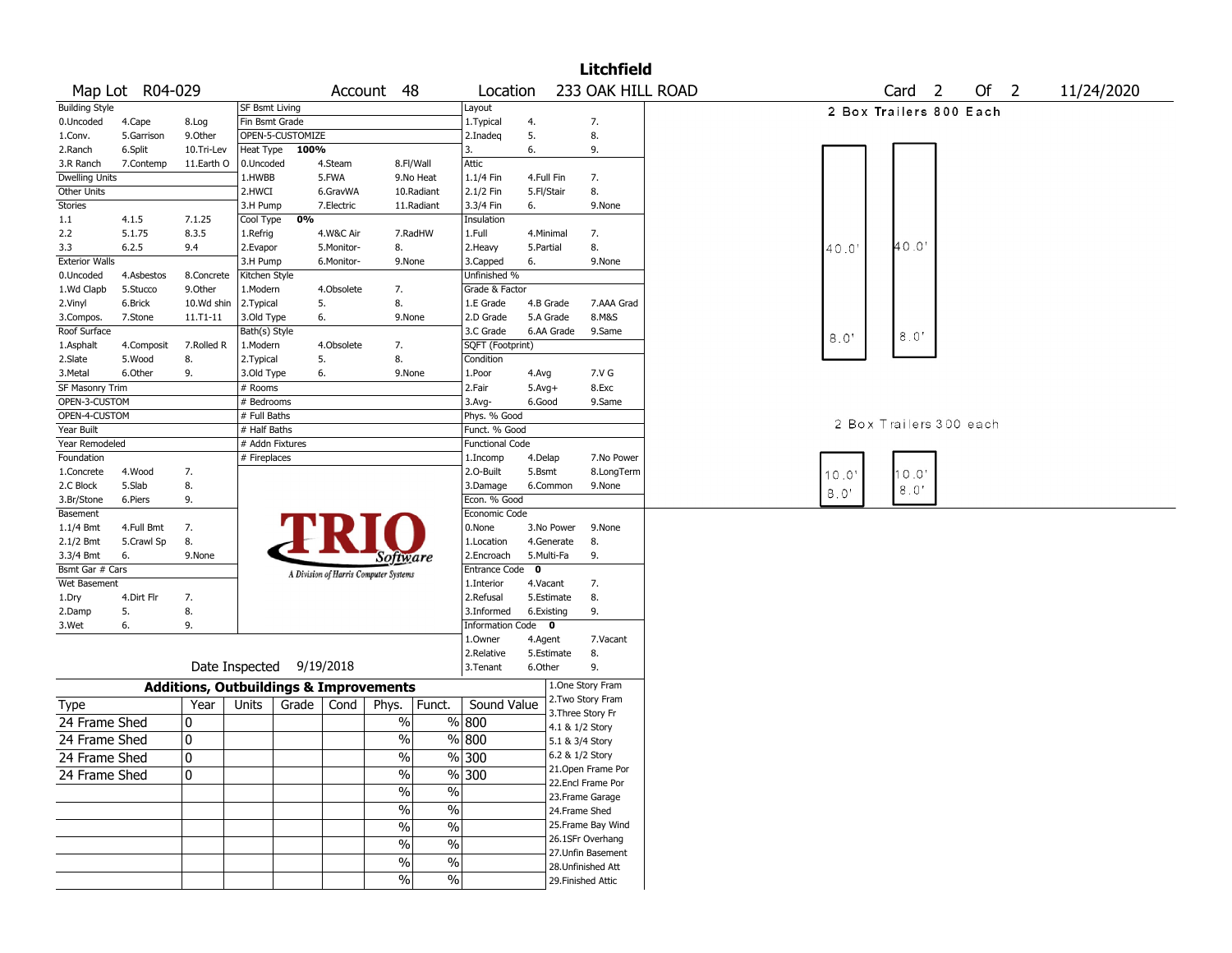|                   | Map Lot R04-030                               | Account 1216 | Location                      |                                | 239 OAK HILL ROAD         |                                          |                       |          | Card <sub>1</sub>        | Of $1$        |                                        | 11/24/2020                            |
|-------------------|-----------------------------------------------|--------------|-------------------------------|--------------------------------|---------------------------|------------------------------------------|-----------------------|----------|--------------------------|---------------|----------------------------------------|---------------------------------------|
| IVY, ANGELA       |                                               |              |                               | <b>Property Data</b>           |                           |                                          |                       |          | <b>Assessment Record</b> |               |                                        |                                       |
| 239 OAKHILL ROAD  |                                               |              |                               | Neighborhood 148 Oak Hill Road |                           | Year                                     | Land                  |          | <b>Buildings</b>         |               | Exempt                                 | <b>Total</b>                          |
|                   | LITCHFIELD ME 04350                           |              |                               |                                |                           | 2007                                     |                       | 54,500   |                          | 113,686       | 0                                      | 168,186                               |
|                   |                                               |              | Tree Growth Year              | $\mathbf 0$                    |                           | 2008                                     |                       | 54,500   |                          | 112,520       | 0                                      | 167,020                               |
|                   |                                               |              | X Coordinate                  |                                | $\bf{0}$                  |                                          |                       |          |                          |               |                                        |                                       |
|                   | B5418P45 B13429P161                           |              | Y Coordinate<br>Zone/Land Use | <b>11 Residential</b>          | $\mathbf 0$               | 2009                                     |                       | 52,500   |                          | 117,785       | 0                                      | 170,285                               |
|                   |                                               |              |                               |                                |                           | 2010                                     |                       | 52,500   |                          | 109,849       | 0                                      | 162,349                               |
|                   |                                               |              | Secondary Zone                |                                |                           | 2011                                     |                       | 52,500   |                          | 143,690       | 0                                      | 196,190                               |
|                   |                                               |              |                               |                                |                           | 2012                                     |                       | 52,500   |                          | 143,690       | 0                                      | 196,190                               |
|                   |                                               |              | Topography 2 Rolling          |                                |                           | 2013                                     |                       | 52,500   |                          | 143,674       | 0                                      | 196,174                               |
|                   |                                               |              | 1.Level                       | 4.Below St                     | 7.Res Protec              | 2014                                     |                       | 52,500   |                          | 142,437       | 0                                      | 194,937                               |
|                   |                                               |              | 2.Rolling<br>3.Above St       | 5.Low<br>6.Swampy              | 8.<br>9.                  | 2015                                     |                       | 52,500   |                          | 141,875       | 0                                      | 194,375                               |
|                   |                                               |              | Utilities                     | 4 Drilled Well                 | <b>6 Septic System</b>    | 2016                                     |                       | 52,500   |                          | 140,624       | 0                                      | 193,124                               |
|                   |                                               |              |                               |                                |                           | 2017                                     |                       | 52,500   |                          | 140,624       | 0                                      | 193,124                               |
|                   |                                               |              | 1.Public<br>2. Water          | 4.Dr Well<br>5.Dug Well        | 7.Cesspool<br>8.Lake/Pond | 2018                                     |                       | 52,500   |                          | 139,373       | 0                                      | 191,873                               |
|                   |                                               |              | 3.Sewer                       | 6.Septic                       | 9.None                    | 2019                                     |                       | 60,000   |                          | 133,200       | 0                                      | 193,200                               |
|                   |                                               |              | <b>Street</b>                 | 3 Gravel                       |                           | 2020                                     |                       | 60,000   |                          | 133,200       | 0                                      | 193,200                               |
|                   |                                               |              | 1.Paved                       | 4.Proposed                     | 7.                        |                                          |                       |          | <b>Land Data</b>         |               |                                        |                                       |
|                   |                                               |              | 2.Semi Imp<br>3.Gravel        | 5.R/O/W<br>6.                  | 8.<br>9.None              | <b>Front Foot</b>                        |                       |          | <b>Effective</b>         |               | <b>Influence</b>                       | <b>Influence</b>                      |
|                   |                                               |              |                               |                                | 0                         | 11.1-100                                 | <b>Type</b>           | Frontage | <b>Depth</b>             | <b>Factor</b> | Code<br>%                              | <b>Codes</b><br>1.Unimproved          |
|                   | Inspection Witnessed By:                      |              |                               |                                | $\mathbf 0$               | 12.101-200                               |                       |          |                          |               | $\frac{9}{6}$                          | 2. Excess Frtg                        |
|                   |                                               |              |                               | <b>Sale Data</b>               |                           | $13.201+$<br>14.                         |                       |          |                          |               | $\frac{9}{6}$<br>$\frac{9}{6}$         | 3. Topography<br>4.Size/Shape         |
| χ                 |                                               | Date         | Sale Date                     |                                |                           | 15.                                      |                       |          |                          |               | $\frac{9}{6}$                          | 5.Access                              |
| No./Date          | Description                                   | Date Insp.   | Price                         |                                |                           |                                          |                       |          |                          |               | %                                      | 6.Restriction                         |
|                   |                                               |              | Sale Type                     |                                |                           | <b>Square Foot</b>                       |                       |          | <b>Square Feet</b>       |               | %                                      | 7. Right of Way<br>8.View/Environ     |
|                   |                                               |              | 1.Land<br>2.L & B             | 4.MFG UNIT<br>5.Other          | 7.<br>8.                  | 16.Regular Lot                           |                       |          |                          |               | $\frac{9}{6}$                          | 9.Fract Share                         |
|                   |                                               |              | 3.Building                    | 6.                             | 9.                        | 17.Secondary Lot                         |                       |          |                          |               | $\frac{9}{6}$                          | <b>Acres</b><br>30. Frontage 1        |
|                   |                                               |              | Financing                     |                                |                           | 18.Excess Land<br>19.Condominium         |                       |          |                          |               | $\frac{9}{6}$<br>$\frac{9}{6}$         | 31. Frontage 2                        |
|                   |                                               |              | 1.Convent                     | 4.Seller                       | 7.                        | 20.Miscellaneous                         |                       |          |                          |               | $\frac{9}{6}$                          | 32.Tillable                           |
| Notes:            |                                               |              | 2.FHA/VA                      | 5.Private                      | 8.                        |                                          |                       |          |                          |               | $\frac{9}{6}$                          | 33.Tillable                           |
|                   | 11/20/2012: Appraisal being done on property. |              | 3.Assumed                     | 6.Cash                         | 9.Unknown                 |                                          |                       |          |                          |               | $\overline{\frac{9}{6}}$               | 34.Softwood F&O<br>35. Mixed Wood F&O |
|                   |                                               |              | Validity                      |                                |                           | <b>Fract. Acre</b><br>21. Houselot (Frac |                       |          | <b>Acreage/Sites</b>     |               |                                        | 36.Hardwood F&O                       |
|                   |                                               |              | 1.Valid                       | 4.Split                        | 7.Renovate                | 22.Baselot(Fract)                        | 24<br>$\overline{26}$ |          | 1.00<br>5.00             | 100<br>100    | %<br>0<br>$\frac{9}{6}$<br>$\mathbf 0$ | 37.Softwood TG                        |
|                   |                                               |              | 2.Related                     | 5.Partial                      | 8.Other                   | 23.                                      | 44                    |          | 1.00                     | 100           | $\frac{9}{6}$<br>0                     | 38. Mixed Wood TG                     |
|                   |                                               |              | 3.Distress                    | 6.Exempt                       | 9.                        | <b>Acres</b>                             |                       |          |                          |               | $\frac{9}{6}$                          | 39.Hardwood TG                        |
|                   |                                               |              | Verified                      |                                |                           | 24. Houselot                             |                       |          |                          |               | $\frac{9}{6}$                          | 40. Wasteland<br>41.Gravel Pit        |
|                   |                                               |              | 1.Buyer                       | 4.Agent                        | 7.Family                  | 25.Baselot<br>26.Rear 1                  |                       |          |                          |               | $\frac{9}{6}$                          | 42. Mobile Home Si                    |
|                   |                                               |              | 2.Seller                      | 5.Pub Rec                      | 8.Other                   | 27.Rear 2                                |                       |          |                          |               | %                                      | 43.Camp Site                          |
|                   |                                               |              | 3.Lender                      | 6.MLS                          | 9.                        | 28. Rear 3                               |                       |          | <b>Total Acreage</b>     | 6.00          |                                        | 44.Lot Improvemen                     |
| <b>Litchfield</b> |                                               |              |                               |                                |                           | 29. Rear 4                               |                       |          |                          |               |                                        | 45. Access Right<br>46.Golf Course    |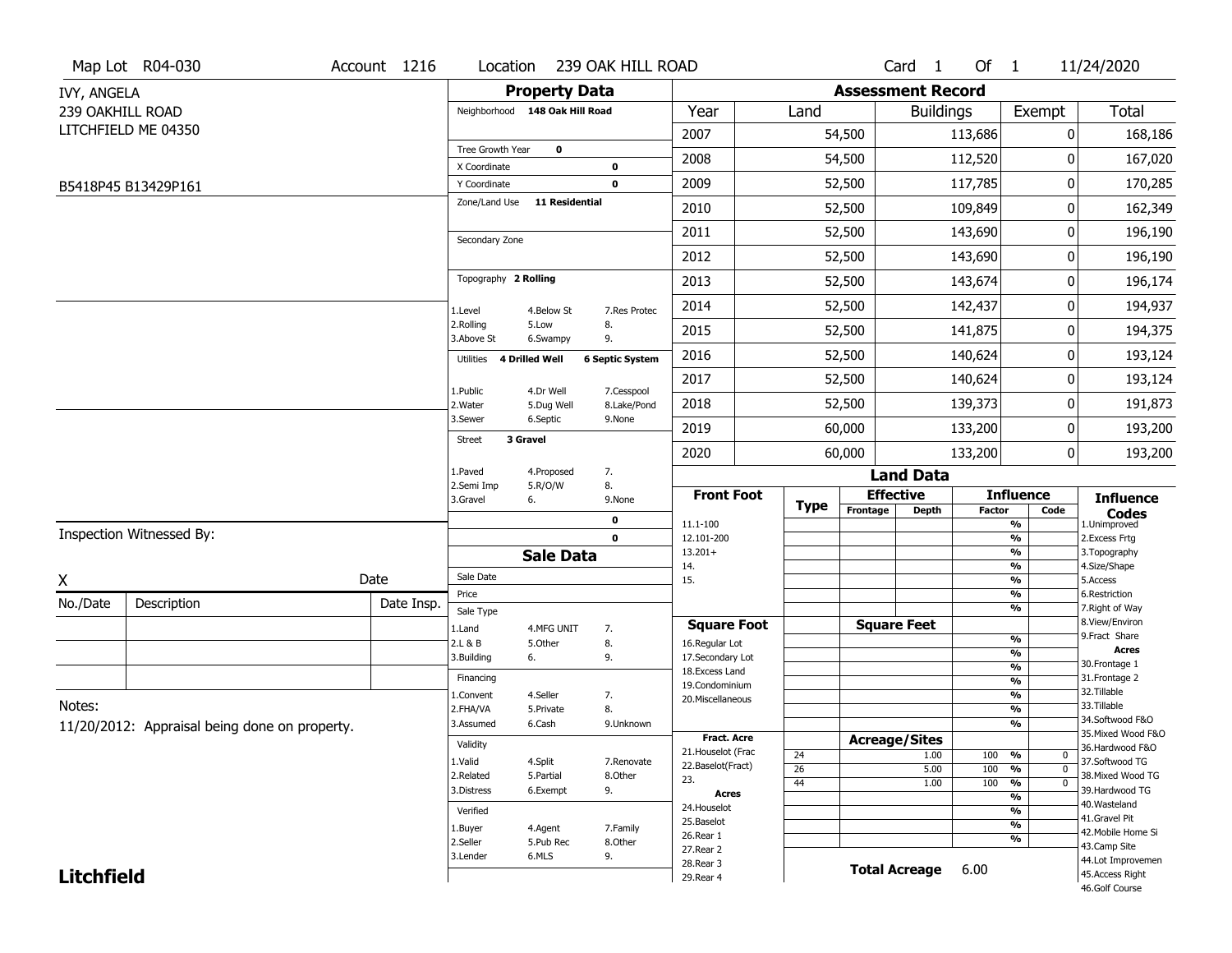|                        |                                      |                                                   |                |                          |                         |                                       |                       |                              |                          | <b>Litchfield</b>  |       |             |                   |      |       |                   |
|------------------------|--------------------------------------|---------------------------------------------------|----------------|--------------------------|-------------------------|---------------------------------------|-----------------------|------------------------------|--------------------------|--------------------|-------|-------------|-------------------|------|-------|-------------------|
|                        | Map Lot R04-030                      |                                                   |                |                          |                         | Account 1216                          |                       | Location                     |                          | 239 OAK HILL ROAD  |       |             | Card <sub>1</sub> |      | Of 1  | 11/24/2020        |
|                        | Building Style 1 Conventional        |                                                   | SF Bsmt Living |                          | 672                     |                                       |                       | Layout                       | 1 Typical                |                    |       |             |                   |      |       |                   |
| 0.Uncoded              | 4.Cape                               | 8.Log                                             | Fin Bsmt Grade |                          | 3100                    |                                       |                       | 1.Typical                    | 4.                       | 7.                 |       |             |                   |      |       |                   |
| 1.Conv.                | 5.Garrison                           | 9.0ther                                           |                | OPEN-5-CUSTOMIZE         | $\bf{0}$                |                                       |                       | 2.Inadeg                     | 5.                       | 8.                 |       |             |                   |      |       |                   |
| 2.Ranch                | 6.Split                              | 10.Tri-Lev                                        | Heat Type      | 100%                     |                         | <b>7 Electric</b>                     |                       | 3.                           | 6.                       | 9.                 |       |             | 16.0'             |      |       |                   |
| 3.R Ranch              | 7.Contemp                            | 11.Earth O                                        | 0.Uncoded      |                          | 4.Steam                 |                                       | 8.Fl/Wall             | Attic                        | 11/4 Finished            |                    |       |             |                   |      |       |                   |
| Dwelling Units 1       |                                      |                                                   | 1.HWBB         |                          | 5.FWA                   |                                       | 9.No Heat             | 1.1/4 Fin                    | 4.Full Fin               | 7.                 |       | 16.0'       |                   |      |       |                   |
| Other Units            | $\mathbf 0$                          |                                                   | 2.HWCI         |                          | 6.GravWA                |                                       | 10.Radiant            | 2.1/2 Fin                    | 5.Fl/Stair               | 8.                 |       |             | 18.0'             |      |       |                   |
| Stories                | 1 One Story                          |                                                   | 3.H Pump       |                          | 7.Electric              |                                       | 11.Radiant            | 3.3/4 Fin                    | 6.                       | 9.None             |       | 8.0"        |                   |      |       |                   |
| 1.1                    | 4.1.5                                | 7.1.25                                            | Cool Type      | 0%                       |                         | 9 None                                |                       | Insulation                   | $1$ Full                 |                    |       |             |                   | 4.0" |       |                   |
| 2.2                    | 5.1.75                               | 8.3.5                                             | 1.Refrig       |                          | 4.W&C Air               |                                       | 7.RadHW               | 1.Full                       | 4.Minimal                | 7.                 |       |             |                   |      |       |                   |
| 3.3                    | 6.2.5                                | 9.4                                               | 2.Evapor       |                          | 5.Monitor-              | 8.                                    |                       | 2. Heavy                     | 5.Partial                | 8.                 |       |             |                   |      |       |                   |
| <b>Exterior Walls</b>  | 10 Wood Shingle                      |                                                   | 3.H Pump       |                          | 6.Monitor-              |                                       | 9.None                | 3.Capped                     | 6.                       | 9.None             |       | 1sA(1/4f)/B | Shed              |      | 10.0' |                   |
| 0.Uncoded              | 4.Asbestos                           | 8.Concrete                                        | Kitchen Style  |                          | 2 Typical               |                                       |                       | Unfinished %                 | 0%                       |                    |       |             | 20.0              |      |       |                   |
| 1.Wd Clapb             | 5.Stucco                             | 9.0ther                                           | 1.Modern       |                          | 4.Obsolete              | 7.                                    |                       | Grade & Factor               |                          | 3 Average 105%     |       |             |                   |      |       |                   |
| 2.Vinyl                | 6.Brick                              | 10.Wd shin                                        | 2.Typical      |                          | 5.                      | 8.                                    |                       | 1.E Grade                    | 4.B Grade                | 7.AAA Grad         | 1sFr  |             |                   |      |       |                   |
| 3.Compos.              | 7.Stone                              | $11. T1 - 11$                                     | 3.Old Type     |                          | 6.                      |                                       | 9.None                | 2.D Grade                    | 5.A Grade                | 8.M&S              | 24.0' |             | 8.0"              |      |       |                   |
| Roof Surface           | 1 Asphalt Shingles                   |                                                   | Bath(s) Style  |                          |                         | 2 Typical Bath(s)                     |                       | 3.C Grade                    | 6.AA Grade               | 9.Same             |       | 40.0"       |                   |      |       |                   |
| 1.Asphalt              | 4.Composit                           | 7.Rolled R                                        | 1.Modern       |                          | 4.Obsolete              | 7.                                    |                       | SQFT (Footprint) 800         |                          |                    |       |             |                   |      |       |                   |
| 2.Slate                | 5.Wood                               | 8.                                                | 2.Typical      |                          | 5.                      | 8.                                    |                       | Condition                    | 4 Average                |                    | 24.0  |             |                   |      |       |                   |
| 3.Metal                | 6.Other                              | 9.                                                | 3.Old Type     |                          | 6.                      |                                       | 9.None                | 1.Poor                       | 4.Avg                    | 7.V G              |       |             |                   |      |       |                   |
| SF Masonry Trim 0      |                                      |                                                   | # Rooms        |                          | $\overline{\mathbf{z}}$ |                                       |                       | 2.Fair                       | $5.Avg+$                 | 8.Exc              |       |             |                   |      | 20.0' |                   |
| OPEN-3-CUSTOM 0        |                                      |                                                   | # Bedrooms     |                          | 3                       |                                       |                       | 3.Avg-                       | 6.Good                   | 9.Same             | Patio |             |                   |      |       | WD 8X20/SHED12X20 |
| OPEN-4-CUSTOM 0        |                                      |                                                   | # Full Baths   |                          | $\overline{2}$          |                                       |                       | Phys. % Good                 | 0%                       |                    | 12.0' |             |                   |      |       |                   |
| Year Built             | 1976                                 |                                                   | # Half Baths   |                          | $\mathbf 0$             |                                       |                       | Funct. % Good                | 100%                     |                    | 24.0' | 20C         | 8.0"              |      |       |                   |
| Year Remodeled 0       |                                      |                                                   |                | # Addn Fixtures          | $\mathbf 0$             |                                       |                       | <b>Functional Code</b>       | 9 None                   |                    |       |             |                   |      |       |                   |
| Foundation             | 1 Concrete                           |                                                   | # Fireplaces   |                          | 0                       |                                       |                       | 1.Incomp                     | 4.Delap                  | 7.No Power         |       |             | 12.0'             |      |       |                   |
| 1.Concrete             | 4.Wood                               | 7.                                                |                |                          |                         |                                       |                       | 2.O-Built                    | 5.Bsmt                   | 8.LongTerm         |       |             |                   |      |       |                   |
| 2.C Block              | 5.Slab                               | 8.                                                |                |                          |                         |                                       |                       | 3.Damage                     | 6.Common                 | 9.None             |       |             |                   |      |       |                   |
| 3.Br/Stone             | 6.Piers                              | 9.                                                |                |                          |                         |                                       |                       | Econ. % Good 100%            |                          |                    |       |             |                   |      |       |                   |
| Basement               | <b>4 Full Basement</b><br>4.Full Bmt |                                                   |                |                          |                         |                                       |                       | Economic Code None<br>0.None |                          |                    |       |             |                   |      |       |                   |
| $1.1/4$ Bmt            |                                      | 7.<br>8.                                          |                |                          |                         |                                       |                       | 1.Location                   | 3.No Power<br>4.Generate | 9.None<br>8.       |       |             |                   |      |       |                   |
| 2.1/2 Bmt<br>3.3/4 Bmt | 5.Crawl Sp<br>6.                     | 9.None                                            |                |                          |                         |                                       |                       | 2.Encroach                   | 5.Multi-Fa               | 9.                 |       |             |                   |      |       |                   |
| Bsmt Gar # Cars 0      |                                      |                                                   |                |                          |                         | <i>Software</i>                       |                       | Entrance Code                |                          | 1 Interior Inspect |       |             |                   |      |       |                   |
| Wet Basement           | 1 Dry Basement                       |                                                   |                |                          |                         | A Division of Harris Computer Systems |                       | 1.Interior                   | 4.Vacant                 | 7.                 |       |             |                   |      |       |                   |
| 1.Dry                  | 4.Dirt Flr                           | 7.                                                |                |                          |                         |                                       |                       | 2.Refusal                    | 5.Estimate               | 8.                 |       |             |                   |      |       |                   |
| 2.Damp                 | 5.                                   | 8.                                                |                |                          |                         |                                       |                       | 3.Informed                   | 6.Existing               | 9.                 |       |             |                   |      |       |                   |
| 3.Wet                  | 6.                                   | 9.                                                |                |                          |                         |                                       |                       |                              | Information Code 1 Owner |                    |       |             |                   |      |       |                   |
|                        |                                      |                                                   |                |                          |                         |                                       |                       | 1.0wner                      | 4.Agent                  | 7.Vacant           |       |             |                   |      |       |                   |
|                        |                                      |                                                   |                |                          |                         |                                       |                       | 2.Relative                   | 5.Estimate               | 8.                 |       |             |                   |      |       |                   |
|                        |                                      |                                                   |                | Date Inspected 9/19/2018 |                         |                                       |                       | 3.Tenant                     | 6.Other                  | 9.                 |       |             |                   |      |       |                   |
|                        |                                      |                                                   |                |                          |                         |                                       |                       |                              |                          | 1.One Story Fram   |       |             |                   |      |       |                   |
|                        |                                      | <b>Additions, Outbuildings &amp; Improvements</b> |                |                          |                         |                                       |                       |                              |                          | 2. Two Story Fram  |       |             |                   |      |       |                   |
| Type                   |                                      | Year                                              | Units          | Grade                    | Cond                    | Phys.                                 | Funct.                | Sound Value                  |                          | 3. Three Story Fr  |       |             |                   |      |       |                   |
|                        | 1 One Story Frame                    | 0                                                 | 576            | O O                      | 10                      | 0                                     | % 0<br>$\%$           |                              |                          | 4.1 & 1/2 Story    |       |             |                   |      |       |                   |
| 68 Wood Deck/s         |                                      | $\mathbf 0$                                       | 240            | 0 <sub>0</sub>           | 10                      | $\mathbf 0$                           | $\%$ 0<br>$\%$        |                              |                          | 5.1 & 3/4 Story    |       |             |                   |      |       |                   |
|                        |                                      |                                                   |                |                          |                         |                                       |                       |                              |                          | 6.2 & 1/2 Story    |       |             |                   |      |       |                   |
| 24 Frame Shed          |                                      | 10                                                | 160            | 2 100                    | 3                       | 10                                    | $% 100$ %             |                              |                          | 21. Open Frame Por |       |             |                   |      |       |                   |
| 24 Frame Shed          |                                      | 10                                                | 456            | 00                       | 10                      | 0                                     | $\sqrt[6]{0}$<br>$\%$ |                              |                          | 22.Encl Frame Por  |       |             |                   |      |       |                   |
| 60 Patio               |                                      | 2010                                              | 288            | 00                       | 10                      | 10                                    | $\sqrt[6]{0}$<br>%    |                              |                          | 23. Frame Garage   |       |             |                   |      |       |                   |
|                        |                                      |                                                   |                |                          |                         | $\%$                                  | %                     |                              |                          | 24.Frame Shed      |       |             |                   |      |       |                   |
|                        |                                      |                                                   |                |                          |                         | $\frac{0}{0}$                         | $\%$                  |                              |                          | 25. Frame Bay Wind |       |             |                   |      |       |                   |
|                        |                                      |                                                   |                |                          |                         |                                       |                       |                              |                          | 26.1SFr Overhang   |       |             |                   |      |       |                   |
|                        |                                      |                                                   |                |                          |                         | %                                     | $\%$                  |                              |                          | 27.Unfin Basement  |       |             |                   |      |       |                   |
|                        |                                      |                                                   |                |                          |                         | %                                     | $\%$                  |                              |                          | 28. Unfinished Att |       |             |                   |      |       |                   |
|                        |                                      |                                                   |                |                          |                         | $\%$                                  | %                     |                              |                          | 29. Finished Attic |       |             |                   |      |       |                   |
|                        |                                      |                                                   |                |                          |                         |                                       |                       |                              |                          |                    |       |             |                   |      |       |                   |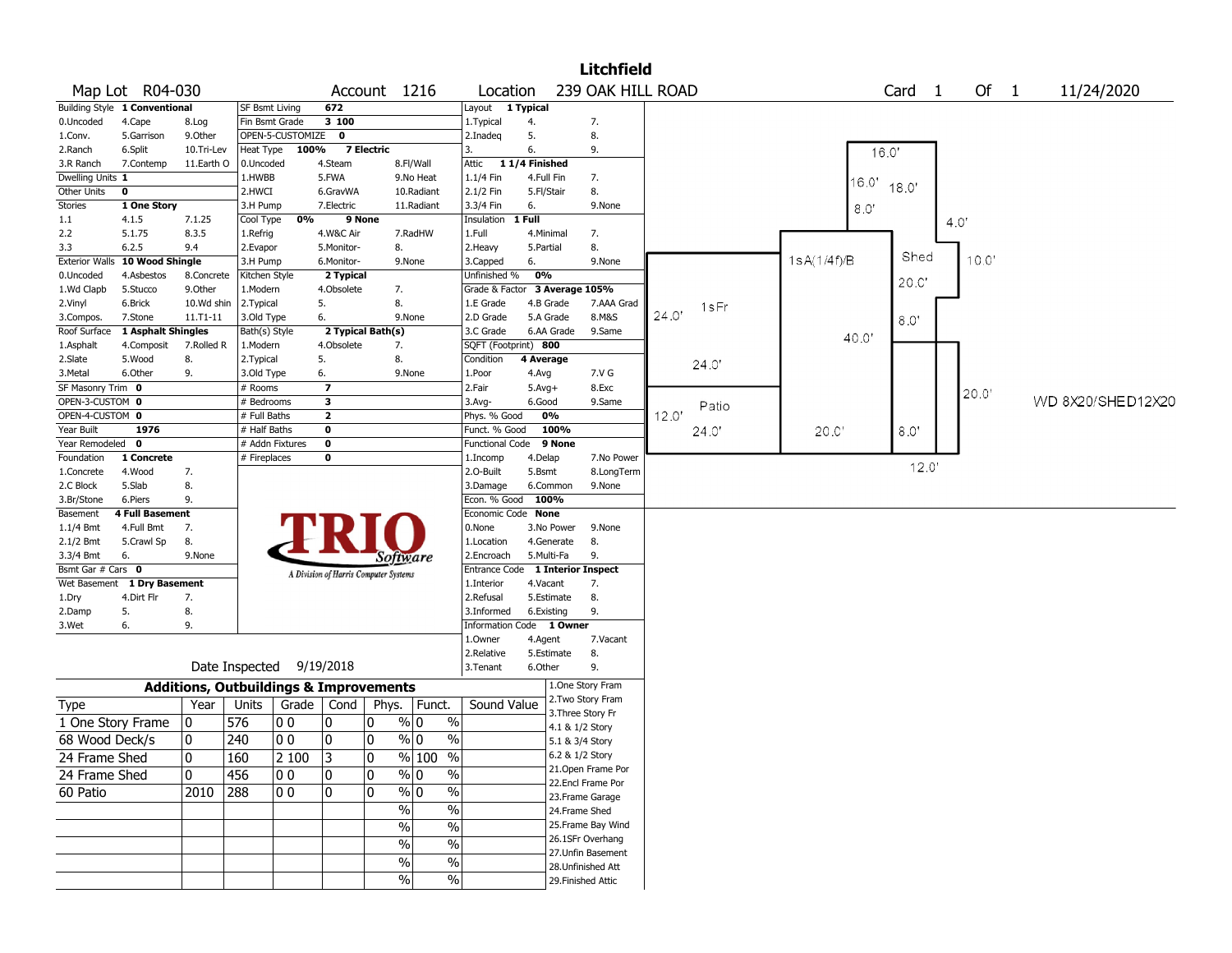|                   | Map Lot R04-033                             | Account 948 | Location                     |                              | 270 OFF OAK HILL ROAD |                                     |                 |                          | Card <sub>1</sub>    | Of $1$           |                                        | 11/24/2020                           |
|-------------------|---------------------------------------------|-------------|------------------------------|------------------------------|-----------------------|-------------------------------------|-----------------|--------------------------|----------------------|------------------|----------------------------------------|--------------------------------------|
|                   | PENCE, GENEVIEVE OK                         |             |                              | <b>Property Data</b>         |                       |                                     |                 | <b>Assessment Record</b> |                      |                  |                                        |                                      |
| 280 OAKHILL ROAD  |                                             |             |                              | Neighborhood 20 Jimmy Stream |                       | Year                                | Land            |                          | <b>Buildings</b>     |                  | Exempt                                 | Total                                |
|                   | LITCHFIELD ME 04350                         |             |                              |                              |                       | 2007                                |                 | 26,825                   |                      | $\boldsymbol{0}$ | 0                                      | 26,825                               |
|                   |                                             |             | Tree Growth Year             | $\mathbf 0$                  |                       | 2008                                |                 | 26,825                   |                      | 0                | 0                                      | 26,825                               |
|                   | B3190P252 B13053P131                        |             | X Coordinate<br>Y Coordinate |                              | 0<br>$\mathbf 0$      | 2009                                |                 | 20,075                   |                      | $\mathbf 0$      | 0                                      | 20,075                               |
| Previous Owner    |                                             |             | Zone/Land Use                | 13 Jimmy Stream              |                       | 2010                                |                 | 20,075                   |                      | $\mathbf{0}$     | 0                                      | 20,075                               |
| KENT, BRIAN W     |                                             |             |                              |                              |                       | 2011                                |                 | 20,075                   |                      | 20,593           | 0                                      | 40,668                               |
| 280 OAKHILL ROAD  |                                             |             | Secondary Zone               |                              |                       | 2012                                |                 | 20,075                   |                      | 0                | 0                                      | 20,075                               |
|                   | LITCHFIELD ME 04350                         |             | Topography 2 Rolling         |                              |                       |                                     |                 |                          |                      |                  |                                        |                                      |
|                   | Sale Date: 10/05/2018                       |             |                              |                              |                       | 2013                                |                 | 20,075                   |                      | 0                | 0                                      | 20,075                               |
|                   |                                             |             | 1.Level<br>2.Rolling         | 4.Below St<br>5.Low          | 7.Res Protec<br>8.    | 2014                                |                 | 20,075                   |                      | 0                | 0                                      | 20,075                               |
|                   |                                             |             | 3.Above St                   | 6.Swampy                     | 9.                    | 2015                                |                 | 20,075                   |                      | 0                | 0                                      | 20,075                               |
|                   |                                             |             | Utilities 9 None             |                              | 9 None                | 2016                                |                 | 20,075                   |                      | $\boldsymbol{0}$ | 0                                      | 20,075                               |
|                   |                                             |             | 1.Public                     | 4.Dr Well                    | 7.Cesspool            | 2017                                |                 | 20,075                   |                      | $\mathbf 0$      | 0                                      | 20,075                               |
|                   |                                             |             | 2. Water                     | 5.Dug Well                   | 8.Lake/Pond           | 2018                                |                 | 13,891                   |                      | 0                | 0                                      | 13,891                               |
|                   |                                             |             | 3.Sewer                      | 6.Septic<br>9 None           | 9.None                | 2019                                |                 | 14,100                   |                      | $\boldsymbol{0}$ | 0                                      | 14,100                               |
|                   |                                             |             | Street                       |                              |                       | 2020                                |                 | 14,100                   |                      | $\mathbf 0$      | 0                                      | 14,100                               |
|                   |                                             |             | 1.Paved<br>2.Semi Imp        | 4.Proposed<br>5.R/O/W        | 7.<br>8.              |                                     |                 |                          | <b>Land Data</b>     |                  |                                        |                                      |
|                   |                                             |             | 3.Gravel                     | 6.                           | 9.None                | <b>Front Foot</b>                   | Type            | <b>Effective</b>         |                      |                  | <b>Influence</b>                       | <b>Influence</b>                     |
|                   |                                             |             |                              |                              | $\mathbf 0$           | 11.1-100                            |                 | Frontage                 | <b>Depth</b>         | <b>Factor</b>    | Code<br>$\frac{9}{6}$                  | <b>Codes</b><br>1.Unimproved         |
|                   | Inspection Witnessed By:                    |             |                              |                              | $\mathbf 0$           | 12.101-200                          |                 |                          |                      |                  | $\frac{9}{6}$                          | 2. Excess Frtg                       |
|                   |                                             |             |                              | <b>Sale Data</b>             |                       | $13.201+$<br>14.                    |                 |                          |                      |                  | $\frac{9}{6}$<br>%                     | 3. Topography<br>4.Size/Shape        |
| X                 |                                             | Date        | Sale Date                    |                              | 10/05/2018            | 15.                                 |                 |                          |                      |                  | $\frac{9}{6}$                          | 5.Access                             |
| No./Date          | Description                                 | Date Insp.  | Price<br>Sale Type           | 1 Land Only                  |                       |                                     |                 |                          |                      |                  | %<br>%                                 | 6.Restriction<br>7. Right of Way     |
|                   |                                             |             | 1.Land                       | 4.MFG UNIT                   | 7.                    | <b>Square Foot</b>                  |                 | <b>Square Feet</b>       |                      |                  |                                        | 8.View/Environ                       |
|                   |                                             |             | 2.L & B                      | 5.Other                      | 8.                    | 16.Regular Lot                      |                 |                          |                      |                  | $\frac{9}{6}$                          | 9. Fract Share<br><b>Acres</b>       |
|                   |                                             |             | 3.Building                   | 6.                           | 9.                    | 17.Secondary Lot<br>18. Excess Land |                 |                          |                      |                  | %<br>%                                 | 30. Frontage 1                       |
|                   |                                             |             | Financing                    | 9 Unknown                    |                       | 19.Condominium                      |                 |                          |                      |                  | %                                      | 31. Frontage 2                       |
| Notes:            |                                             |             | 1.Convent                    | 4.Seller                     | 7.                    | 20.Miscellaneous                    |                 |                          |                      |                  | %                                      | 32.Tillable                          |
|                   |                                             |             | 2.FHA/VA                     | 5.Private                    | 8.                    |                                     |                 |                          |                      |                  | %                                      | 33.Tillable<br>34.Softwood F&O       |
|                   | '18 PER REQUEST SEPERAT BILL TO 3 OWNERS %. |             | 3.Assumed                    | 6.Cash                       | 9.Unknown             | <b>Fract. Acre</b>                  |                 |                          |                      |                  | %                                      | 35. Mixed Wood F&O                   |
|                   | 8/17/11-PERMIT #11-070 SMALL SHED           |             | Validity                     | <b>2 Related Parties</b>     |                       | 21. Houselot (Frac                  | 22              | <b>Acreage/Sites</b>     | 0.50                 | $25 - 9/6$       | 6                                      | 36.Hardwood F&O                      |
|                   |                                             |             | 1.Valid                      | 4.Split                      | 7.Renovate            | 22.Baselot(Fract)                   | 99              |                          |                      | 50               | $\frac{1}{\sqrt{6}}$<br>$\overline{5}$ | 37.Softwood TG                       |
|                   |                                             |             | 2.Related                    | 5.Partial                    | 8.Other               | 23.                                 | 26              |                          | 5.00                 | 67               | $\frac{1}{\sqrt{6}}$<br>9              | 38. Mixed Wood TG                    |
|                   |                                             |             | 3.Distress                   | 6.Exempt                     | 9.                    | Acres                               | 99              |                          |                      | 50               | %<br>3                                 | 39.Hardwood TG<br>40.Wasteland       |
|                   |                                             |             | Verified                     | <b>5 Public Record</b>       |                       | 24. Houselot                        | $\overline{27}$ |                          | 14.50                | 67               | $\frac{9}{6}$<br>9                     | 41.Gravel Pit                        |
|                   |                                             |             | 1.Buyer                      | 4.Agent                      | 7.Family              | 25.Baselot<br>26.Rear 1             | 99              |                          |                      | 50               | %<br>$\overline{3}$                    | 42. Mobile Home Si                   |
|                   |                                             |             | 2.Seller                     | 5.Pub Rec                    | 8.0ther               | 27. Rear 2                          |                 |                          |                      |                  | $\overline{\frac{9}{6}}$               | 43.Camp Site                         |
|                   |                                             |             | 3.Lender                     | 6.MLS                        | 9.                    |                                     |                 |                          |                      |                  |                                        |                                      |
| <b>Litchfield</b> |                                             |             |                              |                              |                       | 28. Rear 3                          |                 |                          | <b>Total Acreage</b> | 20.00            |                                        | 44.Lot Improvemen<br>45.Access Right |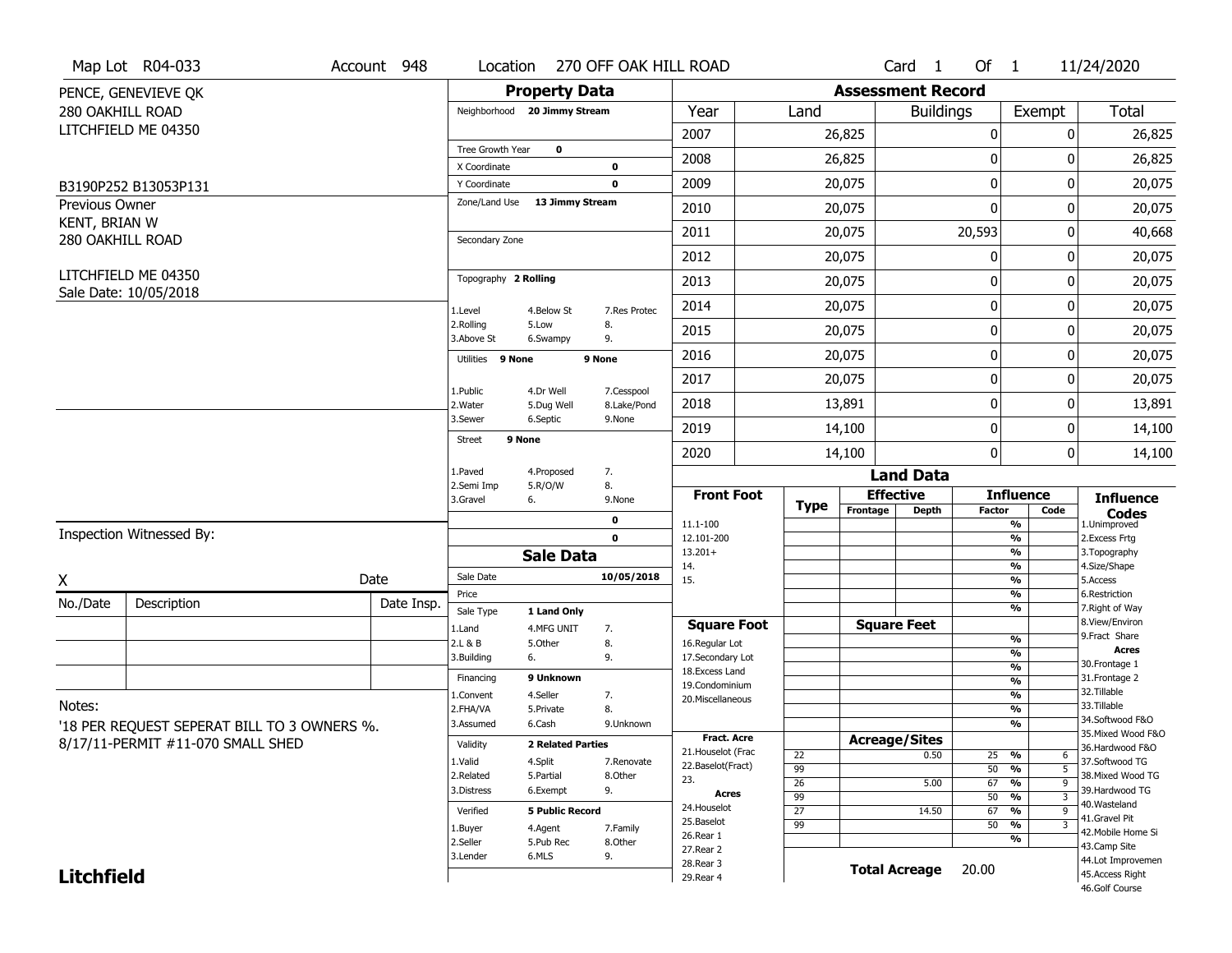|                        |                 |                                                   |                       |                           |            |                                           |                             |            |                   | <b>Litchfield</b>  |                       |        |        |            |
|------------------------|-----------------|---------------------------------------------------|-----------------------|---------------------------|------------|-------------------------------------------|-----------------------------|------------|-------------------|--------------------|-----------------------|--------|--------|------------|
|                        | Map Lot R04-033 |                                                   |                       |                           |            | Account 948                               | Location                    |            |                   |                    | 270 OFF OAK HILL ROAD | Card 1 | Of $1$ | 11/24/2020 |
| <b>Building Style</b>  |                 |                                                   | <b>SF Bsmt Living</b> |                           |            |                                           | Layout                      |            |                   |                    |                       |        |        |            |
| 0.Uncoded              | 4.Cape          | 8.Log                                             | Fin Bsmt Grade        |                           |            |                                           | 1. Typical                  | 4.         |                   | 7.                 |                       |        |        |            |
| 1.Conv.                | 5.Garrison      | 9.Other                                           |                       | OPEN-5-CUSTOMIZE          |            |                                           | 2.Inadeq                    | 5.         |                   | 8.                 |                       |        |        |            |
| 2.Ranch                | 6.Split         | 10.Tri-Lev                                        | <b>Heat Type</b>      | 100%                      |            |                                           | 3.                          | 6.         |                   | 9.                 |                       |        |        |            |
| 3.R Ranch              | 7.Contemp       | 11.Earth O                                        | 0.Uncoded             |                           | 4.Steam    | 8.Fl/Wall                                 | <b>Attic</b>                |            |                   |                    |                       |        |        |            |
| <b>Dwelling Units</b>  |                 |                                                   | 1.HWBB                |                           | 5.FWA      | 9.No Heat                                 | 1.1/4 Fin                   | 4.Full Fin |                   | 7.                 |                       |        |        |            |
| Other Units            |                 |                                                   | 2.HWCI                |                           | 6.GravWA   | 10.Radiant                                | 2.1/2 Fin                   | 5.Fl/Stair |                   | 8.                 |                       |        |        |            |
| Stories                |                 |                                                   | 3.H Pump              |                           | 7.Electric | 11.Radiant                                | 3.3/4 Fin                   | 6.         |                   | 9.None             |                       |        |        |            |
| 1.1                    | 4.1.5           | 7.1.25                                            | Cool Type             | 0%                        |            |                                           | Insulation                  |            |                   |                    |                       |        |        |            |
| 2.2                    | 5.1.75          | 8.3.5                                             | 1.Refrig              |                           | 4.W&C Air  | 7.RadHW                                   | 1.Full                      | 4.Minimal  |                   | 7.                 |                       |        |        |            |
| 3.3                    | 6.2.5           | 9.4                                               | 2.Evapor              |                           | 5.Monitor- | 8.                                        | 2.Heavy                     | 5.Partial  |                   | 8.                 |                       |        |        |            |
| <b>Exterior Walls</b>  |                 |                                                   | 3.H Pump              |                           | 6.Monitor- | 9.None                                    | 3.Capped                    | 6.         |                   | 9.None             |                       |        |        |            |
| 0.Uncoded              | 4.Asbestos      | 8.Concrete                                        | Kitchen Style         |                           |            |                                           | Unfinished %                |            |                   |                    |                       |        |        |            |
| 1.Wd Clapb             | 5.Stucco        | 9.Other                                           | 1.Modern              |                           | 4.Obsolete | 7.                                        | Grade & Factor              |            |                   |                    |                       |        |        |            |
| 2.Vinyl                | 6.Brick         | 10.Wd shin                                        | 2. Typical            |                           | 5.         | 8.                                        | 1.E Grade                   | 4.B Grade  |                   | 7.AAA Grad         |                       |        |        |            |
| 3.Compos.              | 7.Stone         | 11.T1-11                                          | 3.Old Type            |                           | 6.         | 9.None                                    | 2.D Grade                   | 5.A Grade  |                   | 8.M&S              |                       |        |        |            |
| Roof Surface           |                 |                                                   |                       |                           |            |                                           | 3.C Grade                   |            | 6.AA Grade        | 9.Same             |                       |        |        |            |
|                        |                 |                                                   | Bath(s) Style         |                           |            |                                           |                             |            |                   |                    |                       |        |        |            |
| 1.Asphalt              | 4.Composit      | 7.Rolled R                                        | 1.Modern              |                           | 4.Obsolete | 7.                                        | SQFT (Footprint)            |            |                   |                    |                       |        |        |            |
| 2.Slate                | 5.Wood          | 8.                                                | 2. Typical            |                           | 5.         | 8.                                        | Condition                   |            |                   |                    |                       |        |        |            |
| 3.Metal                | 6.Other         | 9.                                                | 3.Old Type            |                           | 6.         | 9.None                                    | 1.Poor                      | 4.Avg      |                   | 7.V G              |                       |        |        |            |
| <b>SF Masonry Trim</b> |                 |                                                   | # Rooms               |                           |            |                                           | 2.Fair                      | $5.Avg+$   |                   | 8.Exc              |                       |        |        |            |
| OPEN-3-CUSTOM          |                 |                                                   | # Bedrooms            |                           |            |                                           | $3.$ Avg-                   | 6.Good     |                   | 9.Same             |                       |        |        |            |
| OPEN-4-CUSTOM          |                 |                                                   | # Full Baths          |                           |            |                                           | Phys. % Good                |            |                   |                    |                       |        |        |            |
| Year Built             |                 |                                                   | # Half Baths          |                           |            |                                           | Funct. % Good               |            |                   |                    |                       |        |        |            |
| Year Remodeled         |                 |                                                   | # Addn Fixtures       |                           |            |                                           | <b>Functional Code</b>      |            |                   |                    |                       |        |        |            |
| Foundation             |                 |                                                   | # Fireplaces          |                           |            |                                           | 1.Incomp                    | 4.Delap    |                   | 7.No Power         |                       |        |        |            |
| 1.Concrete             | 4.Wood          | 7.                                                |                       |                           |            |                                           | 2.0-Built                   | 5.Bsmt     |                   | 8.LongTerm         |                       |        |        |            |
| 2.C Block              | 5.Slab          | 8.                                                |                       |                           |            |                                           | 3.Damage                    |            | 6.Common          | 9.None             |                       |        |        |            |
| 3.Br/Stone             | 6.Piers         | 9.                                                |                       |                           |            |                                           | Econ. % Good                |            |                   |                    |                       |        |        |            |
| Basement               |                 |                                                   |                       |                           |            |                                           | Economic Code               |            |                   |                    |                       |        |        |            |
| $1.1/4$ Bmt            | 4.Full Bmt      | 7.                                                |                       |                           |            |                                           | 0.None                      |            | 3.No Power        | 9.None             |                       |        |        |            |
| $2.1/2$ Bmt            | 5.Crawl Sp      | 8.                                                |                       |                           |            |                                           | 1.Location                  |            | 4.Generate        | 8.                 |                       |        |        |            |
| 3.3/4 Bmt              | 6.              | 9.None                                            |                       |                           |            | Software                                  | 2.Encroach                  | 5.Multi-Fa |                   | 9.                 |                       |        |        |            |
| Bsmt Gar # Cars        |                 |                                                   |                       |                           |            | A Division of Harris Computer Systems     | Entrance Code 5 Estimated   |            |                   |                    |                       |        |        |            |
| Wet Basement           |                 |                                                   |                       |                           |            |                                           | 1.Interior                  | 4.Vacant   |                   | 7.                 |                       |        |        |            |
| 1.Dry                  | 4.Dirt Flr      | 7.                                                |                       |                           |            |                                           | 2.Refusal                   |            | 5.Estimate        | 8.                 |                       |        |        |            |
| 2.Damp                 | 5.              | 8.                                                |                       |                           |            |                                           | 3.Informed                  | 6.Existing |                   | 9.                 |                       |        |        |            |
| 3.Wet                  | 6.              | 9.                                                |                       |                           |            |                                           | Information Code 5 Estimate |            |                   |                    |                       |        |        |            |
|                        |                 |                                                   |                       |                           |            |                                           | 1.Owner                     | 4.Agent    |                   | 7.Vacant           |                       |        |        |            |
|                        |                 |                                                   |                       |                           |            |                                           | 2.Relative                  |            | 5.Estimate        | 8.                 |                       |        |        |            |
|                        |                 |                                                   |                       | Date Inspected 12/07/2011 |            |                                           | 3. Tenant                   | 6.Other    |                   | 9.                 |                       |        |        |            |
|                        |                 | <b>Additions, Outbuildings &amp; Improvements</b> |                       |                           |            |                                           |                             |            |                   | 1.One Story Fram   |                       |        |        |            |
|                        |                 |                                                   |                       |                           |            |                                           | Sound Value                 |            |                   | 2. Two Story Fram  |                       |        |        |            |
| Type                   |                 | Year                                              | Units                 | Grade                     | Cond       | Funct.<br>Phys.                           |                             |            | 3. Three Story Fr |                    |                       |        |        |            |
|                        |                 |                                                   |                       |                           |            | $\%$<br>$\%$                              |                             |            | 4.1 & 1/2 Story   |                    |                       |        |        |            |
|                        |                 |                                                   |                       |                           |            | $\%$<br>$\%$                              |                             |            | 5.1 & 3/4 Story   |                    |                       |        |        |            |
|                        |                 |                                                   |                       |                           |            | $\frac{1}{2}$<br>$\overline{\frac{0}{0}}$ |                             |            | 6.2 & 1/2 Story   |                    |                       |        |        |            |
|                        |                 |                                                   |                       |                           |            |                                           |                             |            |                   | 21.Open Frame Por  |                       |        |        |            |
|                        |                 |                                                   |                       |                           |            | $\%$<br>$\%$                              |                             |            |                   | 22.Encl Frame Por  |                       |        |        |            |
|                        |                 |                                                   |                       |                           |            | $\sqrt{6}$<br>$\%$                        |                             |            |                   | 23. Frame Garage   |                       |        |        |            |
|                        |                 |                                                   |                       |                           |            | $\%$<br>$\%$                              |                             |            | 24.Frame Shed     |                    |                       |        |        |            |
|                        |                 |                                                   |                       |                           |            | $\overline{\frac{0}{6}}$                  |                             |            |                   | 25.Frame Bay Wind  |                       |        |        |            |
|                        |                 |                                                   |                       |                           |            | %                                         |                             |            |                   | 26.1SFr Overhang   |                       |        |        |            |
|                        |                 |                                                   |                       |                           |            | $\overline{\frac{0}{6}}$<br>$\frac{0}{0}$ |                             |            |                   | 27.Unfin Basement  |                       |        |        |            |
|                        |                 |                                                   |                       |                           |            | $\overline{\frac{0}{6}}$<br>$\%$          |                             |            |                   | 28.Unfinished Att  |                       |        |        |            |
|                        |                 |                                                   |                       |                           |            | $\frac{9}{6}$<br>$\%$                     |                             |            |                   |                    |                       |        |        |            |
|                        |                 |                                                   |                       |                           |            |                                           |                             |            |                   | 29. Finished Attic |                       |        |        |            |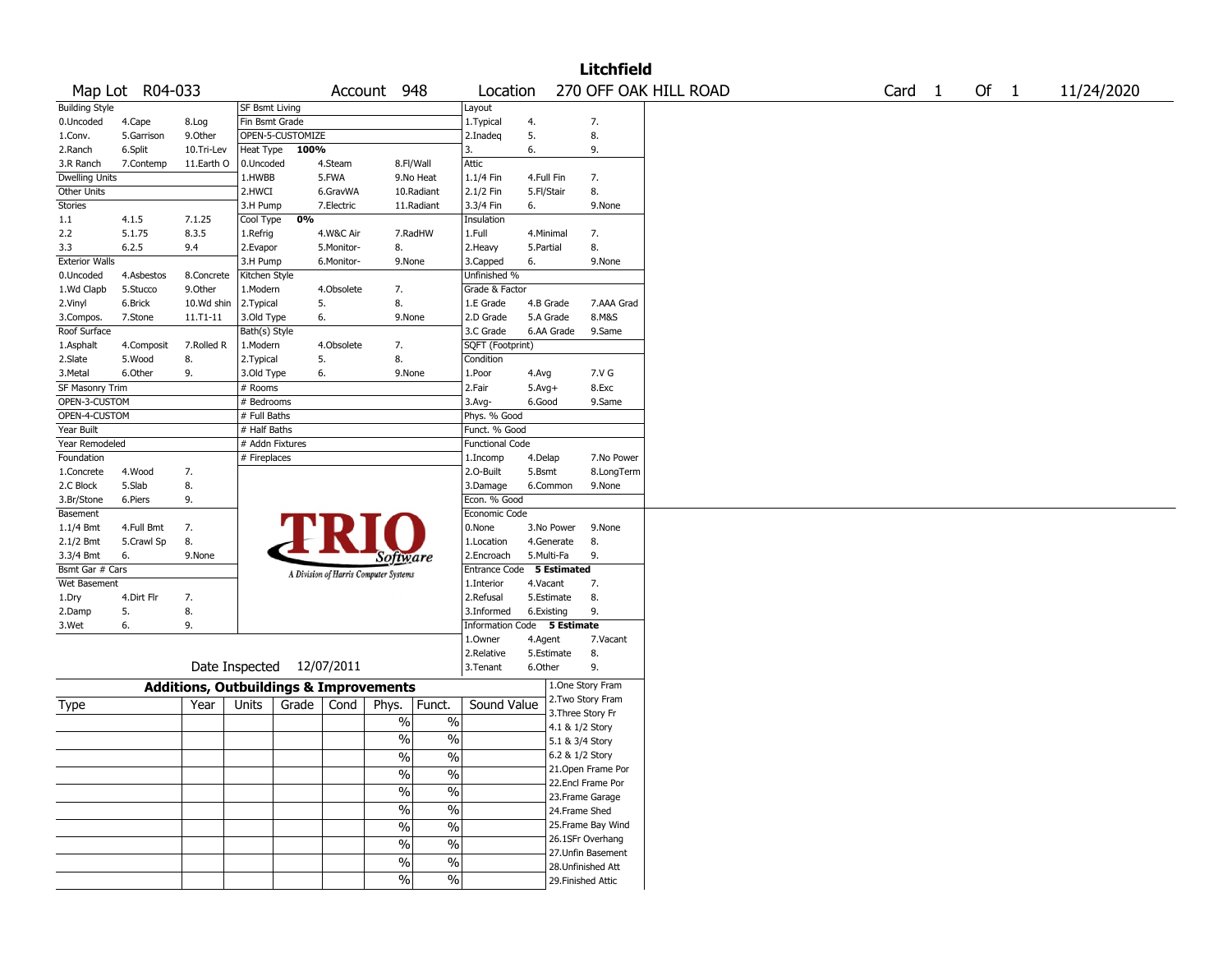|                                 | Map Lot R04-033                                       | Account 2927 | Location              |                              |                            |                                    |                       |                          | Card <sub>1</sub>    | Of 1             |                                                   | 11/24/2020                        |
|---------------------------------|-------------------------------------------------------|--------------|-----------------------|------------------------------|----------------------------|------------------------------------|-----------------------|--------------------------|----------------------|------------------|---------------------------------------------------|-----------------------------------|
| DOYLE, BRUCE                    |                                                       |              |                       | <b>Property Data</b>         |                            |                                    |                       | <b>Assessment Record</b> |                      |                  |                                                   |                                   |
| DOYLE, LORAINE                  |                                                       |              |                       | Neighborhood 20 Jimmy Stream |                            | Year                               | Land                  |                          | <b>Buildings</b>     |                  | Exempt                                            | Total                             |
| 31 DOYLE ST                     |                                                       |              |                       |                              |                            | 2018                               |                       | 3,307                    |                      | $\pmb{0}$        |                                                   | 3,307<br>0                        |
|                                 | LITCHFIELD ME 04350                                   |              | Tree Growth Year      | 0                            |                            | 2019                               |                       | 3,400                    |                      | $\boldsymbol{0}$ |                                                   | 0<br>3,400                        |
|                                 |                                                       |              | X Coordinate          |                              | $\bf{0}$                   |                                    |                       |                          |                      |                  |                                                   |                                   |
| B3190P252                       |                                                       |              | Y Coordinate          |                              | $\mathbf 0$                | 2020                               |                       | 3,400                    |                      | $\mathbf 0$      |                                                   | 3,400<br>0                        |
|                                 |                                                       |              | Zone/Land Use         | 13 Jimmy Stream              |                            |                                    |                       |                          |                      |                  |                                                   |                                   |
|                                 |                                                       |              | Secondary Zone        |                              |                            |                                    |                       |                          |                      |                  |                                                   |                                   |
|                                 |                                                       |              |                       |                              |                            |                                    |                       |                          |                      |                  |                                                   |                                   |
|                                 |                                                       |              | Topography 2 Rolling  |                              |                            |                                    |                       |                          |                      |                  |                                                   |                                   |
|                                 |                                                       |              |                       | 4.Below St                   | 7.Res Protec               |                                    |                       |                          |                      |                  |                                                   |                                   |
|                                 |                                                       |              | 1.Level<br>2.Rolling  | 5.Low                        | 8.                         |                                    |                       |                          |                      |                  |                                                   |                                   |
|                                 |                                                       |              | 3.Above St            | 6.Swampy                     | 9.                         |                                    |                       |                          |                      |                  |                                                   |                                   |
|                                 |                                                       |              | <b>Utilities</b>      |                              |                            |                                    |                       |                          |                      |                  |                                                   |                                   |
|                                 |                                                       |              | 1.Public              | 4.Dr Well                    | 7.Cesspool                 |                                    |                       |                          |                      |                  |                                                   |                                   |
|                                 |                                                       |              | 2. Water              | 5.Dug Well                   | 8.Lake/Pond                |                                    |                       |                          |                      |                  |                                                   |                                   |
|                                 |                                                       |              | 3.Sewer               | 6.Septic                     | 9.None                     |                                    |                       |                          |                      |                  |                                                   |                                   |
|                                 |                                                       |              | <b>Street</b>         |                              |                            |                                    |                       |                          |                      |                  |                                                   |                                   |
|                                 |                                                       |              | 1.Paved               | 4.Proposed                   | 7.                         |                                    |                       |                          | <b>Land Data</b>     |                  |                                                   |                                   |
|                                 |                                                       |              | 2.Semi Imp            | 5.R/O/W                      | 8.                         | <b>Front Foot</b>                  |                       |                          | <b>Effective</b>     |                  | <b>Influence</b>                                  |                                   |
|                                 |                                                       |              | 3.Gravel              | 6.                           | 9.None                     |                                    | <b>Type</b>           | Frontage                 | <b>Depth</b>         | <b>Factor</b>    | Code                                              | <b>Influence</b><br><b>Codes</b>  |
|                                 | Inspection Witnessed By:                              |              |                       |                              | $\mathbf 0$<br>$\mathbf 0$ | 11.1-100<br>12.101-200             |                       |                          |                      |                  | $\frac{9}{6}$<br>$\frac{9}{6}$                    | 1.Unimproved<br>2.Excess Frtg     |
|                                 |                                                       |              |                       | <b>Sale Data</b>             |                            | $13.201+$                          |                       |                          |                      |                  | $\frac{9}{6}$                                     | 3. Topography                     |
|                                 |                                                       | Date         | Sale Date             |                              |                            | 14.<br>15.                         |                       |                          |                      |                  | $\frac{9}{6}$<br>$\frac{9}{6}$                    | 4.Size/Shape<br>5.Access          |
| $\frac{\mathsf{X}}{\mathsf{I}}$ |                                                       |              | Price                 |                              |                            |                                    |                       |                          |                      |                  | $\frac{9}{6}$                                     | 6.Restriction                     |
| No./Date                        | Description                                           | Date Insp.   | Sale Type             |                              |                            |                                    |                       |                          |                      |                  | $\frac{9}{6}$                                     | 7. Right of Way                   |
|                                 |                                                       |              | 1.Land                | 4.MFG UNIT                   | 7.                         | <b>Square Foot</b>                 |                       |                          | <b>Square Feet</b>   |                  | %                                                 | 8.View/Environ<br>9.Fract Share   |
|                                 |                                                       |              | 2.L & B<br>3.Building | 5.Other<br>6.                | 8.<br>9.                   | 16.Regular Lot<br>17.Secondary Lot |                       |                          |                      |                  | %                                                 | <b>Acres</b>                      |
|                                 |                                                       |              | Financing             |                              |                            | 18. Excess Land                    |                       |                          |                      |                  | %<br>%                                            | 30. Frontage 1<br>31. Frontage 2  |
|                                 |                                                       |              | 1.Convent             | 4.Seller                     | 7.                         | 19.Condominium<br>20.Miscellaneous |                       |                          |                      |                  | %                                                 | 32. Tillable                      |
| Notes:                          |                                                       |              | 2.FHA/VA              | 5.Private                    | 8.                         |                                    |                       |                          |                      |                  | %                                                 | 33.Tillable<br>34.Softwood F&O    |
|                                 | '18 Per request bill owners of their lot fractional % |              | 3.Assumed             | 6.Cash                       | 9.Unknown                  | <b>Fract. Acre</b>                 |                       |                          | <b>Acreage/Sites</b> |                  | %                                                 | 35. Mixed Wood F&O                |
|                                 |                                                       |              | Validity<br>1.Valid   | 4.Split                      |                            | 21. Houselot (Frac                 | 22                    |                          | 0.50                 |                  | $25 - 9/6$<br>$\sigma$                            | 36.Hardwood F&O<br>37.Softwood TG |
|                                 |                                                       |              | 2.Related             | 5.Partial                    | 7.Renovate<br>8.Other      | 22.Baselot(Fract)<br>23.           | 99                    |                          |                      |                  | $\overline{5}$<br>50 %                            | 38. Mixed Wood TG                 |
|                                 |                                                       |              | 3.Distress            | 6.Exempt                     | 9.                         | Acres                              | $\overline{26}$<br>99 |                          | 5.00                 | 16               | $\frac{9}{6}$<br>$\overline{9}$<br>$50 - 96$<br>3 | 39.Hardwood TG                    |
|                                 |                                                       |              | Verified              |                              |                            | 24. Houselot<br>25.Baselot         | $\overline{27}$       |                          | 14.50                | 16               | $\frac{9}{6}$<br>9                                | 40.Wasteland<br>41.Gravel Pit     |
|                                 |                                                       |              | 1.Buyer               | 4.Agent                      | 7.Family                   | 26.Rear 1                          | $\overline{99}$       |                          |                      |                  | $50 - 96$<br>3<br>%                               | 42. Mobile Home Si                |
|                                 |                                                       |              | 2.Seller<br>3.Lender  | 5.Pub Rec<br>6.MLS           | 8.Other<br>9.              | 27.Rear 2                          |                       |                          |                      |                  |                                                   | 43.Camp Site<br>44.Lot Improvemen |
| <b>Litchfield</b>               |                                                       |              |                       |                              |                            | 28. Rear 3<br>29. Rear 4           |                       |                          | <b>Total Acreage</b> | 20.00            |                                                   | 45.Access Right                   |
|                                 |                                                       |              |                       |                              |                            |                                    |                       |                          |                      |                  |                                                   | 46.Golf Course                    |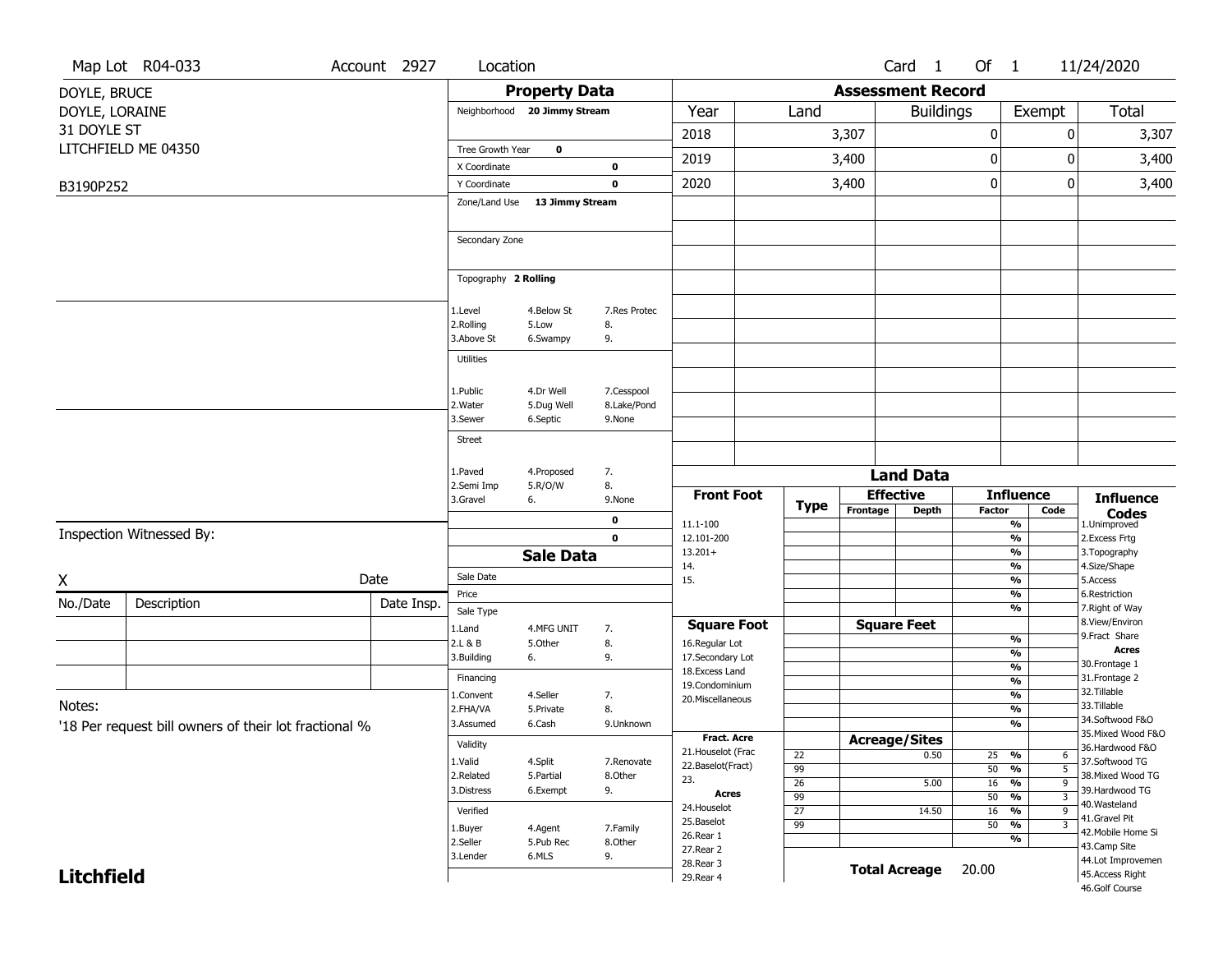## Litchfield

|                        | Map Lot R04-033 |                                                   |                            |                  |            | Account 2927                          |                          | Location               |                          |                 |                    |
|------------------------|-----------------|---------------------------------------------------|----------------------------|------------------|------------|---------------------------------------|--------------------------|------------------------|--------------------------|-----------------|--------------------|
| <b>Building Style</b>  |                 |                                                   | <b>SF Bsmt Living</b>      |                  |            |                                       |                          | Layout                 |                          |                 |                    |
| 0.Uncoded              | 4.Cape          | 8.Log                                             | Fin Bsmt Grade             |                  |            |                                       |                          | 1. Typical             | 4.                       |                 | 7.                 |
| 1.Conv.                | 5.Garrison      | 9.Other                                           |                            | OPEN-5-CUSTOMIZE |            |                                       |                          | 2.Inadeq               | 5.                       |                 | 8.                 |
| 2.Ranch                | 6.Split         | 10.Tri-Lev                                        |                            | Heat Type 100%   |            |                                       |                          | 3.                     | 6.                       |                 | 9.                 |
| 3.R Ranch              | 7.Contemp       | 11.Earth O                                        | 0.Uncoded                  |                  | 4.Steam    |                                       | 8.Fl/Wall                | Attic                  |                          |                 |                    |
| <b>Dwelling Units</b>  |                 |                                                   | 1.HWBB                     |                  | 5.FWA      |                                       | 9.No Heat                | 1.1/4 Fin              | 4.Full Fin               |                 | 7.                 |
| <b>Other Units</b>     |                 |                                                   | 2.HWCI                     |                  | 6.GravWA   |                                       | 10.Radiant               | 2.1/2 Fin              | 5.Fl/Stair               |                 | 8.                 |
| <b>Stories</b>         |                 |                                                   | 3.H Pump                   |                  | 7.Electric |                                       | 11.Radiant               | 3.3/4 Fin              | 6.                       |                 | 9.None             |
| 1.1                    | 4.1.5           | 7.1.25                                            | Cool Type                  | 0%               |            |                                       |                          | Insulation             |                          |                 |                    |
| 2.2                    | 5.1.75          | 8.3.5                                             | 1.Refrig                   |                  | 4.W&C Air  |                                       | 7.RadHW                  | 1.Full                 | 4.Minimal                |                 | 7.                 |
| 3.3                    | 6.2.5           | 9.4                                               | 2. Evapor                  |                  | 5.Monitor- | 8.                                    |                          | 2.Heavy                | 5.Partial                |                 | 8.                 |
| <b>Exterior Walls</b>  |                 |                                                   | 3.H Pump                   |                  | 6.Monitor- | 9.None                                |                          | 3.Capped               | 6.                       |                 | 9.None             |
| 0.Uncoded              | 4.Asbestos      | 8.Concrete                                        | Kitchen Style              |                  |            |                                       |                          | Unfinished %           |                          |                 |                    |
| 1.Wd Clapb             | 5.Stucco        | 9.Other                                           | 1.Modern                   |                  | 4.Obsolete | 7.                                    |                          | Grade & Factor         |                          |                 |                    |
| 2.Vinyl                | 6.Brick         | 10.Wd shin                                        | 2.Typical                  |                  | 5.         | 8.                                    |                          | 1.E Grade              |                          | 4.B Grade       | 7.AAA Grad         |
| 3.Compos.              | 7.Stone         | $11.71 - 11$                                      | 3.Old Type                 |                  | 6.         | 9.None                                |                          | 2.D Grade              |                          | 5.A Grade       | 8.M&S              |
| Roof Surface           |                 |                                                   | Bath(s) Style              |                  |            |                                       |                          | 3.C Grade              |                          | 6.AA Grade      | 9.Same             |
| 1.Asphalt              | 4.Composit      | 7.Rolled R                                        | 1.Modern                   |                  | 4.Obsolete | 7.                                    |                          | SQFT (Footprint)       |                          |                 |                    |
| 2.Slate                | 5.Wood          | 8.                                                | 2.Typical                  |                  | 5.         | 8.                                    |                          | Condition              |                          |                 |                    |
| 3.Metal                | 6.Other         | 9.                                                | 3.Old Type                 |                  | 6.         | 9.None                                |                          | 1.Poor                 | 4.Avg                    |                 | 7.V G              |
| <b>SF Masonry Trim</b> |                 |                                                   | # Rooms                    |                  |            |                                       |                          | 2.Fair                 | $5.$ Avg+                |                 | 8.Exc              |
| OPEN-3-CUSTOM          |                 |                                                   |                            |                  |            |                                       |                          |                        | 6.Good                   |                 |                    |
| OPEN-4-CUSTOM          |                 |                                                   | # Bedrooms<br># Full Baths |                  |            |                                       |                          | 3.Avg-                 |                          |                 | 9.Same             |
|                        |                 |                                                   |                            |                  |            |                                       |                          | Phys. % Good           |                          |                 |                    |
| Year Built             |                 |                                                   | # Half Baths               |                  |            |                                       |                          | Funct. % Good          |                          |                 |                    |
| Year Remodeled         |                 |                                                   | # Addn Fixtures            |                  |            |                                       |                          | <b>Functional Code</b> |                          |                 |                    |
| Foundation             |                 |                                                   | # Fireplaces               |                  |            |                                       |                          | 1.Incomp               | 4.Delap                  |                 | 7.No Power         |
| 1.Concrete             | 4.Wood          | 7.                                                |                            |                  |            |                                       |                          | 2.0-Built              | 5.Bsmt                   |                 | 8.LongTerm         |
| 2.C Block              | 5.Slab          | 8.                                                |                            |                  |            |                                       |                          | 3.Damage               |                          | 6.Common        | 9.None             |
| 3.Br/Stone             | 6.Piers         | 9.                                                |                            |                  |            |                                       |                          | Econ. % Good           |                          |                 |                    |
| Basement               |                 |                                                   |                            |                  |            |                                       |                          | Economic Code          |                          |                 |                    |
| $1.1/4$ Bmt            | 4.Full Bmt      | 7.                                                |                            |                  |            |                                       |                          | 0.None                 |                          | 3.No Power      | 9.None             |
| $2.1/2$ Bmt            | 5.Crawl Sp      | 8.                                                |                            |                  |            |                                       |                          | 1.Location             |                          | 4.Generate      | 8.                 |
| 3.3/4 Bmt              | 6.              | 9.None                                            |                            |                  |            | Software                              |                          | 2.Encroach             |                          | 5.Multi-Fa      | 9.                 |
| Bsmt Gar # Cars        |                 |                                                   |                            |                  |            | A Division of Harris Computer Systems |                          | <b>Entrance Code</b>   | $\overline{\phantom{a}}$ |                 |                    |
| <b>Wet Basement</b>    |                 |                                                   |                            |                  |            |                                       |                          | 1.Interior             | 4.Vacant                 |                 | 7.                 |
| 1.Dry                  | 4.Dirt Flr      | 7.                                                |                            |                  |            |                                       |                          | 2.Refusal              |                          | 5.Estimate      | 8.                 |
| 2.Damp                 | 5.              | 8.                                                |                            |                  |            |                                       |                          | 3.Informed             | 6.Existing               |                 | 9.                 |
| 3.Wet                  | 6.              | 9.                                                |                            |                  |            |                                       |                          | Information Code 0     |                          |                 |                    |
|                        |                 |                                                   |                            |                  |            |                                       |                          | 1.Owner                | 4.Agent                  |                 | 7.Vacant           |
|                        |                 |                                                   |                            |                  |            |                                       |                          | 2.Relative             |                          | 5.Estimate      | 8.                 |
|                        |                 |                                                   | Date Inspected             |                  |            |                                       |                          | 3. Tenant              | 6.Other                  |                 | 9.                 |
|                        |                 | <b>Additions, Outbuildings &amp; Improvements</b> |                            |                  |            |                                       |                          |                        |                          |                 | 1.One Story Fram   |
|                        |                 | Year                                              | Units                      | Grade            | Cond       | Phys.                                 | Funct.                   | Sound Value            |                          |                 | 2. Two Story Fram  |
| Type                   |                 |                                                   |                            |                  |            |                                       |                          |                        |                          |                 | 3. Three Story Fr  |
|                        |                 |                                                   |                            |                  |            | %                                     | $\%$                     |                        |                          | 4.1 & 1/2 Story |                    |
|                        |                 |                                                   |                            |                  |            | $\frac{1}{2}$                         | $\%$                     |                        |                          | 5.1 & 3/4 Story |                    |
|                        |                 |                                                   |                            |                  |            | $\frac{1}{2}$                         | $\%$                     |                        |                          | 6.2 & 1/2 Story |                    |
|                        |                 |                                                   |                            |                  |            |                                       |                          |                        |                          |                 | 21. Open Frame Por |
|                        |                 |                                                   |                            |                  |            | %                                     | $\%$                     |                        |                          |                 | 22.Encl Frame Por  |
|                        |                 |                                                   |                            |                  |            | $\%$                                  | $\overline{\frac{0}{0}}$ |                        |                          |                 | 23. Frame Garage   |
|                        |                 |                                                   |                            |                  |            | %                                     | $\%$                     |                        |                          | 24.Frame Shed   |                    |
|                        |                 |                                                   |                            |                  |            |                                       |                          |                        |                          |                 | 25. Frame Bay Wind |
|                        |                 |                                                   |                            |                  |            | $\frac{0}{6}$                         | $\%$                     |                        |                          |                 | 26.1SFr Overhang   |
|                        |                 |                                                   |                            |                  |            | %                                     | $\%$                     |                        |                          |                 | 27.Unfin Basement  |
|                        |                 |                                                   |                            |                  |            | $\frac{1}{2}$                         | $\%$                     |                        |                          |                 | 28. Unfinished Att |
|                        |                 |                                                   |                            |                  |            |                                       | $\overline{\%}$          |                        |                          |                 |                    |
|                        |                 |                                                   |                            |                  |            | %                                     |                          |                        |                          |                 | 29. Finished Attic |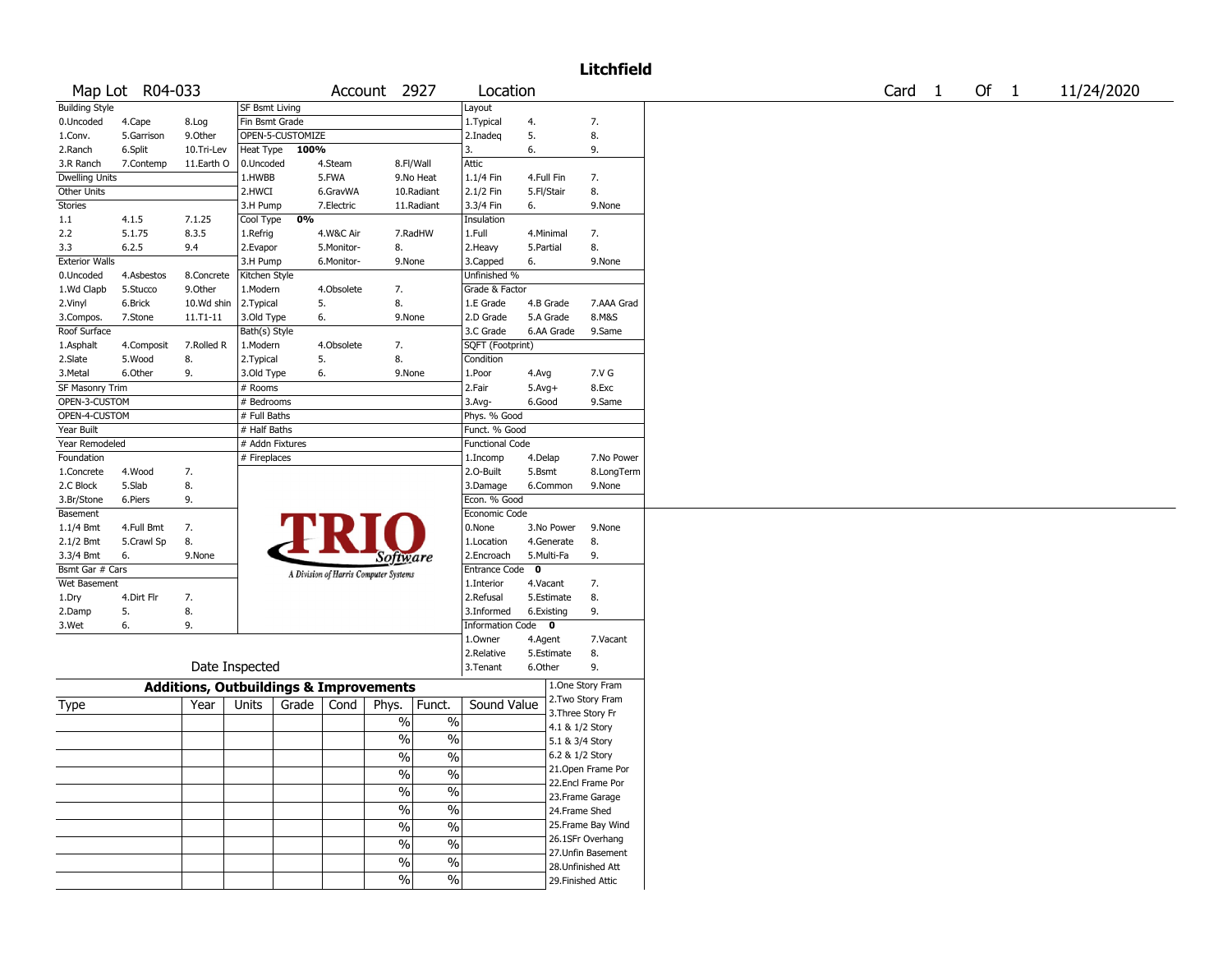|                     | Map Lot R04-033                                  | Account 2928 | Location                     |                       | OFF OAK HILL ROAD |                                         |                 |                          | Card <sub>1</sub>                    | Of $1$          |                                                                  | 11/24/2020                            |
|---------------------|--------------------------------------------------|--------------|------------------------------|-----------------------|-------------------|-----------------------------------------|-----------------|--------------------------|--------------------------------------|-----------------|------------------------------------------------------------------|---------------------------------------|
| BUTLER, TIM         |                                                  |              |                              | <b>Property Data</b>  |                   |                                         |                 | <b>Assessment Record</b> |                                      |                 |                                                                  |                                       |
| 226 OAKHILL ROAD    |                                                  |              | Neighborhood 20 Jimmy Stream |                       |                   | Year                                    | Land            |                          | <b>Buildings</b>                     |                 | Exempt                                                           | Total                                 |
| Litchfield ME 04350 |                                                  |              |                              |                       |                   | 2018                                    |                 | 3,307                    |                                      | 0               | 0                                                                | 3,307                                 |
|                     |                                                  |              | Tree Growth Year             | $\mathbf 0$           |                   | 2019                                    |                 | 3,400                    |                                      | 0               | 0                                                                | 3,400                                 |
|                     |                                                  |              | X Coordinate                 |                       | 0                 |                                         |                 |                          |                                      |                 |                                                                  |                                       |
| B3190P252           |                                                  |              | Y Coordinate                 |                       | $\mathbf 0$       | 2020                                    |                 | 3,400                    |                                      | 0               | 0                                                                | 3,400                                 |
|                     |                                                  |              | Zone/Land Use                | 13 Jimmy Stream       |                   |                                         |                 |                          |                                      |                 |                                                                  |                                       |
|                     |                                                  |              | Secondary Zone               |                       |                   |                                         |                 |                          |                                      |                 |                                                                  |                                       |
|                     |                                                  |              | Topography 2 Rolling         |                       |                   |                                         |                 |                          |                                      |                 |                                                                  |                                       |
|                     |                                                  |              | 1.Level                      | 4.Below St            | 7.Res Protec      |                                         |                 |                          |                                      |                 |                                                                  |                                       |
|                     |                                                  |              | 2.Rolling                    | 5.Low                 | 8.                |                                         |                 |                          |                                      |                 |                                                                  |                                       |
|                     |                                                  |              | 3.Above St                   | 6.Swampy              | 9.                |                                         |                 |                          |                                      |                 |                                                                  |                                       |
|                     |                                                  |              | Utilities                    |                       |                   |                                         |                 |                          |                                      |                 |                                                                  |                                       |
|                     |                                                  |              | 1.Public                     | 4.Dr Well             | 7.Cesspool        |                                         |                 |                          |                                      |                 |                                                                  |                                       |
|                     |                                                  |              | 2. Water                     | 5.Dug Well            | 8.Lake/Pond       |                                         |                 |                          |                                      |                 |                                                                  |                                       |
|                     |                                                  |              | 3.Sewer                      | 6.Septic              | 9.None            |                                         |                 |                          |                                      |                 |                                                                  |                                       |
|                     |                                                  |              | <b>Street</b>                |                       |                   |                                         |                 |                          |                                      |                 |                                                                  |                                       |
|                     |                                                  |              | 1.Paved                      | 4.Proposed            | 7.                |                                         |                 |                          |                                      |                 |                                                                  |                                       |
|                     |                                                  |              | 2.Semi Imp                   | 5.R/O/W               | 8.                |                                         |                 |                          | <b>Land Data</b><br><b>Effective</b> |                 | <b>Influence</b>                                                 |                                       |
|                     |                                                  |              | 3.Gravel                     | 6.                    | 9.None            | <b>Front Foot</b>                       | <b>Type</b>     | Frontage                 | <b>Depth</b>                         | <b>Factor</b>   | Code                                                             | <b>Influence</b><br><b>Codes</b>      |
|                     | Inspection Witnessed By:                         |              |                              |                       | 0                 | 11.1-100                                |                 |                          |                                      |                 | %                                                                | 1.Unimproved                          |
|                     |                                                  |              |                              |                       | $\mathbf 0$       | 12.101-200<br>$13.201+$                 |                 |                          |                                      |                 | %<br>%                                                           | 2.Excess Frtg<br>3. Topography        |
|                     |                                                  |              |                              | <b>Sale Data</b>      |                   | 14.                                     |                 |                          |                                      |                 | %                                                                | 4.Size/Shape                          |
| X                   |                                                  | Date         | Sale Date<br>Price           |                       |                   | 15.                                     |                 |                          |                                      |                 | %<br>%                                                           | 5.Access<br>6.Restriction             |
| No./Date            | Description                                      | Date Insp.   | Sale Type                    |                       |                   |                                         |                 |                          |                                      |                 | %                                                                | 7. Right of Way                       |
|                     |                                                  |              | 1.Land                       | 4.MFG UNIT            | 7.                | <b>Square Foot</b>                      |                 |                          | <b>Square Feet</b>                   |                 |                                                                  | 8.View/Environ                        |
|                     |                                                  |              | 2.L & B                      | 5.Other               | 8.                | 16.Regular Lot                          |                 |                          |                                      |                 | %                                                                | 9.Fract Share<br><b>Acres</b>         |
|                     |                                                  |              | 3.Building                   | 6.                    | 9.                | 17.Secondary Lot<br>18.Excess Land      |                 |                          |                                      |                 | %<br>$\overline{\frac{9}{6}}$                                    | 30. Frontage 1                        |
|                     |                                                  |              | Financing                    |                       |                   | 19.Condominium                          |                 |                          |                                      |                 | %                                                                | 31. Frontage 2<br>32.Tillable         |
| Notes:              |                                                  |              | 1.Convent<br>2.FHA/VA        | 4.Seller<br>5.Private | 7.<br>8.          | 20.Miscellaneous                        |                 |                          |                                      |                 | $\frac{9}{6}$<br>%                                               | 33.Tillable                           |
|                     | '18 Per request bill fractional share to owners. |              | 3.Assumed                    | 6.Cash                | 9.Unknown         |                                         |                 |                          |                                      |                 | $\frac{9}{6}$                                                    | 34.Softwood F&O                       |
|                     |                                                  |              | Validity                     |                       |                   | <b>Fract. Acre</b>                      |                 |                          | <b>Acreage/Sites</b>                 |                 |                                                                  | 35. Mixed Wood F&O<br>36.Hardwood F&O |
|                     |                                                  |              | 1.Valid                      | 4.Split               | 7.Renovate        | 21. Houselot (Frac<br>22.Baselot(Fract) | 22              |                          | 0.50                                 | 25 %            | 6                                                                | 37.Softwood TG                        |
|                     |                                                  |              | 2.Related                    | 5.Partial             | 8.Other           | 23.                                     | 99<br>26        |                          | 5.00                                 | 50<br>$16 - 96$ | $\frac{0}{6}$<br>$\overline{5}$<br>$\overline{9}$                | 38. Mixed Wood TG                     |
|                     |                                                  |              | 3.Distress                   | 6.Exempt              | 9.                | <b>Acres</b>                            | 99              |                          |                                      | 50              | $\frac{1}{\sqrt{6}}$<br>$\overline{\mathbf{3}}$                  | 39.Hardwood TG<br>40. Wasteland       |
|                     |                                                  |              | Verified                     |                       |                   | 24. Houselot<br>25.Baselot              | $\overline{27}$ |                          | 14.50                                | 16              | $\frac{9}{6}$<br>$\overline{9}$                                  | 41.Gravel Pit                         |
|                     |                                                  |              | 1.Buyer                      | 4.Agent               | 7.Family          | 26.Rear 1                               | $\overline{99}$ |                          |                                      | 50              | $\frac{1}{\sqrt{6}}$<br>$\overline{\mathbf{3}}$<br>$\frac{9}{6}$ | 42. Mobile Home Si                    |
|                     |                                                  |              | 2.Seller                     | 5.Pub Rec             | 8.Other           |                                         |                 |                          |                                      |                 |                                                                  | 43.Camp Site                          |
|                     |                                                  |              |                              |                       |                   | 27.Rear 2                               |                 |                          |                                      |                 |                                                                  |                                       |
| <b>Litchfield</b>   |                                                  |              | 3.Lender                     | 6.MLS                 | 9.                | 28. Rear 3<br>29. Rear 4                |                 |                          | <b>Total Acreage</b>                 | 20.00           |                                                                  | 44.Lot Improvemen<br>45.Access Right  |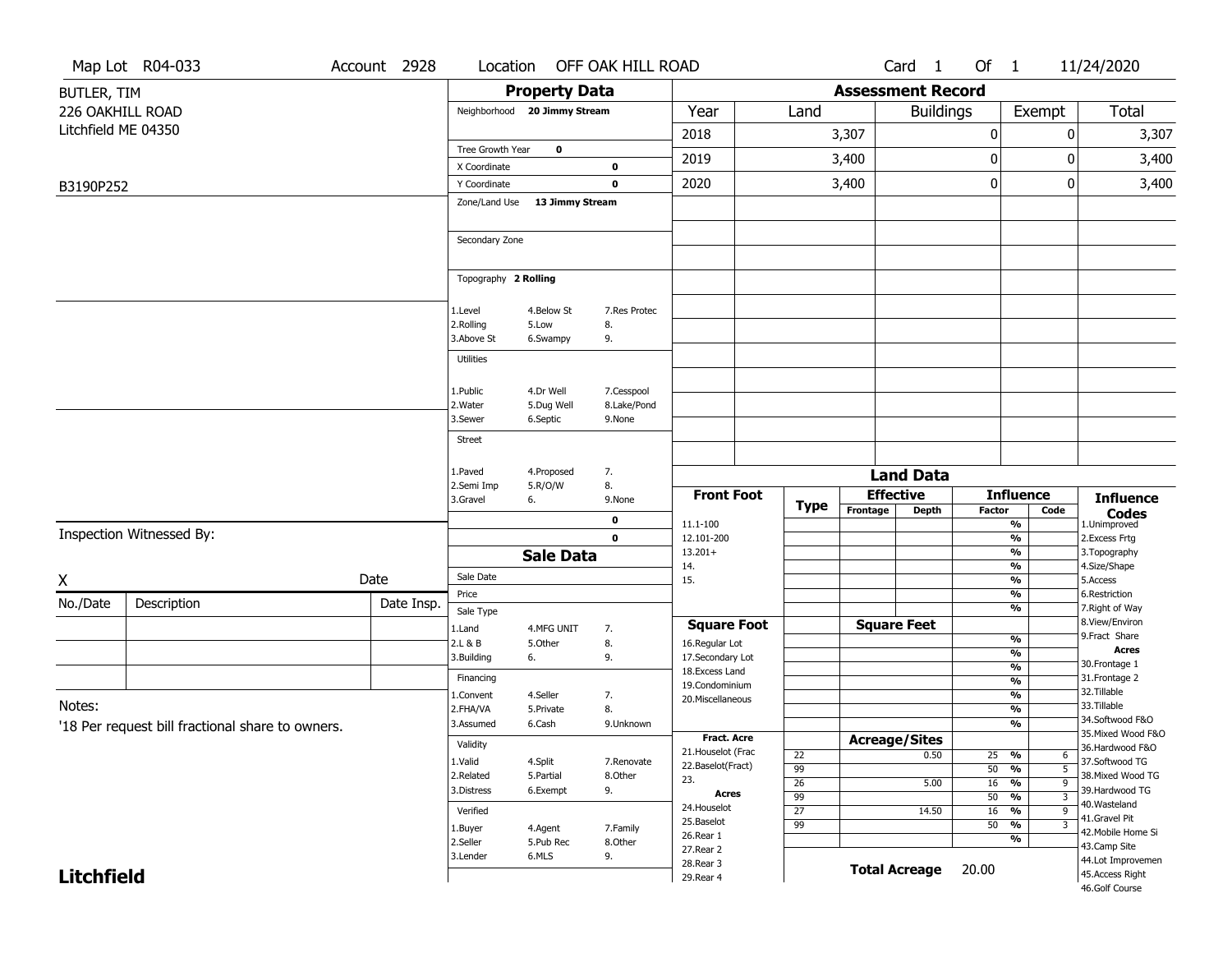|                       |                 |                                                   |                       |                  |            |                                       |               |                        |             |            | <b>Litchfield</b>  |  |        |        |            |
|-----------------------|-----------------|---------------------------------------------------|-----------------------|------------------|------------|---------------------------------------|---------------|------------------------|-------------|------------|--------------------|--|--------|--------|------------|
|                       | Map Lot R04-033 |                                                   |                       |                  |            | Account 2928                          |               | Location               |             |            | OFF OAK HILL ROAD  |  | Card 1 | Of $1$ | 11/24/2020 |
| <b>Building Style</b> |                 |                                                   | <b>SF Bsmt Living</b> |                  |            |                                       |               | Layout                 |             |            |                    |  |        |        |            |
| 0.Uncoded             | 4.Cape          | 8.Log                                             | Fin Bsmt Grade        |                  |            |                                       |               | 1. Typical             | 4.          |            | 7.                 |  |        |        |            |
| 1.Conv.               | 5.Garrison      | 9.0ther                                           |                       | OPEN-5-CUSTOMIZE |            |                                       |               | 2.Inadeg               | 5.          |            | 8.                 |  |        |        |            |
| 2.Ranch               | 6.Split         | 10.Tri-Lev                                        | Heat Type             | 100%             |            |                                       |               | 3.                     | 6.          |            | 9.                 |  |        |        |            |
| 3.R Ranch             | 7.Contemp       | 11.Earth O                                        | 0.Uncoded             |                  | 4.Steam    | 8.Fl/Wall                             |               | Attic                  |             |            |                    |  |        |        |            |
| <b>Dwelling Units</b> |                 |                                                   | 1.HWBB                |                  | 5.FWA      |                                       | 9.No Heat     | 1.1/4 Fin              | 4.Full Fin  |            | 7.                 |  |        |        |            |
| Other Units           |                 |                                                   | 2.HWCI                |                  | 6.GravWA   |                                       | 10.Radiant    | 2.1/2 Fin              | 5.Fl/Stair  |            | 8.                 |  |        |        |            |
| Stories               |                 |                                                   | 3.H Pump              |                  | 7.Electric |                                       | 11.Radiant    | 3.3/4 Fin              | 6.          |            | 9.None             |  |        |        |            |
| 1.1                   | 4.1.5           | 7.1.25                                            | Cool Type             | 0%               |            |                                       |               | Insulation             |             |            |                    |  |        |        |            |
| 2.2                   | 5.1.75          | 8.3.5                                             | 1.Refrig              |                  | 4.W&C Air  |                                       | 7.RadHW       | 1.Full                 | 4.Minimal   |            | 7.                 |  |        |        |            |
| 3.3                   | 6.2.5           | 9.4                                               | 2.Evapor              |                  | 5.Monitor- | 8.                                    |               | 2.Heavy                | 5.Partial   |            | 8.                 |  |        |        |            |
| <b>Exterior Walls</b> |                 |                                                   | 3.H Pump              |                  | 6.Monitor- | 9.None                                |               | 3.Capped               | 6.          |            | 9.None             |  |        |        |            |
| 0.Uncoded             | 4.Asbestos      | 8.Concrete                                        | Kitchen Style         |                  |            |                                       |               | Unfinished %           |             |            |                    |  |        |        |            |
| 1.Wd Clapb            | 5.Stucco        | 9.0ther                                           | 1.Modern              |                  | 4.Obsolete | 7.                                    |               | Grade & Factor         |             |            |                    |  |        |        |            |
| 2.Vinyl               | 6.Brick         | 10.Wd shin                                        | 2. Typical            | 5.               |            | 8.                                    |               | 1.E Grade              | 4.B Grade   |            | 7.AAA Grad         |  |        |        |            |
| 3.Compos.             | 7.Stone         | 11.T1-11                                          | 3.Old Type            | 6.               |            | 9.None                                |               | 2.D Grade              |             | 5.A Grade  | 8.M&S              |  |        |        |            |
| Roof Surface          |                 |                                                   | Bath(s) Style         |                  |            |                                       |               | 3.C Grade              |             | 6.AA Grade | 9.Same             |  |        |        |            |
| 1.Asphalt             | 4.Composit      | 7.Rolled R                                        | 1.Modern              |                  | 4.Obsolete | 7.                                    |               | SQFT (Footprint)       |             |            |                    |  |        |        |            |
| 2.Slate               | 5.Wood          | 8.                                                | 2. Typical            | 5.               |            | 8.                                    |               | Condition              |             |            |                    |  |        |        |            |
| 3.Metal               | 6.Other         | 9.                                                | 3.Old Type            | 6.               |            | 9.None                                |               | 1.Poor                 | 4.Avg       |            | 7.V G              |  |        |        |            |
| SF Masonry Trim       |                 |                                                   | # Rooms               |                  |            |                                       |               | 2.Fair                 | $5.Avg+$    |            | 8.Exc              |  |        |        |            |
| OPEN-3-CUSTOM         |                 |                                                   | # Bedrooms            |                  |            |                                       |               | 3.Avg-                 | 6.Good      |            | 9.Same             |  |        |        |            |
| OPEN-4-CUSTOM         |                 |                                                   | # Full Baths          |                  |            |                                       |               | Phys. % Good           |             |            |                    |  |        |        |            |
| Year Built            |                 |                                                   | # Half Baths          |                  |            |                                       |               | Funct. % Good          |             |            |                    |  |        |        |            |
| Year Remodeled        |                 |                                                   | # Addn Fixtures       |                  |            |                                       |               | <b>Functional Code</b> |             |            |                    |  |        |        |            |
| Foundation            |                 |                                                   | # Fireplaces          |                  |            |                                       |               | 1.Incomp               | 4.Delap     |            | 7.No Power         |  |        |        |            |
| 1.Concrete            | 4.Wood          | 7.                                                |                       |                  |            |                                       |               | 2.O-Built              | 5.Bsmt      |            | 8.LongTerm         |  |        |        |            |
| 2.C Block             | 5.Slab          | 8.                                                |                       |                  |            |                                       |               | 3.Damage               |             | 6.Common   | 9.None             |  |        |        |            |
| 3.Br/Stone            | 6.Piers         | 9.                                                |                       |                  |            |                                       |               | Econ. % Good           |             |            |                    |  |        |        |            |
| Basement              |                 |                                                   |                       |                  |            |                                       |               | Economic Code          |             |            |                    |  |        |        |            |
| $1.1/4$ Bmt           | 4.Full Bmt      | 7.                                                |                       |                  |            |                                       |               | 0.None                 |             | 3.No Power | 9.None             |  |        |        |            |
| 2.1/2 Bmt             | 5.Crawl Sp      | 8.                                                |                       |                  |            |                                       |               | 1.Location             |             | 4.Generate | 8.                 |  |        |        |            |
| 3.3/4 Bmt             | 6.              | 9.None                                            |                       |                  |            | Software                              |               | 2.Encroach             | 5.Multi-Fa  |            | 9.                 |  |        |        |            |
| Bsmt Gar # Cars       |                 |                                                   |                       |                  |            | A Division of Harris Computer Systems |               | Entrance Code          | $\mathbf 0$ |            |                    |  |        |        |            |
| Wet Basement          |                 |                                                   |                       |                  |            |                                       |               | 1.Interior             | 4.Vacant    |            | 7.                 |  |        |        |            |
| 1.Dry                 | 4.Dirt Flr      | 7.                                                |                       |                  |            |                                       |               | 2.Refusal              |             | 5.Estimate | 8.                 |  |        |        |            |
| 2.Damp                | 5.              | 8.                                                |                       |                  |            |                                       |               | 3.Informed             | 6.Existing  |            | 9.                 |  |        |        |            |
| 3.Wet                 | 6.              | 9.                                                |                       |                  |            |                                       |               | Information Code 0     |             |            |                    |  |        |        |            |
|                       |                 |                                                   |                       |                  |            |                                       |               | 1.0wner                | 4.Agent     |            | 7.Vacant           |  |        |        |            |
|                       |                 |                                                   |                       |                  |            |                                       |               | 2.Relative             |             | 5.Estimate | 8.                 |  |        |        |            |
|                       |                 | Date Inspected                                    |                       |                  |            |                                       |               | 3. Tenant              | 6.Other     |            | 9.                 |  |        |        |            |
|                       |                 | <b>Additions, Outbuildings &amp; Improvements</b> |                       |                  |            |                                       |               |                        |             |            | 1.One Story Fram   |  |        |        |            |
| Type                  |                 | Year                                              | Units                 | Grade            | Cond       | Phys.                                 | Funct.        | Sound Value            |             |            | 2. Two Story Fram  |  |        |        |            |
|                       |                 |                                                   |                       |                  |            |                                       |               |                        |             |            | 3. Three Story Fr  |  |        |        |            |
|                       |                 |                                                   |                       |                  |            | $\%$                                  | $\%$          |                        |             |            | 4.1 & 1/2 Story    |  |        |        |            |
|                       |                 |                                                   |                       |                  |            | $\frac{0}{0}$                         | $\%$          |                        |             |            | 5.1 & 3/4 Story    |  |        |        |            |
|                       |                 |                                                   |                       |                  |            | %                                     | $\%$          |                        |             |            | 6.2 & 1/2 Story    |  |        |        |            |
|                       |                 |                                                   |                       |                  |            | $\frac{0}{6}$                         | $\frac{1}{2}$ |                        |             |            | 21. Open Frame Por |  |        |        |            |
|                       |                 |                                                   |                       |                  |            |                                       |               |                        |             |            | 22.Encl Frame Por  |  |        |        |            |
|                       |                 |                                                   |                       |                  |            | $\frac{1}{2}$                         | $\frac{1}{2}$ |                        |             |            | 23. Frame Garage   |  |        |        |            |
|                       |                 |                                                   |                       |                  |            | $\%$                                  | $\frac{1}{2}$ |                        |             |            | 24.Frame Shed      |  |        |        |            |
|                       |                 |                                                   |                       |                  |            | $\%$                                  | $\%$          |                        |             |            | 25. Frame Bay Wind |  |        |        |            |
|                       |                 |                                                   |                       |                  |            |                                       |               |                        |             |            | 26.1SFr Overhang   |  |        |        |            |
|                       |                 |                                                   |                       |                  |            | $\frac{0}{0}$                         | $\%$          |                        |             |            | 27. Unfin Basement |  |        |        |            |
|                       |                 |                                                   |                       |                  |            | $\%$                                  | $\%$          |                        |             |            | 28. Unfinished Att |  |        |        |            |
|                       |                 |                                                   |                       |                  |            | $\%$                                  | $\%$          |                        |             |            | 29. Finished Attic |  |        |        |            |
|                       |                 |                                                   |                       |                  |            |                                       |               |                        |             |            |                    |  |        |        |            |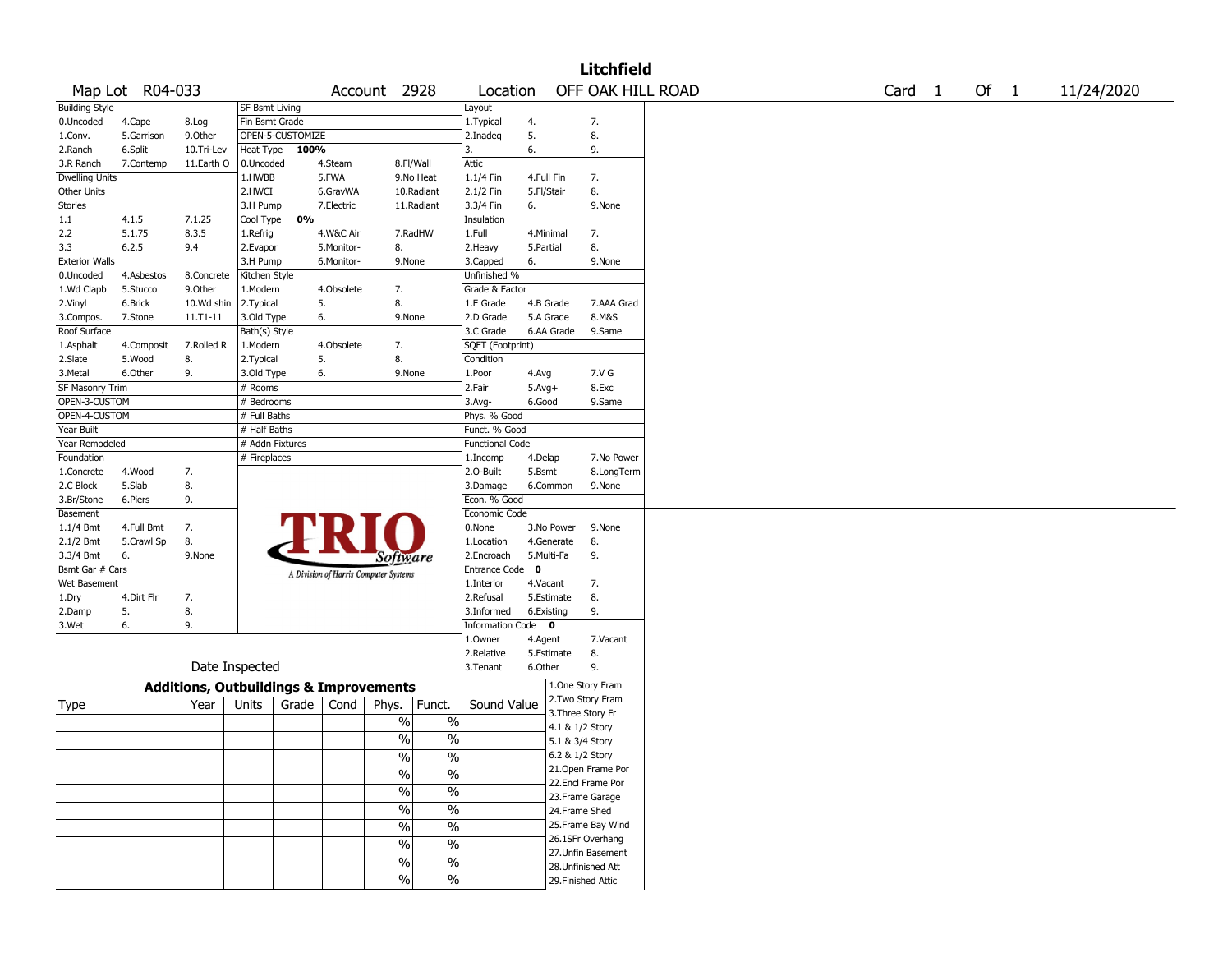|                   | Map Lot R04-034          | Account 511 | Location                           |                          | 226 OAK HILL ROAD         |                                    |                 |                          | Card <sub>1</sub>    | Of 1          |                                        | 11/24/2020                           |
|-------------------|--------------------------|-------------|------------------------------------|--------------------------|---------------------------|------------------------------------|-----------------|--------------------------|----------------------|---------------|----------------------------------------|--------------------------------------|
| BUTLER, TIMOTHY   |                          |             |                                    | <b>Property Data</b>     |                           |                                    |                 | <b>Assessment Record</b> |                      |               |                                        |                                      |
| 226 OAKHILL ROAD  |                          |             | Neighborhood 148 Oak Hill Road     |                          |                           | Year                               | Land            |                          | <b>Buildings</b>     |               | Exempt                                 | <b>Total</b>                         |
|                   | LITCHFIELD ME 04350      |             |                                    |                          |                           | 2007                               |                 | 70,888                   |                      | 50,729        | 13,000                                 | 108,617                              |
|                   |                          |             | Tree Growth Year                   | $\mathbf 0$              |                           | 2008                               |                 | 70,888                   |                      | 50,729        | 12,350                                 | 109,267                              |
|                   |                          |             | X Coordinate                       |                          | 0                         |                                    |                 |                          |                      |               |                                        |                                      |
|                   | B5052P118 B8353P96       |             | Y Coordinate                       |                          | 0                         | 2009                               |                 | 62,833                   |                      | 51,871        | 9,500                                  | 105,204                              |
|                   |                          |             | Zone/Land Use                      | <b>11 Residential</b>    |                           | 2010                               |                 | 62,833                   |                      | 48,987        | 10,000                                 | 101,820                              |
|                   |                          |             | Secondary Zone                     |                          |                           | 2011                               |                 | 62,833                   |                      | 67,597        | 10,000                                 | 120,430                              |
|                   |                          |             |                                    |                          |                           | 2012                               |                 | 62,833                   |                      | 67,597        | 10,000                                 | 120,430                              |
|                   |                          |             | Topography 2 Rolling               |                          |                           | 2013                               |                 | 62,833                   |                      | 66,878        | 10,000                                 | 119,711                              |
|                   |                          |             | 1.Level                            | 4.Below St               | 7.Res Protec              | 2014                               |                 | 62,833                   |                      | 66,823        | 10,000                                 | 119,656                              |
|                   |                          |             | 2.Rolling<br>3.Above St            | 5.Low<br>6.Swampy        | 8.<br>9.                  | 2015                               |                 | 62,833                   |                      | 66,809        | 10,000                                 | 119,642                              |
|                   |                          |             | <b>4 Drilled Well</b><br>Utilities |                          | <b>6 Septic System</b>    | 2016                               |                 | 62,833                   |                      | 66,052        | 15,000                                 | 113,885                              |
|                   |                          |             |                                    |                          |                           | 2017                               |                 | 62,833                   |                      | 66,038        | 20,000                                 | 108,871                              |
|                   |                          |             | 1.Public<br>2. Water               | 4.Dr Well<br>5.Dug Well  | 7.Cesspool<br>8.Lake/Pond | 2018                               |                 | 62,833                   |                      | 65,984        | 19,200                                 | 109,617                              |
|                   |                          |             | 3.Sewer                            | 6.Septic                 | 9.None                    | 2019                               |                 | 68,600                   |                      | 69,900        | 20,000                                 | 118,500                              |
|                   |                          |             | 3 Gravel<br><b>Street</b>          |                          |                           | 2020                               |                 | 68,600                   |                      | 69,900        | 25,000                                 | 113,500                              |
|                   |                          |             | 1.Paved                            | 4.Proposed               | 7.                        |                                    |                 |                          | <b>Land Data</b>     |               |                                        |                                      |
|                   |                          |             | 2.Semi Imp<br>3.Gravel             | 5.R/O/W<br>6.            | 8.<br>9.None              | <b>Front Foot</b>                  |                 | <b>Effective</b>         |                      |               | <b>Influence</b>                       | <b>Influence</b>                     |
|                   |                          |             |                                    |                          | 0                         | 11.1-100                           | <b>Type</b>     | Frontage                 | <b>Depth</b>         | <b>Factor</b> | Code<br>%                              | <b>Codes</b><br>1.Unimproved         |
|                   | Inspection Witnessed By: |             |                                    |                          | $\mathbf 0$               | 12.101-200                         |                 |                          |                      |               | $\frac{9}{6}$                          | 2. Excess Frtg                       |
|                   |                          |             |                                    | <b>Sale Data</b>         |                           | $13.201+$                          |                 |                          |                      |               | %                                      | 3. Topography                        |
| X                 |                          | Date        | Sale Date                          |                          |                           | 14.<br>15.                         |                 |                          |                      |               | %<br>$\frac{9}{6}$                     | 4.Size/Shape<br>5.Access             |
| No./Date          |                          |             | Price                              |                          |                           |                                    |                 |                          |                      |               | %                                      | 6.Restriction                        |
|                   | Description              | Date Insp.  | Sale Type                          | 2 Land & Buildings       |                           |                                    |                 |                          |                      |               | %                                      | 7. Right of Way<br>8.View/Environ    |
|                   |                          |             | 1.Land                             | 4.MFG UNIT               | 7.                        | <b>Square Foot</b>                 |                 |                          | <b>Square Feet</b>   |               | $\frac{9}{6}$                          | 9. Fract Share                       |
|                   |                          |             | 2.L & B<br>3.Building              | 5.Other<br>6.            | 8.<br>9.                  | 16.Regular Lot<br>17.Secondary Lot |                 |                          |                      |               | $\overline{\frac{9}{6}}$               | <b>Acres</b>                         |
|                   |                          |             |                                    |                          |                           | 18.Excess Land                     |                 |                          |                      |               | $\frac{9}{6}$                          | 30.Frontage 1                        |
|                   |                          |             | Financing                          | 9 Unknown                |                           | 19.Condominium                     |                 |                          |                      |               | $\frac{9}{6}$                          | 31. Frontage 2<br>32.Tillable        |
| Notes:            |                          |             | 1.Convent                          | 4.Seller                 | 7.                        | 20.Miscellaneous                   |                 |                          |                      |               | $\frac{9}{6}$                          | 33.Tillable                          |
|                   |                          |             | 2.FHA/VA<br>3.Assumed              | 5.Private<br>6.Cash      | 8.<br>9.Unknown           |                                    |                 |                          |                      |               | $\frac{9}{6}$<br>%                     | 34.Softwood F&O                      |
|                   |                          |             |                                    |                          |                           | <b>Fract. Acre</b>                 |                 |                          |                      |               |                                        | 35. Mixed Wood F&O                   |
|                   |                          |             | Validity                           | <b>3 Distressed Sale</b> |                           | 21. Houselot (Frac                 |                 | <b>Acreage/Sites</b>     |                      |               |                                        | 36.Hardwood F&O                      |
|                   |                          |             | 1.Valid                            | 4.Split                  | 7.Renovate                | 22.Baselot(Fract)                  | 24<br>26        |                          | 1.00<br>5.00         | 100<br>100    | %<br>0<br>$\frac{9}{6}$<br>$\mathbf 0$ | 37.Softwood TG                       |
|                   |                          |             | 2.Related                          | 5.Partial                | 8.Other                   | 23.                                | $\overline{27}$ |                          | 10.00                | 100           | $\frac{9}{6}$<br>$\mathbf 0$           | 38. Mixed Wood TG                    |
|                   |                          |             | 3.Distress                         | 6.Exempt                 | 9.                        | Acres                              | 28              |                          | 2.11                 | 100           | $\frac{9}{6}$<br>$\Omega$              | 39.Hardwood TG                       |
|                   |                          |             | Verified                           | <b>5 Public Record</b>   |                           | 24. Houselot                       | 44              |                          | 1.00                 | 100           | %<br>$\mathbf 0$                       | 40. Wasteland                        |
|                   |                          |             | 1.Buyer                            | 4.Agent                  | 7.Family                  | 25.Baselot                         |                 |                          |                      |               | $\overline{\frac{9}{6}}$               | 41.Gravel Pit                        |
|                   |                          |             | 2.Seller                           | 5.Pub Rec                | 8.Other                   | 26.Rear 1                          |                 |                          |                      |               | %                                      | 42. Mobile Home Si                   |
|                   |                          |             |                                    |                          |                           | 27.Rear 2                          |                 |                          |                      |               |                                        | 43.Camp Site                         |
|                   |                          |             | 3.Lender                           | 6.MLS                    |                           |                                    |                 |                          |                      |               |                                        |                                      |
| <b>Litchfield</b> |                          |             |                                    |                          | 9.                        | 28. Rear 3<br>29. Rear 4           |                 |                          | <b>Total Acreage</b> | 18.11         |                                        | 44.Lot Improvemen<br>45.Access Right |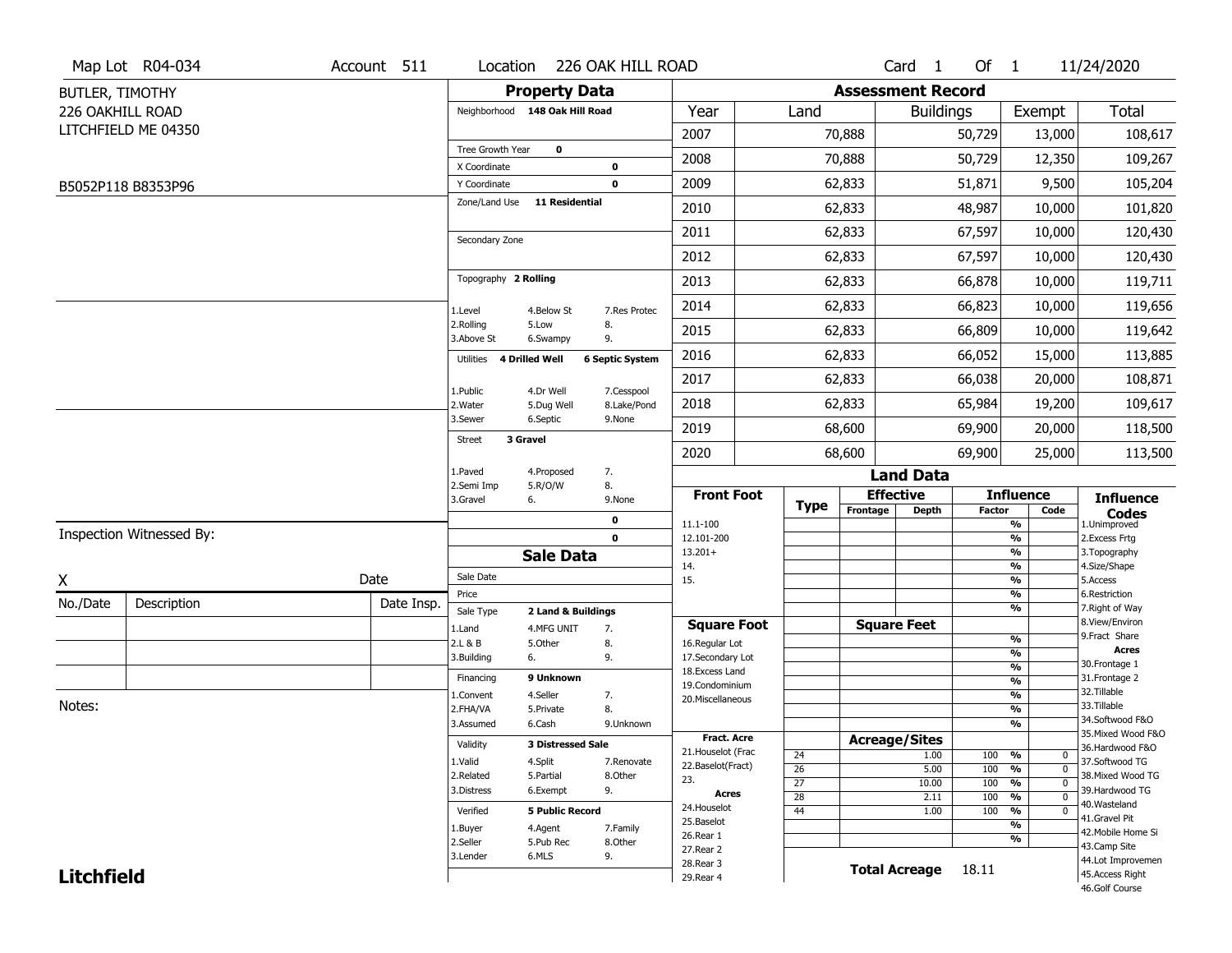|                               |                               |                |                            |                                                   |                |                                       |                     |                               |              |                                    | <b>Litchfield</b>  |  |                            |                 |        |       |        |      |               |  |
|-------------------------------|-------------------------------|----------------|----------------------------|---------------------------------------------------|----------------|---------------------------------------|---------------------|-------------------------------|--------------|------------------------------------|--------------------|--|----------------------------|-----------------|--------|-------|--------|------|---------------|--|
|                               | Map Lot R04-034               |                |                            |                                                   |                | Account 511                           |                     | Location                      |              |                                    | 226 OAK HILL ROAD  |  |                            |                 | Card 1 |       | Of $1$ |      | 11/24/2020    |  |
|                               | Building Style 1 Conventional |                | <b>SF Bsmt Living</b>      |                                                   | 0              |                                       |                     | Layout 1 Typical              |              |                                    |                    |  |                            |                 |        |       |        |      |               |  |
| 0.Uncoded                     | 4.Cape                        | 8.Log          |                            | Fin Bsmt Grade                                    | 0 <sub>0</sub> |                                       |                     | 1.Typical                     | 4.           |                                    | 7.                 |  | Shed Location and Size UNK |                 |        |       |        |      |               |  |
| 1.Conv.                       | 5.Garrison                    | 9.Other        |                            | OPEN-5-CUSTOMIZE                                  | $\mathbf 0$    |                                       |                     | 2.Inadeg                      | 5.           |                                    | 8.                 |  |                            |                 |        |       |        |      |               |  |
| 2.Ranch                       | 6.Split                       | 10.Tri-Lev     | <b>Heat Type</b>           | 100%                                              |                | 12 Monitor-Fuel Oil                   |                     | 3.                            | 6.           |                                    | 9.                 |  |                            |                 |        |       |        |      |               |  |
| 3.R Ranch                     | 7.Contemp                     | 11.Earth O     | 0.Uncoded                  |                                                   | 4.Steam        |                                       | 8.Fl/Wall           | Attic 9 None                  |              |                                    |                    |  |                            |                 |        |       |        |      |               |  |
| Dwelling Units 1              |                               |                | 1.HWBB                     |                                                   | 5.FWA          |                                       | 9.No Heat           | 1.1/4 Fin                     | 4.Full Fin   |                                    | 7.                 |  |                            |                 |        |       |        |      |               |  |
| Other Units                   | 0                             |                | 2.HWCI                     |                                                   | 6.GravWA       |                                       | 10.Radiant          | 2.1/2 Fin                     | 5.Fl/Stair   |                                    | 8.                 |  |                            |                 |        |       |        |      |               |  |
| <b>Stories</b>                | 4 One & 1/2 Story             |                | 3.H Pump                   |                                                   | 7.Electric     |                                       | 11.Radiant          | 3.3/4 Fin                     | 6.           |                                    | 9.None             |  |                            |                 |        |       |        |      |               |  |
| 1.1                           | 4.1.5                         | 7.1.25         | Cool Type                  | 0%                                                |                | 9 None                                |                     | Insulation                    | 1 Full       |                                    |                    |  |                            |                 |        |       |        |      |               |  |
| 2.2                           | 5.1.75                        | 8.3.5          | 1.Refrig                   |                                                   | 4.W&C Air      |                                       | 7.RadHW             | 1.Full                        | 4.Minimal    |                                    | 7.                 |  |                            |                 |        |       |        |      |               |  |
| 3.3                           | 6.2.5                         | 9.4            | 2.Evapor                   |                                                   | 5.Monitor-     | 8.                                    |                     | 2.Heavy                       | 5.Partial    |                                    | 8.                 |  |                            |                 |        |       |        |      |               |  |
| <b>Exterior Walls</b>         | 1 Clapboard                   |                | 3.H Pump                   |                                                   | 6.Monitor-     |                                       | 9.None              | 3.Capped                      | 6.           |                                    | 9.None             |  |                            |                 |        |       |        |      |               |  |
| 0.Uncoded                     | 4.Asbestos                    | 8.Concrete     | Kitchen Style              |                                                   | 2 Typical      |                                       |                     | Unfinished %                  | 0%           |                                    |                    |  |                            |                 |        |       |        | 8.0' |               |  |
| 1.Wd Clapb                    | 5.Stucco                      | 9.Other        | 1.Modern                   |                                                   | 4.Obsolete     | 7.                                    |                     | Grade & Factor 3 Average 100% |              |                                    |                    |  |                            |                 |        |       |        |      |               |  |
| 2.Vinyl                       | 6.Brick                       | 10.Wd shin     | 2. Typical                 |                                                   | 5.             | 8.                                    |                     | 1.E Grade                     |              | 4.B Grade                          | 7.AAA Grad         |  |                            | $11/2$ s $Fr/P$ |        |       |        |      |               |  |
| 3.Compos.                     | 7.Stone                       | 11.T1-11       | 3.Old Type                 |                                                   | 6.             |                                       | 9.None              | 2.D Grade                     |              | 5.A Grade                          | 8.M&S              |  |                            |                 |        |       |        |      | $2.0^{\circ}$ |  |
| Roof Surface                  | 1 Asphalt Shingles            |                | Bath(s) Style              |                                                   |                | 2 Typical Bath(s)                     |                     | 3.C Grade                     |              | 6.AA Grade                         | 9.Same             |  |                            |                 |        |       |        |      |               |  |
| 1.Asphalt                     | 4.Composit                    | 7.Rolled R     | 1.Modern                   |                                                   | 4.Obsolete     | 7.                                    |                     | SQFT (Footprint) 560          |              |                                    |                    |  |                            |                 |        |       |        |      |               |  |
| 2.Slate                       | 5.Wood                        | 8.             | 2. Typical                 |                                                   | 5.             | 8.                                    |                     | Condition                     | 4 Average    |                                    |                    |  |                            |                 |        | 20.0' |        | ( )  | P             |  |
| 3.Metal                       | 6.Other                       | 9.             | 3.Old Type                 |                                                   | 6.             |                                       | 9.None              | 1.Poor                        | 4.Avg        |                                    | 7.V G              |  |                            |                 |        |       |        |      |               |  |
| SF Masonry Trim 0             |                               |                | # Rooms                    |                                                   | $\mathbf{z}$   |                                       |                     | 2.Fair                        | $5.$ Avg $+$ |                                    | 8.Exc              |  |                            |                 |        |       |        |      |               |  |
| OPEN-3-CUSTOM 0               |                               |                | # Bedrooms<br># Full Baths |                                                   | $\bf{0}$       |                                       |                     | 3.Avg-                        | 6.Good       | 0%                                 | 9.Same             |  |                            |                 |        |       |        |      |               |  |
| OPEN-4-CUSTOM 0<br>Year Built | 1990                          |                | # Half Baths               |                                                   | 1<br>$\bf{0}$  |                                       |                     | Phys. % Good<br>Funct. % Good |              | 100%                               |                    |  |                            |                 |        |       |        |      |               |  |
| Year Remodeled 0              |                               |                |                            | # Addn Fixtures                                   | $\mathbf 0$    |                                       |                     | <b>Functional Code</b>        |              | 9 None                             |                    |  |                            |                 |        |       |        |      | 8.0' WD       |  |
| Foundation                    | 2 Concrete Block              |                | # Fireplaces               |                                                   | 0              |                                       |                     | 1.Incomp                      | 4.Delap      |                                    | 7.No Power         |  |                            | 28.0'           |        |       |        |      |               |  |
| 1.Concrete                    | 4.Wood                        | 7.             |                            |                                                   |                |                                       |                     | 2.O-Built                     | 5.Bsmt       |                                    | 8.LongTerm         |  |                            |                 |        |       |        |      | 12.0'         |  |
| 2.C Block                     | 5.Slab                        | 8.             |                            |                                                   |                |                                       |                     | 3.Damage                      |              | 6.Common                           | 9.None             |  |                            |                 |        |       |        |      |               |  |
| 3.Br/Stone                    | 6.Piers                       | 9.             |                            |                                                   |                |                                       |                     | Econ. % Good                  | 100%         |                                    |                    |  |                            |                 |        |       |        |      |               |  |
| Basement                      | 9 No Basement                 |                |                            |                                                   |                |                                       |                     | Economic Code None            |              |                                    |                    |  |                            |                 |        |       |        |      |               |  |
| $1.1/4$ Bmt                   | 4.Full Bmt                    | 7.             |                            |                                                   |                |                                       |                     | 0.None                        |              | 3.No Power                         | 9.None             |  |                            |                 |        |       |        |      |               |  |
| $2.1/2$ Bmt                   | 5.Crawl Sp                    | 8.             |                            |                                                   |                |                                       |                     | 1.Location                    |              | 4.Generate                         | 8.                 |  |                            |                 |        |       |        |      |               |  |
| 3.3/4 Bmt                     | 6.                            | 9.None         |                            |                                                   |                | Software                              |                     | 2.Encroach                    |              | 5.Multi-Fa                         | 9.                 |  |                            |                 |        |       |        |      |               |  |
| Bsmt Gar # Cars 0             |                               |                |                            |                                                   |                | A Division of Harris Computer Systems |                     | Entrance Code                 |              | 2 Refused Entry                    |                    |  |                            |                 |        |       |        |      |               |  |
|                               | Wet Basement 9 No Basement    |                |                            |                                                   |                |                                       |                     | 1.Interior                    | 4.Vacant     |                                    | 7.                 |  |                            |                 |        |       |        |      |               |  |
| 1.Dry                         | 4.Dirt Flr                    | 7.             |                            |                                                   |                |                                       |                     | 2.Refusal                     |              | 5.Estimate                         | 8.                 |  |                            |                 |        |       |        |      |               |  |
| 2.Damp                        | 5.                            | 8.             |                            |                                                   |                |                                       |                     | 3.Informed                    | 6.Existing   |                                    | 9.                 |  |                            |                 |        |       |        |      |               |  |
| 3.Wet                         | 6.                            | 9.             |                            |                                                   |                |                                       |                     | <b>Information Code</b>       |              | 1 Owner                            |                    |  |                            |                 |        |       |        |      |               |  |
|                               |                               |                |                            |                                                   |                |                                       |                     | 1.Owner                       | 4.Agent      |                                    | 7.Vacant           |  |                            |                 |        |       |        |      |               |  |
|                               |                               |                |                            |                                                   |                |                                       |                     | 2.Relative                    |              | 5.Estimate                         | 8.                 |  |                            |                 |        |       |        |      |               |  |
|                               |                               |                |                            | Date Inspected 9/19/2018                          |                |                                       |                     | 3. Tenant                     | 6.Other      |                                    | 9.                 |  |                            |                 |        |       |        |      |               |  |
|                               |                               |                |                            | <b>Additions, Outbuildings &amp; Improvements</b> |                |                                       |                     |                               |              |                                    | 1.One Story Fram   |  |                            |                 |        |       |        |      |               |  |
| Type                          |                               | Year           | Units                      | Grade                                             | Cond           | Phys.                                 | Funct.              | Sound Value                   |              |                                    | 2. Two Story Fram  |  |                            |                 |        |       |        |      |               |  |
| 21 Open Frame                 |                               | 0              | 96                         | O O                                               | 10             | 0                                     | % 0<br>$\%$         |                               |              |                                    | 3. Three Story Fr  |  |                            |                 |        |       |        |      |               |  |
| 68 Wood Deck/s                |                               | 0              | 96                         | 00                                                | 10             | 0                                     | $\%$ 0<br>$\%$      |                               |              | 4.1 & 1/2 Story                    |                    |  |                            |                 |        |       |        |      |               |  |
|                               |                               |                |                            |                                                   |                |                                       |                     |                               |              | 5.1 & 3/4 Story<br>6.2 & 1/2 Story |                    |  |                            |                 |        |       |        |      |               |  |
| 24 Frame Shed                 |                               | $\overline{0}$ | $\overline{144}$           | 3100                                              | $\overline{3}$ | $\overline{0}$                        | $\frac{9}{6}$ 100 % |                               |              |                                    | 21.Open Frame Por  |  |                            |                 |        |       |        |      |               |  |
|                               |                               |                |                            |                                                   |                | $\%$                                  | $\%$                |                               |              |                                    | 22.Encl Frame Por  |  |                            |                 |        |       |        |      |               |  |
|                               |                               |                |                            |                                                   |                | $\%$                                  | $\frac{0}{0}$       |                               |              |                                    | 23. Frame Garage   |  |                            |                 |        |       |        |      |               |  |
|                               |                               |                |                            |                                                   |                | $\%$                                  | $\%$                |                               |              | 24.Frame Shed                      |                    |  |                            |                 |        |       |        |      |               |  |
|                               |                               |                |                            |                                                   |                | $\%$                                  | $\%$                |                               |              |                                    | 25. Frame Bay Wind |  |                            |                 |        |       |        |      |               |  |
|                               |                               |                |                            |                                                   |                |                                       |                     |                               |              |                                    | 26.1SFr Overhang   |  |                            |                 |        |       |        |      |               |  |
|                               |                               |                |                            |                                                   |                | $\%$                                  | $\%$                |                               |              |                                    | 27.Unfin Basement  |  |                            |                 |        |       |        |      |               |  |
|                               |                               |                |                            |                                                   |                | $\%$                                  | $\frac{1}{2}$       |                               |              |                                    | 28. Unfinished Att |  |                            |                 |        |       |        |      |               |  |
|                               |                               |                |                            |                                                   |                | $\%$                                  | $\%$                |                               |              |                                    | 29. Finished Attic |  |                            |                 |        |       |        |      |               |  |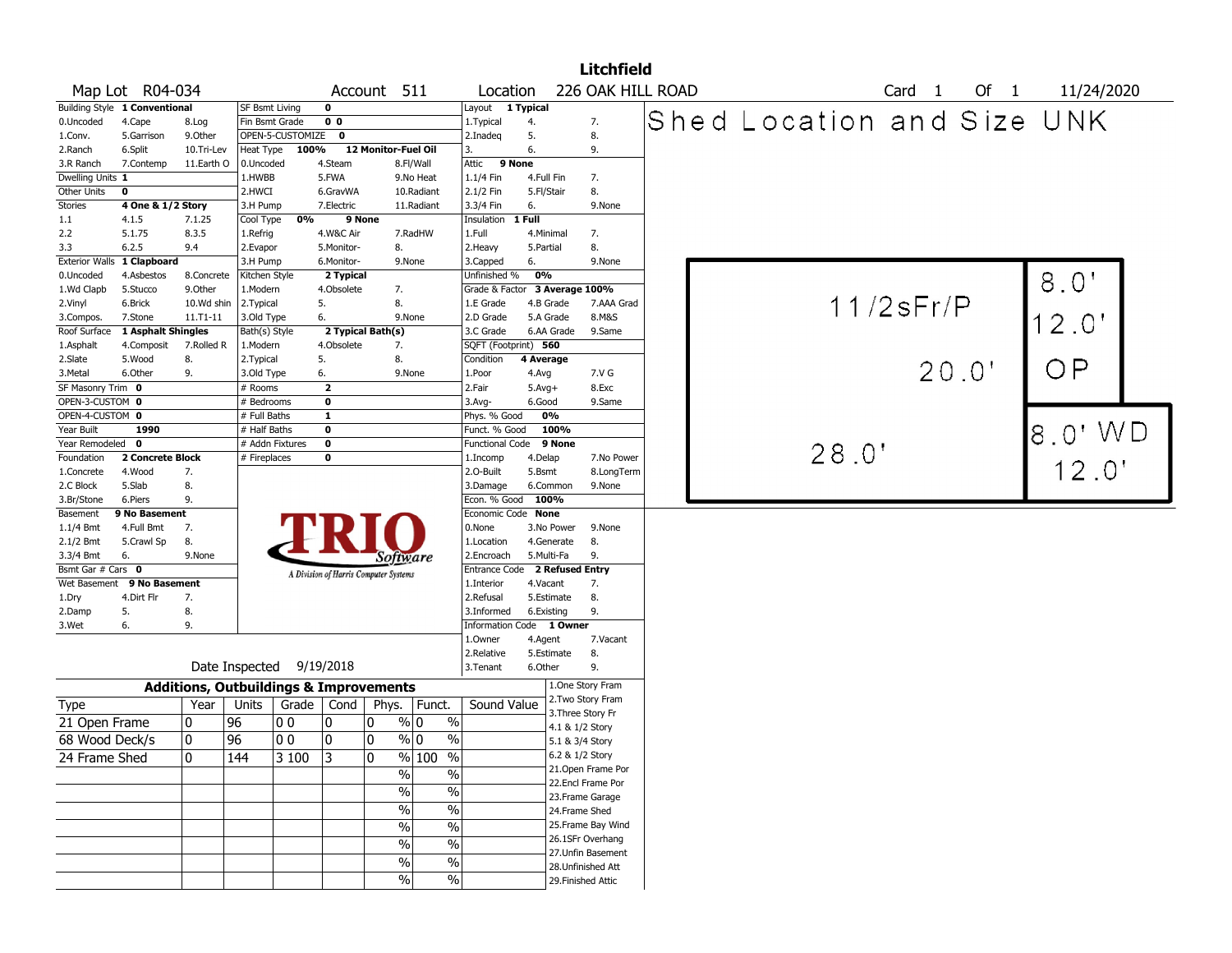|                                 | Map Lot R04-036                                                                    | Account 949 | Location                |                                | 280 OAK HILL ROAD                             |                                      |             |          | Card <sub>1</sub>        | Of $2$        |                                                        | 11/24/2020                           |  |  |  |  |  |  |  |
|---------------------------------|------------------------------------------------------------------------------------|-------------|-------------------------|--------------------------------|-----------------------------------------------|--------------------------------------|-------------|----------|--------------------------|---------------|--------------------------------------------------------|--------------------------------------|--|--|--|--|--|--|--|
|                                 | PENCE, GENEVIEVE QK                                                                |             |                         | <b>Property Data</b>           |                                               |                                      |             |          | <b>Assessment Record</b> |               |                                                        |                                      |  |  |  |  |  |  |  |
| 280 OAKHILL ROAD                |                                                                                    |             |                         | Neighborhood 148 Oak Hill Road |                                               | Year                                 | Land        |          | <b>Buildings</b>         |               | Exempt                                                 | Total                                |  |  |  |  |  |  |  |
|                                 | LITCHFIELD ME 04350                                                                |             |                         |                                |                                               | 2007                                 |             | 57,689   |                          | 49,244        | 13,000                                                 | 93,933                               |  |  |  |  |  |  |  |
|                                 |                                                                                    |             | Tree Growth Year        | $\mathbf 0$                    |                                               | 2008                                 |             | 57,230   |                          | 49,153        | 12,350                                                 | 94,033                               |  |  |  |  |  |  |  |
|                                 |                                                                                    |             | X Coordinate            |                                | 0                                             |                                      |             |          |                          |               |                                                        |                                      |  |  |  |  |  |  |  |
|                                 | B3190P252 B13053P131                                                               |             | Y Coordinate            | <b>11 Residential</b>          | $\mathbf 0$                                   | 2009                                 |             | 59,307   |                          | 52,568        | 9,500                                                  | 102,375                              |  |  |  |  |  |  |  |
| Previous Owner<br>KENT, BRIAN W |                                                                                    |             | Zone/Land Use           |                                |                                               | 2010                                 |             | 60,988   |                          | 63,806        | 10,000                                                 | 114,794                              |  |  |  |  |  |  |  |
|                                 | 280 OAK HILL ROAD                                                                  |             | Secondary Zone          |                                |                                               | 2011                                 |             | 60,988   |                          | 50,506        | 10,000                                                 | 101,494                              |  |  |  |  |  |  |  |
|                                 |                                                                                    |             |                         |                                |                                               | 2012                                 |             | 60,740   |                          | 50,506        | 10,000                                                 | 101,246                              |  |  |  |  |  |  |  |
|                                 | LITCHFIELD ME 04350                                                                |             | Topography 2 Rolling    |                                |                                               | 2013                                 |             | 60,927   |                          | 51,900        | 10,000                                                 | 102,827                              |  |  |  |  |  |  |  |
|                                 | Sale Date: 10/05/2018                                                              | 1.Level     | 4.Below St              | 7.Res Protec                   | 2014                                          |                                      | 49,411      |          | 51,453                   | 10,000        | 90,864                                                 |                                      |  |  |  |  |  |  |  |
|                                 |                                                                                    |             | 2.Rolling<br>3.Above St | 5.Low<br>6.Swampy              | 8.<br>9.                                      | 2015                                 |             | 49,890   |                          | 51,419        | 10,000                                                 | 91,309                               |  |  |  |  |  |  |  |
|                                 |                                                                                    |             | <b>Utilities</b>        | $\overline{\mathbf{z}}$        |                                               | 2016                                 |             | 49,890   |                          | 50,975        | 15,000                                                 | 85,865                               |  |  |  |  |  |  |  |
|                                 |                                                                                    |             |                         |                                | <b>Cesspool/Holding</b><br>Tank<br>7.Cesspool | 2017                                 |             | 49,890   |                          | 50,813        | 20,000                                                 | 80,703                               |  |  |  |  |  |  |  |
|                                 |                                                                                    |             | 1.Public<br>2. Water    | 4.Dr Well<br>5.Dug Well        | 8.Lake/Pond                                   | 2018                                 |             | 55,270   |                          | 64,394        | 19,200                                                 | 100,464                              |  |  |  |  |  |  |  |
|                                 |                                                                                    |             | 3.Sewer                 | 6.Septic                       | 9.None                                        | 2019                                 |             | 51,100   |                          | 64,200        | 20,000                                                 | 95,300                               |  |  |  |  |  |  |  |
|                                 |                                                                                    |             | <b>Street</b>           | 3 Gravel                       |                                               | 2020                                 |             | 51,100   |                          | 64,200        | 25,000                                                 | 90,300                               |  |  |  |  |  |  |  |
|                                 |                                                                                    |             | 1.Paved                 | 4.Proposed                     | 7.                                            |                                      |             |          | <b>Land Data</b>         |               |                                                        |                                      |  |  |  |  |  |  |  |
|                                 |                                                                                    |             | 2.Semi Imp<br>3.Gravel  | 5.R/O/W<br>6.                  | 8.<br>9.None                                  | <b>Front Foot</b>                    |             |          | <b>Effective</b>         |               | <b>Influence</b>                                       | <b>Influence</b>                     |  |  |  |  |  |  |  |
|                                 |                                                                                    |             |                         |                                | 0                                             | 11.1-100                             | <b>Type</b> | Frontage | <b>Depth</b>             | <b>Factor</b> | Code<br>%                                              | <b>Codes</b><br>1.Unimproved         |  |  |  |  |  |  |  |
|                                 | Inspection Witnessed By:                                                           |             |                         |                                | $\mathbf 0$                                   | 12.101-200                           |             |          |                          |               | %                                                      | 2. Excess Frtg                       |  |  |  |  |  |  |  |
|                                 |                                                                                    |             |                         | <b>Sale Data</b>               |                                               | $13.201+$                            |             |          |                          |               | %                                                      | 3. Topography                        |  |  |  |  |  |  |  |
| X                               |                                                                                    | Date        | Sale Date               |                                | 10/05/2018                                    | 14.<br>15.                           |             |          |                          |               | %<br>%                                                 | 4.Size/Shape<br>5.Access             |  |  |  |  |  |  |  |
| No./Date                        | Description                                                                        | Date Insp.  | Price                   |                                |                                               |                                      |             |          |                          |               | %                                                      | 6.Restriction                        |  |  |  |  |  |  |  |
|                                 |                                                                                    |             | Sale Type               | 2 Land & Buildings             |                                               |                                      |             |          | <b>Square Feet</b>       |               | %                                                      | 7. Right of Way<br>8.View/Environ    |  |  |  |  |  |  |  |
|                                 |                                                                                    |             | 1.Land<br>2.L & B       | 4.MFG UNIT<br>5.Other          | 7.<br>8.                                      | <b>Square Foot</b><br>16.Regular Lot |             |          |                          |               | $\frac{9}{6}$                                          | 9. Fract Share                       |  |  |  |  |  |  |  |
|                                 |                                                                                    |             | 3.Building              | 6.                             | 9.                                            | 17.Secondary Lot                     |             |          |                          |               | %                                                      | <b>Acres</b>                         |  |  |  |  |  |  |  |
|                                 |                                                                                    |             | Financing               | 9 Unknown                      |                                               | 18. Excess Land                      |             |          |                          |               | $\frac{9}{6}$                                          | 30.Frontage 1<br>31. Frontage 2      |  |  |  |  |  |  |  |
|                                 |                                                                                    |             | L.Convent               | 4.Seller                       | 7.                                            | 19.Condominium                       |             |          |                          |               | $\frac{9}{6}$<br>$\frac{9}{6}$                         | 32.Tillable                          |  |  |  |  |  |  |  |
| Notes:                          |                                                                                    |             | 2.FHA/VA                | 5.Private                      | 8.                                            | 20.Miscellaneous                     |             |          |                          |               | $\frac{9}{6}$                                          | 33.Tillable                          |  |  |  |  |  |  |  |
|                                 | 6/14/2018 W/ Mr. new add done adjust sqft & sketch                                 |             | 3.Assumed               | 6.Cash                         | 9.Unknown                                     |                                      |             |          |                          |               | $\frac{9}{6}$                                          | 34.Softwood F&O                      |  |  |  |  |  |  |  |
|                                 | '16 Nah add 1sFr( inc).                                                            |             | Validity                | <b>2 Related Parties</b>       |                                               | <b>Fract. Acre</b>                   |             |          | <b>Acreage/Sites</b>     |               |                                                        | 35. Mixed Wood F&O                   |  |  |  |  |  |  |  |
|                                 | '14 entered farmland class(provisional)                                            |             | 1.Valid                 | 4.Split                        | 7.Renovate                                    | 21. Houselot (Frac                   | 24          |          | 1.00                     | 100           | $\frac{9}{6}$<br>0                                     | 36.Hardwood F&O<br>37.Softwood TG    |  |  |  |  |  |  |  |
|                                 | '14 13.2 ACRES (12.95 tg TO ON)BECOMES NEW LOT                                     |             | 2.Related               | 5.Partial                      | 8.Other                                       | 22.Baselot(Fract)                    | 26          |          | 2.00                     | 100           | %<br>$\mathbf 0$                                       | 38. Mixed Wood TG                    |  |  |  |  |  |  |  |
|                                 | 36A. Creates Tg Penalty no acres out where house was                               |             | 3.Distress              | 6.Exempt                       | 9.                                            | 23.<br>Acres                         | 52          |          | 0.25                     | 100           | $\frac{9}{6}$<br>$\Omega$                              | 39.Hardwood TG                       |  |  |  |  |  |  |  |
| constructed                     |                                                                                    |             | Verified                | <b>5 Public Record</b>         |                                               | 24. Houselot                         | 35<br>36    |          | 22.50<br>38.19           | 100<br>100    | $\frac{9}{6}$<br>$\Omega$<br>$\frac{9}{6}$<br>$\Omega$ | 40. Wasteland                        |  |  |  |  |  |  |  |
|                                 |                                                                                    |             |                         |                                |                                               |                                      |             |          |                          |               |                                                        | 41.Gravel Pit                        |  |  |  |  |  |  |  |
|                                 |                                                                                    |             |                         |                                |                                               | 25.Baselot                           | 47          |          |                          |               | $\Omega$                                               |                                      |  |  |  |  |  |  |  |
|                                 | (.25 acre baselot penalty)                                                         |             | 1.Buyer                 | 4.Agent                        | 7.Family                                      | 26.Rear 1                            | 50          |          | 2.00<br>1.25             | 100<br>100    | $\frac{9}{6}$<br>$\frac{9}{6}$<br>0                    | 42. Mobile Home Si                   |  |  |  |  |  |  |  |
|                                 |                                                                                    |             | 2.Seller<br>3.Lender    | 5.Pub Rec<br>6.MLS             | 8.Other<br>9.                                 | 27. Rear 2                           |             |          |                          |               |                                                        | 43.Camp Site                         |  |  |  |  |  |  |  |
|                                 | 5/18/10- PERMIT #10-040-21X25 BLDG<br><b>Litchfield</b> MIT-#09-127- SHELTER 24X24 |             |                         |                                |                                               | 28.Rear 3<br>29. Rear 4              |             |          | <b>Total Acreage</b>     | 67.19         |                                                        | 44.Lot Improvemen<br>45.Access Right |  |  |  |  |  |  |  |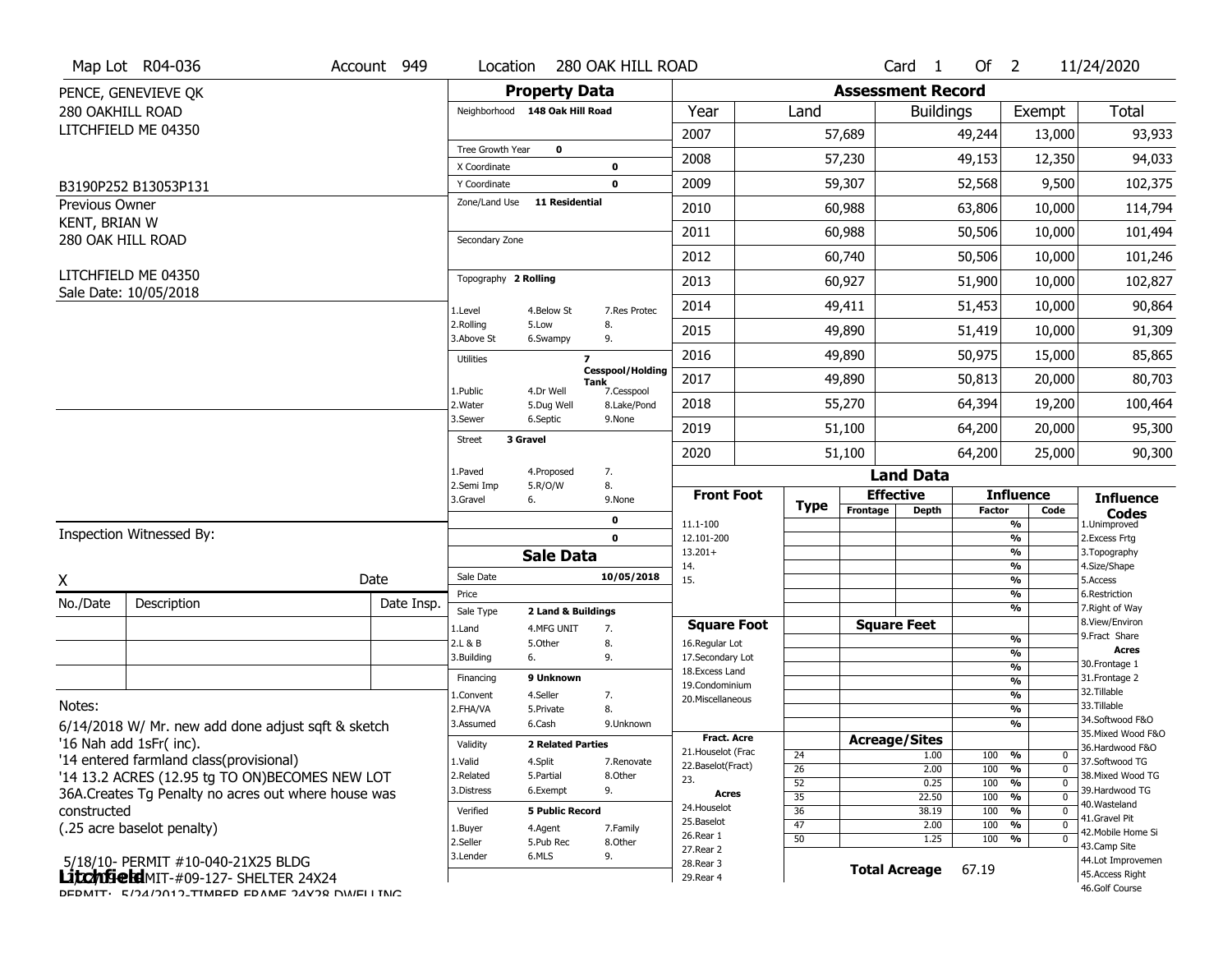|                       |                                                     |            |                |                                                   |                |                                       |            |                           |                  |                        | <b>Litchfield</b>  |                                                         |
|-----------------------|-----------------------------------------------------|------------|----------------|---------------------------------------------------|----------------|---------------------------------------|------------|---------------------------|------------------|------------------------|--------------------|---------------------------------------------------------|
|                       | Map Lot R04-036                                     |            |                |                                                   |                | Account 949                           |            | Location                  |                  |                        | 280 OAK HILL ROAD  | Of<br>Card <sub>1</sub><br>$\overline{2}$<br>11/24/2020 |
|                       | Building Style 7 Contemporary                       |            | SF Bsmt Living |                                                   | $\mathbf 0$    |                                       |            | Layout                    | 1 Typical        |                        |                    |                                                         |
| 0.Uncoded             | 0 <sub>0</sub><br>Fin Bsmt Grade<br>4.Cape<br>8.Log |            |                |                                                   |                |                                       |            |                           |                  |                        | 7.                 | $5.3\,$ OP $^5$                                         |
| 1.Conv.               | 5.Garrison                                          | 9.0ther    |                | OPEN-5-CUSTOMIZE 0                                |                |                                       |            | 2.Inadeq                  | 5.               |                        | 8.                 |                                                         |
| 2.Ranch               | 6.Split                                             | 10.Tri-Lev | Heat Type      | 0%                                                |                | 9 Not Heated                          |            | 3.                        | 6.               |                        | 9.                 |                                                         |
| 3.R Ranch             | 7.Contemp                                           | 11.Earth O | 0.Uncoded      |                                                   | 4.Steam        |                                       | 8.Fl/Wall  | 9 None<br>Attic           |                  |                        |                    |                                                         |
| Dwelling Units 1      |                                                     |            | 1.HWBB         |                                                   | 5.FWA          |                                       | 9.No Heat  | 1.1/4 Fin                 | 4.Full Fin       |                        | 7.                 |                                                         |
| <b>Other Units</b>    | 0                                                   |            | 2.HWCI         |                                                   | 6.GravWA       |                                       | 10.Radiant | 2.1/2 Fin                 | 5.Fl/Stair       |                        | 8.                 |                                                         |
| Stories               | 4 One & 1/2 Story                                   |            | 3.H Pump       |                                                   | 7.Electric     |                                       | 11.Radiant | 3.3/4 Fin                 | 6.               |                        | 9.None             |                                                         |
| $1.1\,$               | 4.1.5                                               | 7.1.25     | Cool Type      | 0%                                                |                | 9 None                                |            | Insulation                | <b>4 Minimal</b> |                        |                    |                                                         |
| 2.2                   | 5.1.75                                              | 8.3.5      | 1.Refrig       |                                                   | 4.W&C Air      |                                       | 7.RadHW    | 1.Full                    | 4.Minimal        |                        | 7.                 |                                                         |
| 3.3                   | 6.2.5                                               | 9.4        | 2.Evapor       |                                                   | 5.Monitor-     | 8.                                    |            | 2. Heavy                  | 5.Partial        |                        | 8.                 |                                                         |
| <b>Exterior Walls</b> | 10 Wood Shingle                                     |            | 3.H Pump       |                                                   | 6.Monitor-     |                                       | 9.None     | 3.Capped                  | 6.               |                        | 9.None             |                                                         |
| 0.Uncoded             | 4.Asbestos                                          | 8.Concrete | Kitchen Style  |                                                   | 2 Typical      |                                       |            | Unfinished %              | 0%               |                        |                    |                                                         |
| 1.Wd Clapb            | 5.Stucco                                            | 9.Other    | 1.Modern       |                                                   | 4.Obsolete     | 7.                                    |            | Grade & Factor 2 Fair 70% |                  |                        |                    | 1sFr<br>18.C                                            |
| 2.Vinyl               | 6.Brick                                             | 10.Wd shin | 2. Typical     |                                                   | 5.             | 8.                                    |            | 1.E Grade                 | 4.B Grade        |                        | 7.AAA Grad         |                                                         |
| 3.Compos.             | 7.Stone                                             | 11.T1-11   | 3.Old Type     |                                                   | 6.             |                                       | 9.None     | 2.D Grade                 | 5.A Grade        |                        | 8.M&S              | 16.01<br>$30.3\,$<br>SHED<br>$28\,$ $\rm C'$            |
| Roof Surface          | 3 Sheet Metal                                       |            | Bath(s) Style  |                                                   | 9 None         |                                       |            | 3.C Grade                 |                  | 6.AA Grade             | 9.Same             | $32\,$ $\rm C'$<br>CANOI                                |
| 1.Asphalt             | 4.Composit                                          | 7.Rolled R | 1.Modern       |                                                   | 4.Obsolete     | 7.                                    |            | SQFT (Footprint) 192      |                  |                        |                    | $16.0$                                                  |
| 2.Slate               | 5.Wood                                              | 8.         | 2. Typical     |                                                   | 5.             | 8.                                    |            | Condition                 |                  | <b>3 Below Average</b> |                    | $22.0^{\circ}$<br>11/2s BARN<br>22.0                    |
| 3.Metal               | 6.Other                                             | 9.         | 3.Old Type     |                                                   | 6.             |                                       | 9.None     | 1.Poor                    | 4.Avg            |                        | 7.V G              | POLY/P PE<br>$32\, \mathrm{C}^\circ$                    |
| SF Masonry Trim 0     |                                                     |            | # Rooms        |                                                   | 3              |                                       |            | 2.Fair                    | $5.Avg+$         |                        | 8.Exc              | <b>GREEN HOUSE</b>                                      |
| OPEN-3-CUSTOM 0       |                                                     |            | # Bedrooms     |                                                   | 3              |                                       |            | $3.$ Avg-                 | 6.Good           |                        | 9.Same             |                                                         |
| OPEN-4-CUSTOM 0       |                                                     |            | # Full Baths   |                                                   | $\bf{0}$       |                                       |            | Phys. % Good              | 0%               |                        |                    | 20<br>720                                               |
| Year Built            | 1974                                                |            | # Half Baths   |                                                   | 0              |                                       |            | Funct. % Good             |                  | 100%                   |                    |                                                         |
| Year Remodeled 0      |                                                     |            |                | # Addn Fixtures                                   | 0              |                                       |            | Functional Code           |                  | 9 None                 |                    |                                                         |
| Foundation            | <b>6 Piers</b>                                      |            | # Fireplaces   |                                                   | 0              |                                       |            | 1.Incomp                  | 4.Delap          |                        | 7.No Power         |                                                         |
| 1.Concrete            | 4.Wood                                              | 7.         |                |                                                   |                |                                       |            | 2.O-Built                 | 5.Bsmt           |                        | 8.LongTerm         |                                                         |
| 2.C Block             | 5.Slab                                              | 8.         |                |                                                   |                |                                       |            | 3.Damage                  | 6.Common         |                        | 9.None             |                                                         |
| 3.Br/Stone            | 6.Piers                                             | 9.         |                |                                                   |                |                                       |            | Econ. % Good              | 100%             |                        |                    | $28^\circ$ $\mathbb{C}^*$                               |
| Basement              | 9 No Basement                                       |            |                |                                                   |                |                                       |            | Economic Code None        |                  |                        |                    |                                                         |
| $1.1/4$ Bmt           | 4.Full Bmt                                          | 7.         |                |                                                   |                |                                       |            | 0.None                    |                  | 3.No Power             | 9.None             |                                                         |
| 2.1/2 Bmt             | 5.Crawl Sp                                          | 8.         |                |                                                   |                |                                       |            | 1.Location                |                  | 4.Generate             | 8.                 |                                                         |
| 3.3/4 Bmt             | 6.                                                  | 9.None     |                |                                                   |                | <i>Software</i>                       |            | 2.Encroach                | 5.Multi-Fa       |                        | 9.                 |                                                         |
| Bsmt Gar # Cars 0     |                                                     |            |                |                                                   |                | A Division of Harris Computer Systems |            | <b>Entrance Code</b>      | $\mathbf 0$      |                        |                    |                                                         |
| Wet Basement          | 9 No Basement                                       |            |                |                                                   |                |                                       |            | 1.Interior                | 4.Vacant         |                        | 7.                 |                                                         |
| 1.Dry                 | 4.Dirt Flr                                          | 7.         |                |                                                   |                |                                       |            | 2.Refusal                 | 5.Estimate       |                        | 8.                 |                                                         |
| 2.Damp                | 5.                                                  | 8.         |                |                                                   |                |                                       |            | 3.Informed                | 6.Existing       |                        | 9.                 |                                                         |
| 3.Wet                 | 6.                                                  | 9.         |                |                                                   |                |                                       |            | Information Code 0        |                  |                        |                    |                                                         |
|                       |                                                     |            |                |                                                   |                |                                       |            | 1.Owner                   | 4.Agent          |                        | 7.Vacant           |                                                         |
|                       |                                                     |            |                |                                                   |                |                                       |            | 2.Relative                | 5.Estimate       |                        | 8.                 |                                                         |
|                       | Date Inspected                                      |            | 4/25/2006      |                                                   |                | 3. Tenant                             | 6.Other    |                           | 9.               |                        |                    |                                                         |
|                       |                                                     |            |                | <b>Additions, Outbuildings &amp; Improvements</b> |                |                                       |            |                           | 1.One Story Fram |                        |                    |                                                         |
| Type                  |                                                     | Year       | Units          | Grade                                             | Cond           | Phys.                                 | Funct.     | Sound Value               |                  |                        | 2. Two Story Fram  |                                                         |
| 1 One Story Frame     |                                                     | 1978       | 176            | 00                                                | 3              | 0                                     | $%100$ %   |                           |                  | 3. Three Story Fr      |                    |                                                         |
|                       |                                                     |            |                |                                                   |                |                                       |            |                           |                  | 4.1 & 1/2 Story        |                    |                                                         |
| 1 One Story Frame     |                                                     | 2016       | 216            | 2 100                                             | 4              | 0                                     | $%100$ %   |                           |                  | 5.1 & 3/4 Story        |                    |                                                         |
| 22 Encl Frame         |                                                     | 1984  34   |                | 0 0                                               | 4              | 10                                    | $%$  100 % |                           |                  | 6.2 & 1/2 Story        |                    |                                                         |
| 1 One Story Frame     |                                                     | 1984 556   |                | 00                                                | $\overline{4}$ | 0                                     | % 100 %    |                           |                  |                        | 21.Open Frame Por  |                                                         |
| 68 Wood Deck/s        |                                                     | 1980 294   |                | 2 100                                             | 4              | 10                                    | % 100 %    |                           |                  |                        | 22.Encl Frame Por  |                                                         |
|                       |                                                     |            |                |                                                   |                | $\%$                                  |            | % 600                     |                  |                        | 23.Frame Garage    |                                                         |
| 21 Open Frame         |                                                     | 1980       |                |                                                   |                |                                       |            |                           |                  | 24.Frame Shed          |                    |                                                         |
| 84 1 1/2s Barn        |                                                     | 1980 704   |                | 1 100                                             | 2              | 0                                     | % 100 %    |                           |                  |                        | 25. Frame Bay Wind |                                                         |
| 24 Frame Shed         |                                                     | 1980       |                |                                                   |                | $\%$                                  |            | % 800                     |                  |                        | 26.1SFr Overhang   |                                                         |
| 61 Canopy/s           |                                                     | 0          |                |                                                   |                | %                                     |            | % 200                     |                  |                        | 27.Unfin Basement  |                                                         |
| 99 Poly&Pipe          |                                                     |            |                |                                                   |                |                                       | $\sqrt{6}$ |                           |                  |                        | 28.Unfinished Att  |                                                         |
|                       |                                                     | 0          | 2016           | $\vert$ 1 $100$                                   | 4              | 0                                     | % 75       |                           |                  |                        | 29. Finished Attic |                                                         |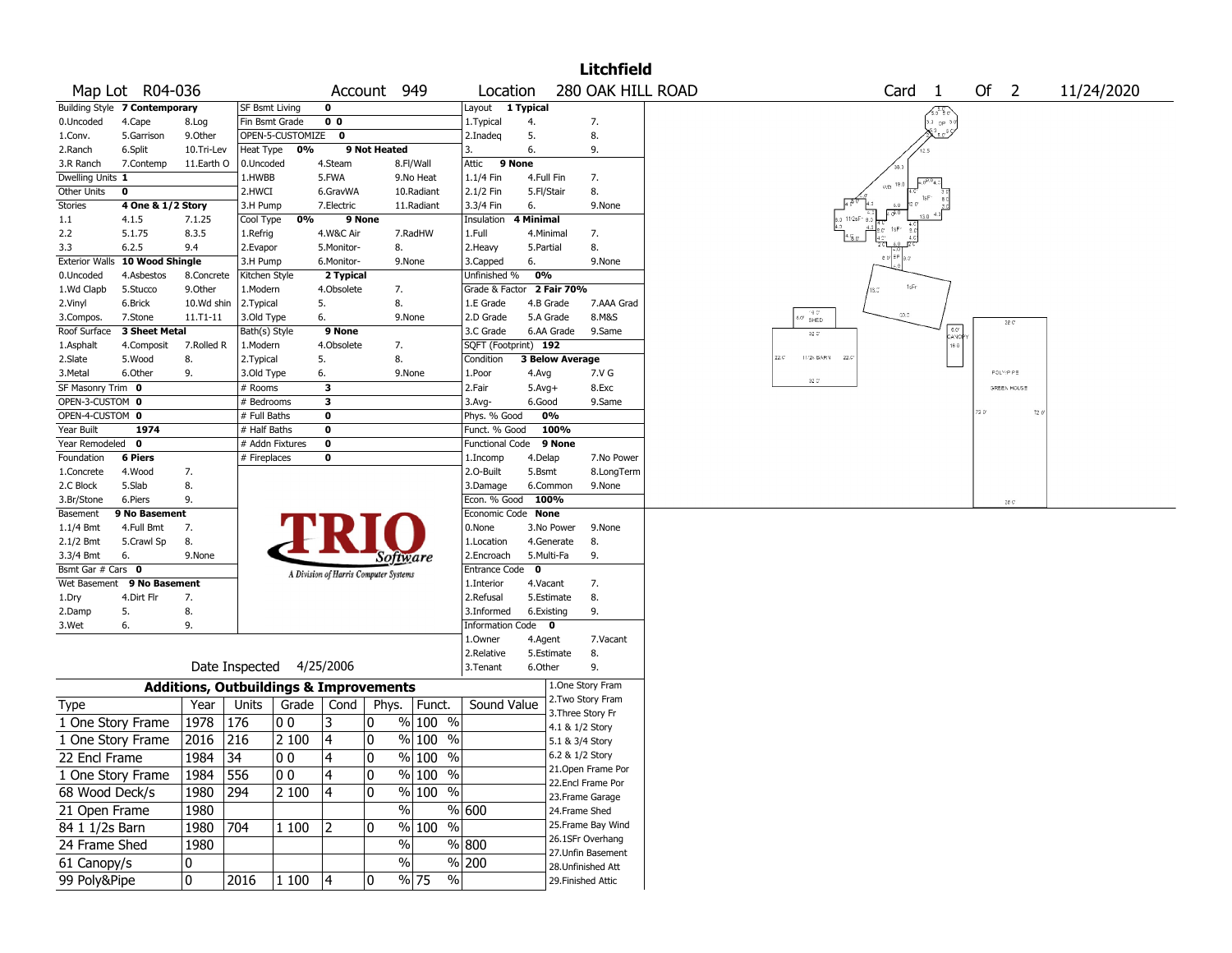|                                 | Map Lot R04-036          | Account 949 | Location                       |                                        | 280 OAK HILL ROAD      |                                          |          |                          | Card <sub>2</sub>    | Of $2$        |                                | 11/24/2020                          |
|---------------------------------|--------------------------|-------------|--------------------------------|----------------------------------------|------------------------|------------------------------------------|----------|--------------------------|----------------------|---------------|--------------------------------|-------------------------------------|
|                                 | PENCE, GENEVIEVE QK      |             |                                | <b>Property Data</b>                   |                        |                                          |          | <b>Assessment Record</b> |                      |               |                                |                                     |
| 280 OAKHILL ROAD                |                          |             | Neighborhood 148 Oak Hill Road |                                        |                        | Year                                     | Land     |                          | <b>Buildings</b>     |               | Exempt                         | <b>Total</b>                        |
|                                 | LITCHFIELD ME 04350      |             |                                |                                        |                        | 2012                                     |          | 0                        |                      | 41,882        |                                | 41,882<br>0                         |
|                                 |                          |             | Tree Growth Year               | $\mathbf 0$                            |                        | 2013                                     |          | 0                        |                      | 41,455        |                                | 41,455<br>0                         |
|                                 |                          |             | X Coordinate                   |                                        | 0                      |                                          |          |                          |                      |               |                                |                                     |
|                                 | B3190P252 B13053P131     |             | Y Coordinate<br>Zone/Land Use  | 11 Residential                         | $\mathbf 0$            | 2014                                     |          | 6,000                    |                      | 41,028        |                                | 0<br>47,028                         |
| Previous Owner<br>KENT, BRIAN W |                          |             |                                |                                        |                        | 2015                                     |          | 6,000                    |                      | 41,028        |                                | 47,028<br>0                         |
|                                 | 280 OAK HILL ROAD        |             | Secondary Zone                 |                                        |                        | 2016                                     |          | 6,000                    |                      | 49,199        |                                | 55,199<br>0                         |
|                                 |                          |             |                                |                                        |                        | 2017                                     |          | 6,000                    |                      | 48,680        |                                | 0<br>54,680                         |
|                                 | LITCHFIELD ME 04350      |             | Topography 2 Rolling           |                                        |                        | 2018                                     |          | 6,000                    |                      | 40,173        |                                | 46,173<br>0                         |
|                                 | Sale Date: 10/05/2018    |             | 1.Level                        | 4.Below St                             | 7.Res Protec           | 2019                                     |          | 41,000                   |                      | 31,700        |                                | 0<br>72,700                         |
|                                 |                          |             | 2.Rolling<br>3.Above St        | 5.Low<br>6.Swampy                      | 8.<br>9.               | 2020                                     |          | 41,000                   | 31,700               |               | 0                              | 72,700                              |
|                                 |                          |             | Utilities 5 Dug Well           |                                        | <b>6 Septic System</b> |                                          |          |                          |                      |               |                                |                                     |
|                                 |                          |             |                                |                                        |                        |                                          |          |                          |                      |               |                                |                                     |
|                                 |                          |             | 1.Public                       | 4.Dr Well                              | 7.Cesspool             |                                          |          |                          |                      |               |                                |                                     |
|                                 |                          |             | 2. Water<br>3.Sewer            | 5.Dug Well<br>6.Septic                 | 8.Lake/Pond<br>9.None  |                                          |          |                          |                      |               |                                |                                     |
|                                 |                          |             | 3 Gravel<br><b>Street</b>      |                                        |                        |                                          |          |                          |                      |               |                                |                                     |
|                                 |                          |             |                                |                                        |                        |                                          |          |                          |                      |               |                                |                                     |
|                                 |                          |             | 1.Paved<br>2.Semi Imp          | 4.Proposed<br>5.R/O/W                  | 7.<br>8.               |                                          |          |                          | <b>Land Data</b>     |               |                                |                                     |
|                                 |                          |             | 3.Gravel                       | 6.                                     | 9.None                 | <b>Front Foot</b>                        | Type     |                          | <b>Effective</b>     |               | <b>Influence</b>               | <b>Influence</b>                    |
|                                 |                          |             |                                |                                        | 0                      | 11.1-100                                 |          | Frontage                 | <b>Depth</b>         | <b>Factor</b> | Code<br>%                      | <b>Codes</b><br>1.Unimproved        |
|                                 | Inspection Witnessed By: |             |                                |                                        | $\mathbf 0$            | 12.101-200                               |          |                          |                      |               | $\frac{9}{6}$                  | 2.Excess Frtg                       |
|                                 |                          |             |                                | <b>Sale Data</b>                       |                        | $13.201+$<br>14.                         |          |                          |                      |               | %<br>%                         | 3. Topography<br>4.Size/Shape       |
| X                               |                          | Date        | Sale Date                      |                                        | 10/05/2018             | 15.                                      |          |                          |                      |               | %                              | 5.Access                            |
| No./Date                        | Description              | Date Insp.  | Price                          |                                        |                        |                                          |          |                          |                      |               | $\frac{9}{6}$<br>%             | 6.Restriction<br>7. Right of Way    |
|                                 |                          |             | Sale Type<br>1.Land            | 2 Land & Buildings<br>4.MFG UNIT<br>7. |                        | <b>Square Foot</b>                       |          |                          | <b>Square Feet</b>   |               |                                | 8.View/Environ                      |
|                                 |                          |             | 2.L & B                        | 5.Other                                | 8.                     | 16.Regular Lot                           |          |                          |                      |               | $\frac{9}{6}$                  | 9.Fract Share                       |
|                                 |                          |             | 3.Building                     | 6.                                     | 9.                     | 17.Secondary Lot                         |          |                          |                      |               | $\frac{9}{6}$<br>$\frac{9}{6}$ | <b>Acres</b><br>30. Frontage 1      |
|                                 |                          |             | Financing                      | 9 Unknown                              |                        | 18.Excess Land<br>19.Condominium         |          |                          |                      |               | $\overline{\frac{9}{6}}$       | 31. Frontage 2                      |
|                                 |                          |             | 1.Convent                      | 4.Seller                               | 7.                     | 20.Miscellaneous                         |          |                          |                      |               | $\frac{9}{6}$                  | 32. Tillable                        |
| Notes:                          |                          |             | 2.FHA/VA                       | 5.Private                              | 8.                     |                                          |          |                          |                      |               | $\frac{9}{6}$                  | 33.Tillable<br>34.Softwood F&O      |
|                                 |                          |             | 3.Assumed                      | 6.Cash                                 | 9.Unknown              |                                          |          |                          |                      |               | %                              | 35. Mixed Wood F&O                  |
|                                 |                          |             | Validity                       | <b>2 Related Parties</b>               |                        | <b>Fract. Acre</b><br>21. Houselot (Frac |          | <b>Acreage/Sites</b>     |                      |               |                                | 36.Hardwood F&O                     |
|                                 |                          |             | 1.Valid                        | 4.Split                                | 7.Renovate             | 22.Baselot(Fract)                        | 24<br>44 |                          | 1.00<br>1.00         | 100<br>80     | %<br>0<br>$\mathbf{1}$         | 37.Softwood TG                      |
|                                 |                          |             | 2.Related                      | 5.Partial                              | 8.Other                | 23.                                      |          |                          |                      |               | %<br>$\overline{\frac{9}{6}}$  | 38. Mixed Wood TG                   |
|                                 |                          |             | 3.Distress                     | 6.Exempt                               | 9.                     | <b>Acres</b>                             |          |                          |                      |               | $\frac{9}{6}$                  | 39.Hardwood TG                      |
|                                 |                          |             | Verified                       | <b>5 Public Record</b>                 |                        | 24. Houselot                             |          |                          |                      |               | %                              | 40. Wasteland                       |
|                                 |                          |             | 1.Buyer                        | 4.Agent                                | 7.Family               | 25.Baselot                               |          |                          |                      |               | $\frac{9}{6}$                  | 41.Gravel Pit<br>42. Mobile Home Si |
|                                 |                          |             | 2.Seller                       | 5.Pub Rec                              | 8.0ther                | 26.Rear 1                                |          |                          |                      |               | %                              | 43.Camp Site                        |
|                                 |                          |             | 3.Lender                       | 6.MLS                                  | 9.                     | 27.Rear 2                                |          |                          |                      |               |                                | 44.Lot Improvemen                   |
|                                 |                          |             |                                |                                        |                        |                                          |          |                          |                      |               |                                |                                     |
| <b>Litchfield</b>               |                          |             |                                |                                        |                        | 28. Rear 3<br>29. Rear 4                 |          |                          | <b>Total Acreage</b> | 1.00          |                                | 45.Access Right                     |